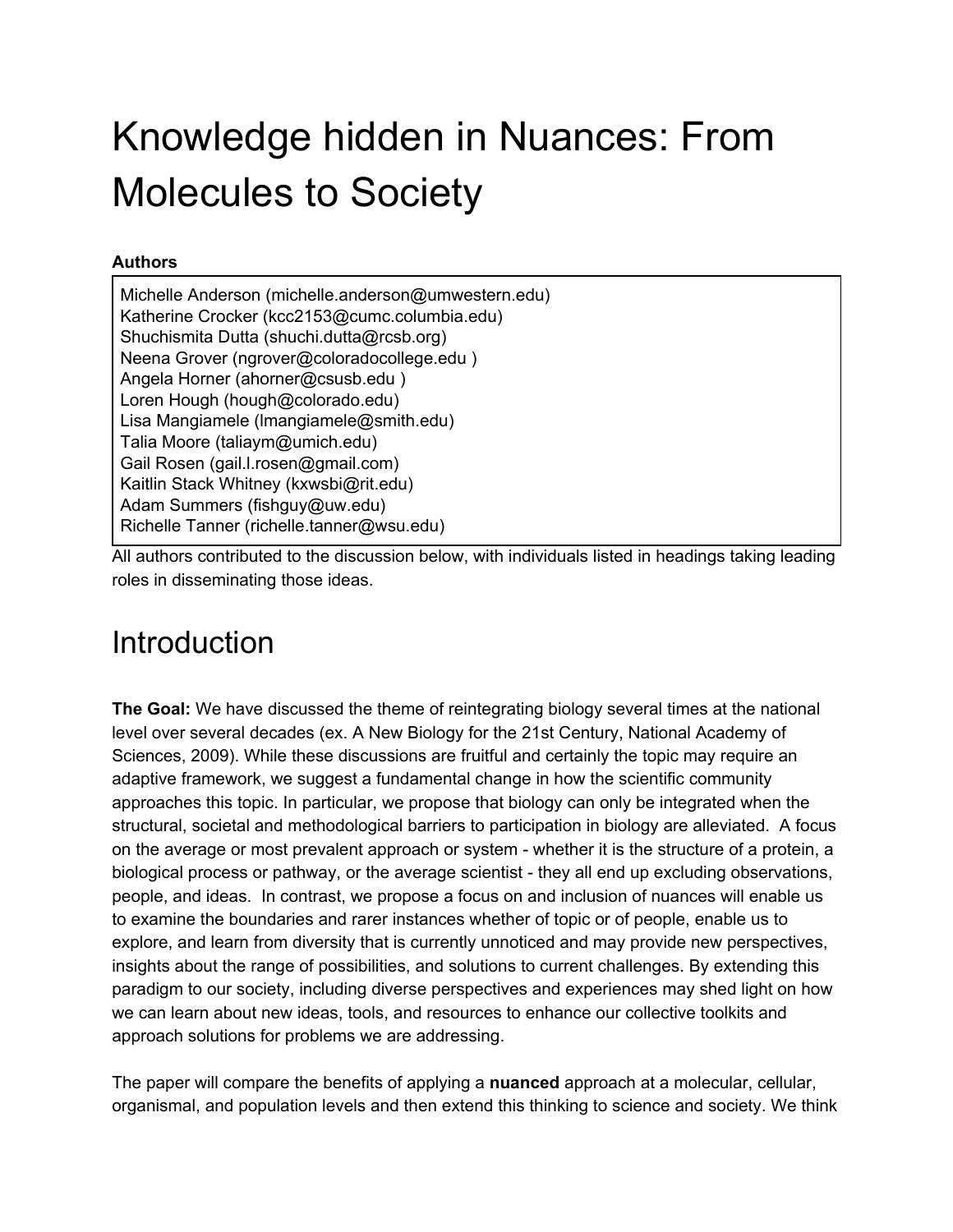that including individuals and perspectives that are beyond the current majority/mainstream will enhance our understanding and ability to approach/address problems. **Adding nuance to our understanding of science can come from better inclusion and integration.**

The intended audience for our Vision paper includes the National Science Foundation (NSF), academic and research institutions, and society at large. We hope that NSF has the potential to create and support opportunities for multiscale scientific explorations at the edge of the boundary (outside the averages). Knowledge derived from these observations and analyses can inspire new perspectives and/or solutions that are universally usable. Additionally, other Vision groups in the Reintegrating Biology meetings include topics that could benefit from the vision presented here (space, time, resilience, modelling, communication/signalling, networks, animal learning, biocomplexity). Academic and research institutions may utilize the proposed framework to review their institutional policies that directly or indirectly (via access to resources, opportunities etc.,) restrict collaborations based on interests and expertise. Our hope for society at large is to consider including, sharing, and respecting diverse perspectives and experiences.

**Broad vision for the vignettes:** The process of doing science relies on existing structural constraints upheld by institutions, funding agencies, and cultural practices established long ago. However, we continue to grow in our understanding of how these structural constraints limit our science - and those who participate in it. In thinking about structure and function in academic biology, our group identified multiple levels on which increasing nuanced understanding and practice can result in more robust, inclusive science. Understanding the **nuances** of structure-function relationships will benefit from fostering inclusivity in language, approaches, scales, study organisms, and cultural backgrounds. While we do not often address the "science of doing science", it is important to step back and look at who is involved in our community, their contributions, and more importantly who is excluded. Here we outline in a series of vignettes the key limitations (i.e. systemic barriers), our proposed strategies for overcoming them (which may include seeking community perspective), and the resulting benefits the community will gain. These vignettes cover three main topics: what do we value as biology (science), how do we structure education to reflect these values, and how are resources allocated to reflect these values.

**1: Structure and function in research:** Considering multiple perspectives in designing studies and interpreting the data they generate. These vignettes focus on **the practice of research** and ways in which broadening and integrating our academic perspectives can strengthen and revolutionize our work.

- a. Vignette 1.1: Role of Methods in Molecular Science
- b. Vignette 1.2: Role of Culture in Molecular Science
- c. Vignette 1.3: Role of Language in Biology
- d. Vignette 1.4: Role of Ethics in Biology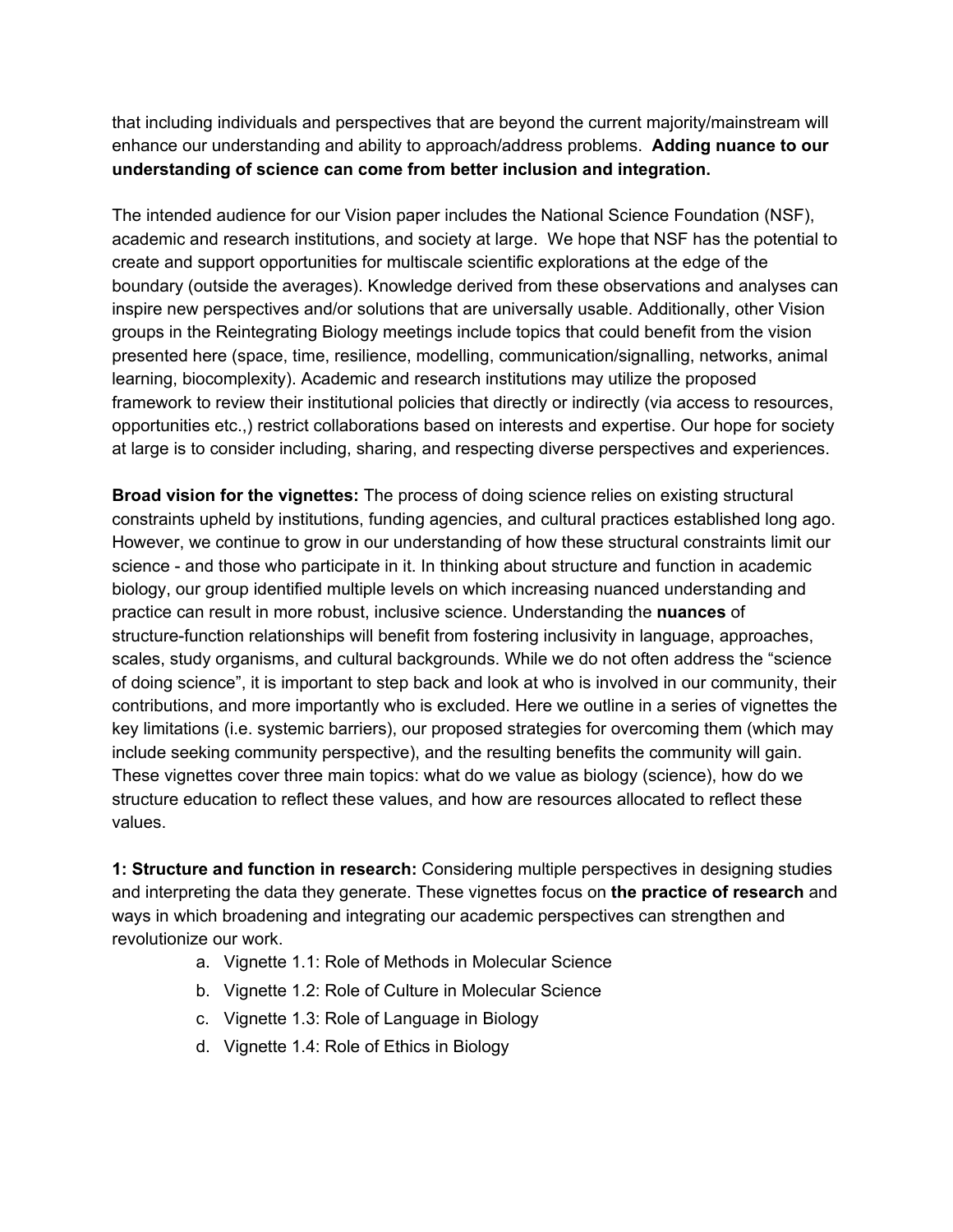**2: Structure and function of research:** Considering how institutional structures perpetuate/incentivize/reward the production of particular types of scientists and science. These vignettes focus on how **research, teaching, publishing, and funding institutional structures and cultures ~inside~ science** affect which people and ideas are able to succeed as biologists.

- a. Vignette 2.1: What types of systemic changes are needed at the level of individual institutions to create an integrative biological sciences program?
- b. Vignette 2.2: Teaching How to train students from heterogeneous backgrounds to tackle big questions in complex biological systems?
- c. Vignette 2.3: What does open access mean? What are the consequences?
- d. Vignette 2.4: Cultural shifts required in funding and their role in professional success

**3: The function of the structure of research:** Considering how the structure of society that biologists are part of ultimately shapes the types of knowledge we seek and the mechanisms of generating knowledge that we perceive as valid. These vignettes focus on how **systemic bias in the cultures ~outside~ of science** affects what we consider to be science.

- a. Vignette 3.1: Research in the mirror maze: epistemological bias limits our understanding of the world
- b. Vignette 3.2: Cultural barriers to interdisciplinary research

**4: Looking forward:** Some ideas for how to try to improve the system.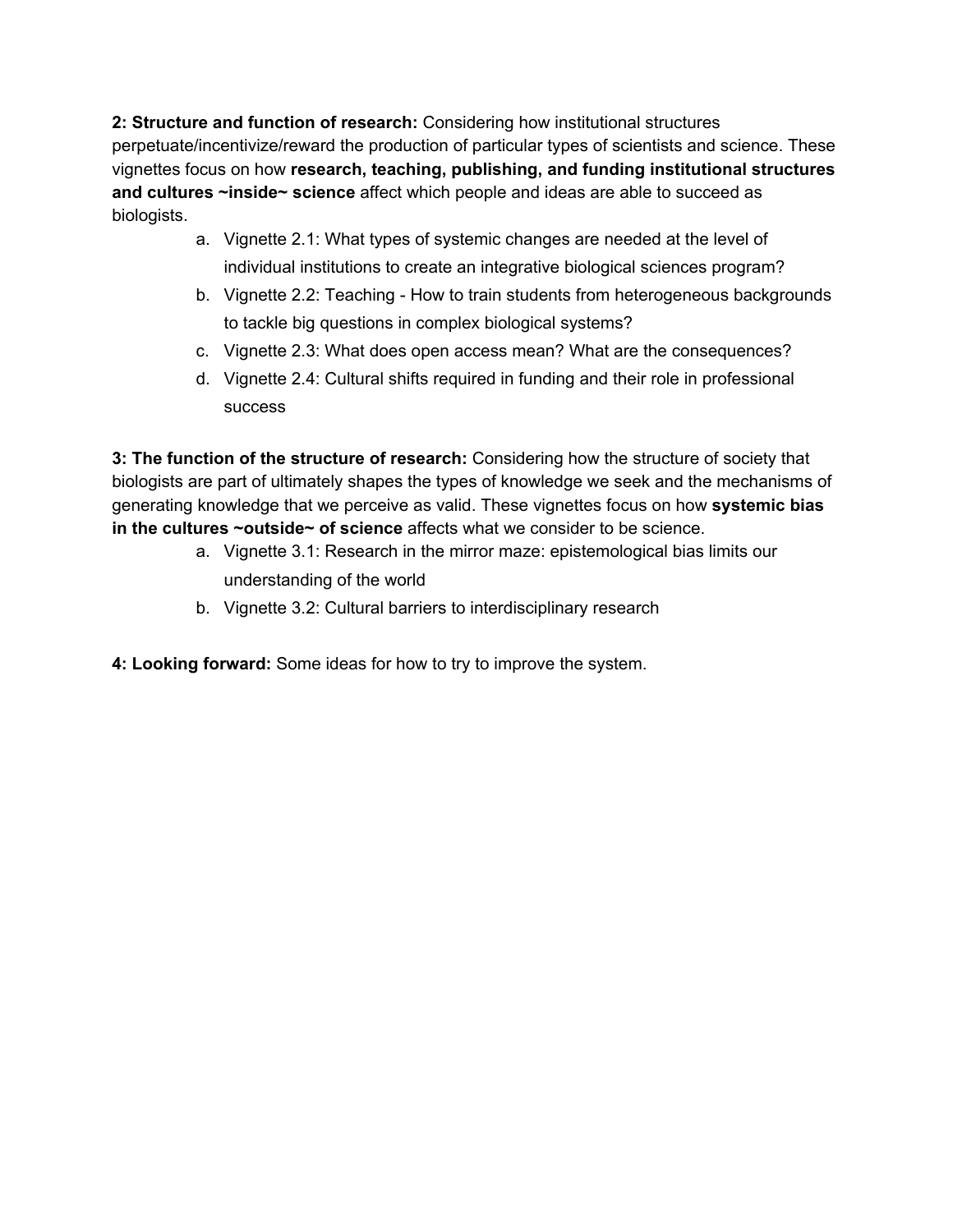#### **LINKED OUTLINE:**

#### **[Introduction](#page-0-0)**

- Theme 1: [Structure](#page-3-0) and function in research
	- Vignette 1.1: Role of Methods in [Molecular](#page-4-0) Science

Vignette 1.2: Role of Culture in [Molecular](#page-5-0) Science

Vignette 1.3: Role of [Language](#page-6-0) in Biology

[Vignette](#page-6-1) 1.4: Role of Ethics in Biology

[References](#page-7-0) (Theme 1)

Theme 2: [Structure](#page-8-0) and function of research

Vignette 2.1: What types of systemic changes are needed at the level of [individual](#page-8-1) [institutions](#page-8-1) to create an integrative biological sciences program?

Vignette 2.2: How to train students from [heterogenous](#page-11-0) backgrounds to tackle big questions in complex biological [systems?](#page-11-0)

Michelle [Anderson](#page-11-1) & Gail Rosen

[References](#page-13-0) (Vignette 2.2)

Vignette 2.3: What does open-access mean? What are the [consequences?](#page-14-0)

[References](#page-17-0) (Vignette 2.3)

Vignette 2.4: Cultural shifts required in funding and their role in [professional](#page-18-0) success [References](#page-21-0) (Vignette 2.4)

Theme 3: The function of the [structure](#page-22-0) of research

Vignette 3.1: Research in the mirror maze: [epistemological](#page-22-1) bias limits our understanding of the [world](#page-22-1)

[References](#page-25-0) (Vignette 3.1)

Vignette 3.2: Cultural barriers to [interdisciplinary](#page-25-1) research

[References](#page-28-0) (Vignette 3.2)

Theme 4: [Looking](#page-29-0) forward

#### [Additional](#page-31-0) Original Notes & Ideas

What do we value as [biology](#page-31-1)

How do we structure research and [education](#page-32-0) to reflect these values

How are [resources](#page-32-1) allocated to reflect these values

Rather than focus only on model systems, maybe we can benefit from valuing [non-model](#page-37-0) systems? We are seeking nuance. Looking beyond means LEAD [WRITERS:](#page-37-0) Shuchi Dutta this part is done, at the bottom of the [document](#page-37-0)

<span id="page-3-0"></span>Structure and function in research: (LEAD [WRITERS:](#page-37-1) Shuchi, Neena, Loren, Richelle)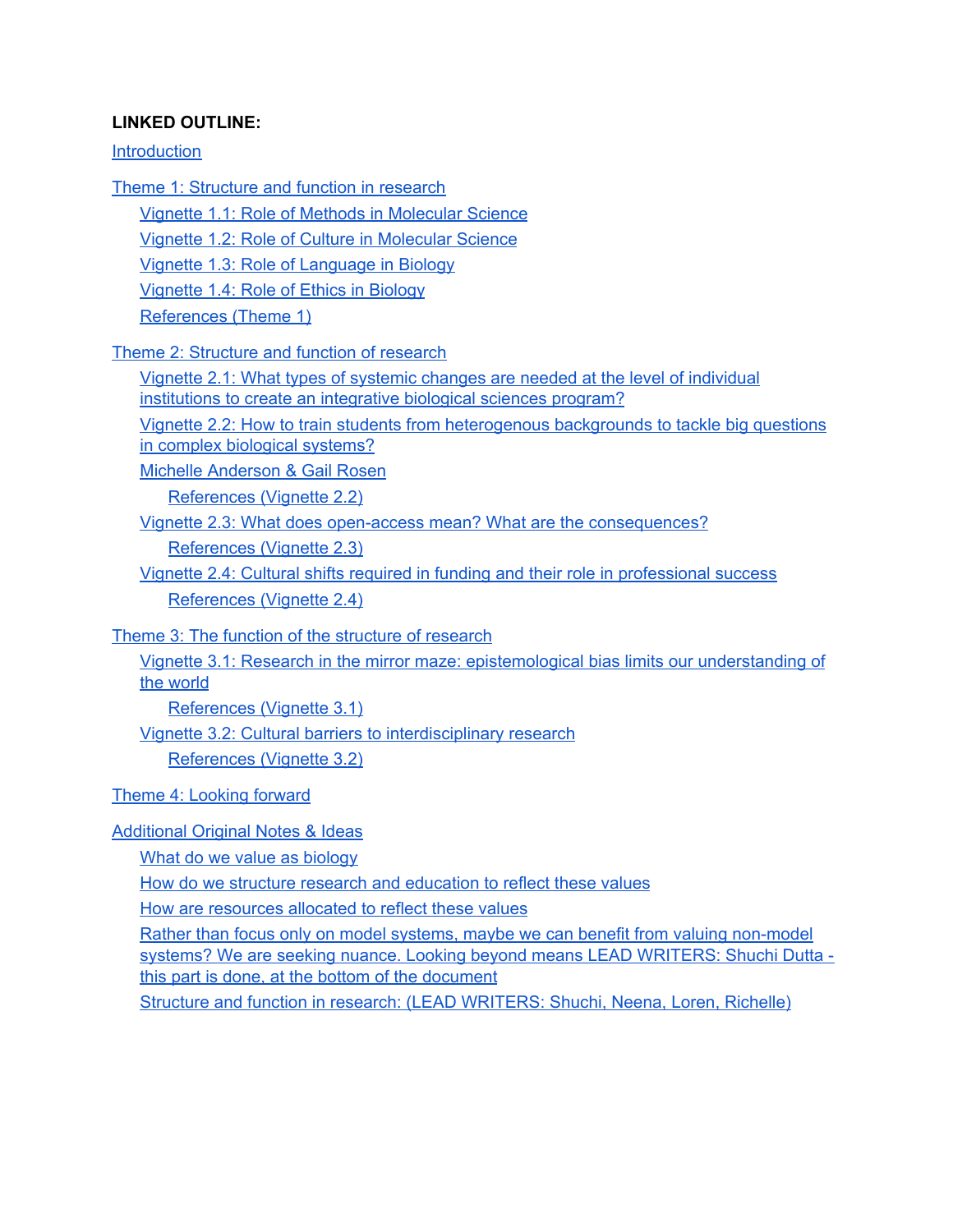## Theme 1: Structure and function in research

<span id="page-4-0"></span>*Shuchismita Dutta, Neena Grover, Loren Hough, & Richelle Tanner*

## Vignette 1.1: Role of Methods in Molecular Science

A fundamental feature of biology is that the number of systems to study, and questions to ask of those systems far exceeds the number of researchers. One way the scientific community makes sense of this overwhelming situation is to rely on the data that can be derived using samples, tools, and methods at hand. This has significant benefits, applying developed methods to established systems is typically productive in that knowledge is gained. In contrast, it can be easy to lose sight of the fact that methodological limitations become cultural expectations and values.

For example, consider x-ray crystallography and electron microscopy. These primary structural tools are routinely used to examine the molecular structures of biological macromolecules, their complexes, and assemblies. Because of low contrast in the data collected, meaningful results can only be obtained when either the physical process of scattering or the computational process of image alignment is used to average the data over many molecules. The result is a necessary focus on the average structure. More dynamic domains, that may occur in different conformations during the experiment are typically invisible in these techniques, and macromolecules which are more dynamic overall are seen as non amenable to such structural studies. From a practical perspective, it is true that atomic-level structural information is currently inaccessible for a wide range of dynamic entities. However, the lense given by our averaging techniques suggests that more dynamic regions are less visible and perhaps are also less important. Intrinsically disordered domains were often considered as scaffolds or spacers to be ignored. Methods, such as limited proteolysis that could have been used to systematically identify these regions were used to systematically exclude these regions. Of course, there is no use in trying to crystalize an intrinsically disordered protein, and much to be gained from crystallizing a wide range of amenable proteins. Today we understand that many of these regions play critical roles in protein function and may adopt one or more different conformations in the presence of relevant partner molecules/ ligands/ conditions. Currently, disordered proteins are frequently interpreted through the lense of their potential to phase separate. This perspective is both very productive, and can be excluding of disordered protein behaviors or features that do not fall into this paradigm.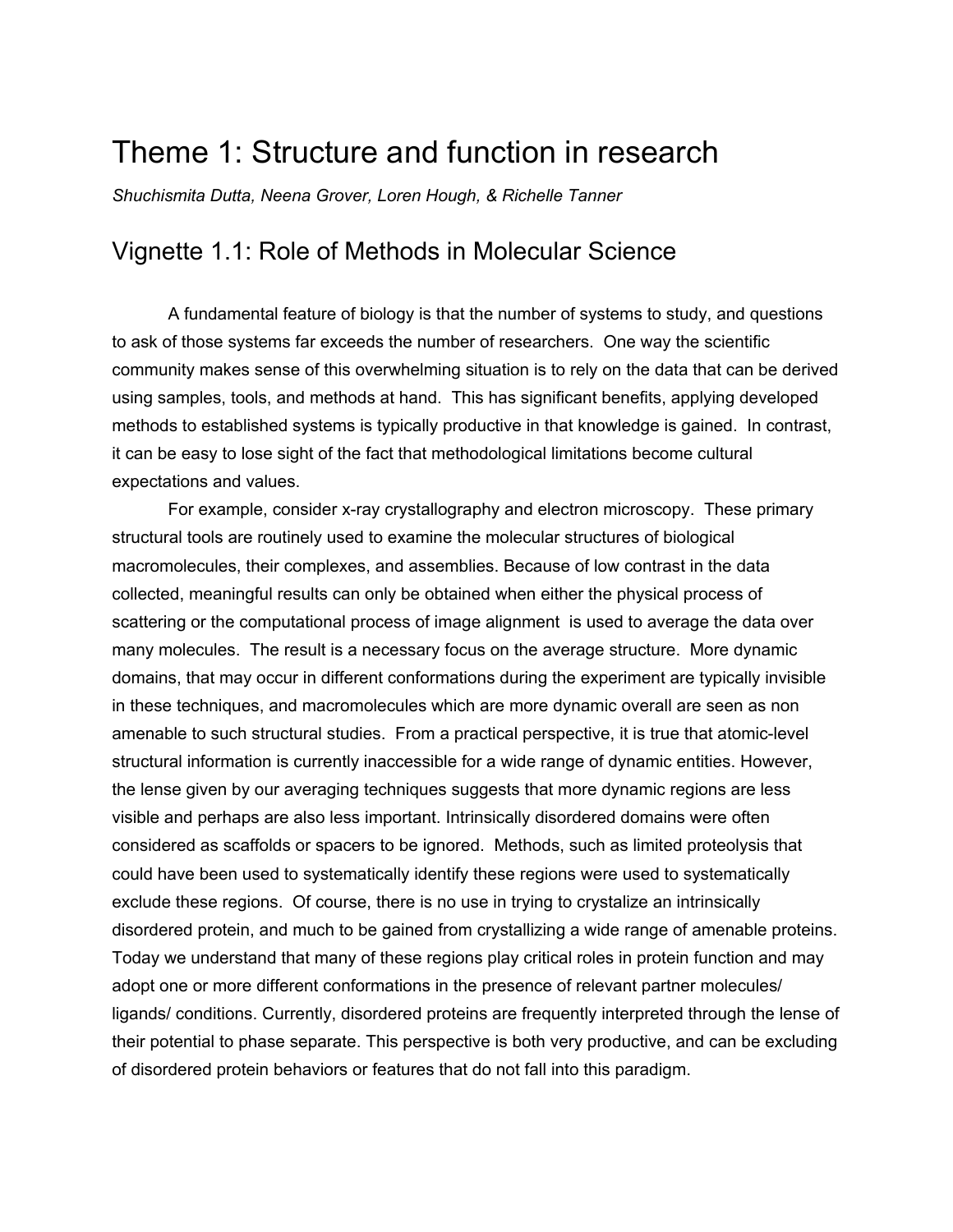Similarly, our thinking about cells, organisms, and populations are often generalized based on a few samplings. For example, if a biochemical reaction or pathway proceeds in a specific way in one cell/ tissue/ organism it is likely to be the same in other cells/ tissues/ organisms too. More generally, the reductionist approach necessitated by limited time, resources, and methods can be seen in our emphasis on model systems - where the "average" organism is a yeast, fly, worm, or mouse, the "average" biochemical condition is that of an isolated macromolecule in buffer. While this approach may be necessary to begin understanding particular macromolecules, tissues, or biological function in depth, limiting our explorations to only these methods has led to silos in biology and our understanding to be fragmented (because they are based on specific conditions or boundaries).

To overcome these limitations, we propose specifically using the lense of methods development to identify how cultural silos are erected. Specifically identifying the limitations of our methods and technologies can be used to identify conceptual traps that currently constrain our thinking. We propose that we carefully examine these boundaries/ constraints and challenge ourselves to ask questions that transcend these limitations. If we can think beyond the value system that emphasises materials obtained through any particular specialization, and focus on a more systematic approach that acknowledges the weaknesses and limitations of our techniques, we may be able to consider a more holistic picture and reintegrate biology.

## <span id="page-5-0"></span>Vignette 1.2: Role of Culture in Molecular Science

In biology, the single gene leads to a single protein with a single function theory corresponds to a time when the society was more hierarchical. The views of a few individuals shaped the way science was conducted, and influenced new directions undertaken by the field as a whole. By training all types of researchers, not just students, to value broad and multidisciplinary perspectives, we can open the previously hierarchical way of conducting science so that there is not just one way to understand mechanisms and process, or structure and function, in biology. For example, as our views have changed, we come to see DNA as a non-linear information that undergoes splicing or alternate splicing to produce the appropriate messenger RNA, a fraction of this RNA can undergo editing (A-to-I or C-to-U or U insertions) to produce increased diversity of proteins (among other things), and the proteins that get produced may have more than one function. Proteins themselves can have unstructured regions that form a defined structure in the presence of specific ligands, whether in signaling, immune function, etc. RNA can have multiple conformers that can be selected to bind to specific ligands and alter downstream functions.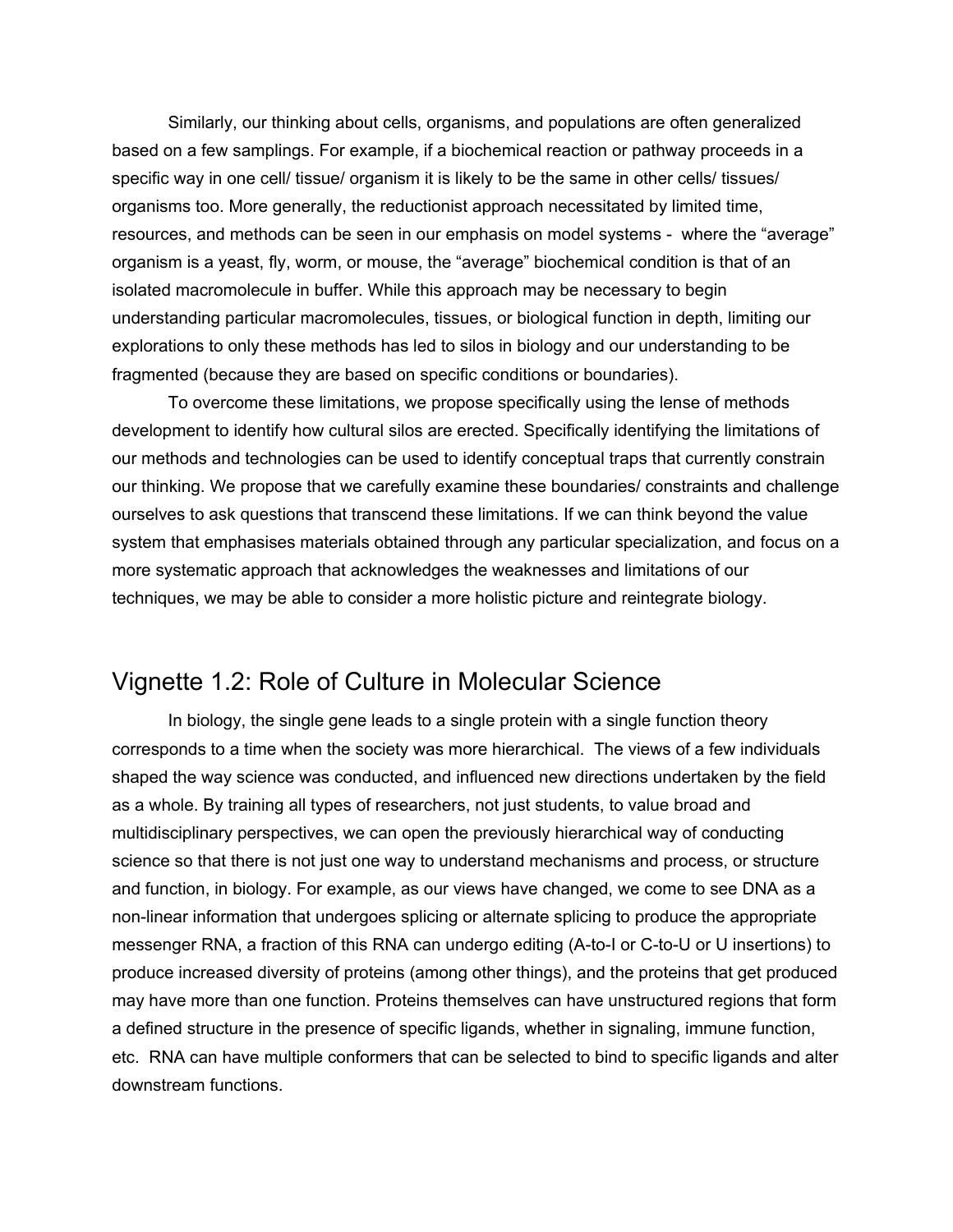## <span id="page-6-0"></span>Vignette 1.3: Role of Language in Biology

The language we use has implication for hypothesis building, experimental design, and data analysis. When we label DNA as a master switch, we may lose perspective regarding the importance of various other molecules involved in the formation of an organism. When we ask students if we could put the genetic material from sperm and egg on a plate with all the necessary nutrients, would an organism form, most undergraduate students think that it would. This is the problem with the way biology is taught, presented in the media and in our popular culture. We can take DNA from a dinosaur and create Jurassic Park. The role of the egg and all the other molecules is undervalued beyond being a bag of nutrients. What aspects of biology are being limited if molecular biologists are not thinking about all the levels at which the molecules play a role. We should think about molecules in the context of cells, tissues, organisms, and ecosystems. With increasing amount of evidence that organisms are interacting with each other in myriad ways and influencing each others' evolution, it requires that the biologist think about and study organisms in a more complex community rather than as individual species. Not only does language have consequences in simplifying concepts in popular culture and basic education, it also creates barriers between sub-disciplines. While we may not consider the use of words like "stress", "adaptation", and "resilience" to be metaphors, they mean different things to different audiences. Arguing on semantics of terminology has the potential to hold back clear comprehension and true collaboration in biology, as well as multidisciplinary understanding of diverse topics.

## <span id="page-6-1"></span>Vignette 1.4: Role of Ethics in Biology

If molecular sciences are done in isolation without the context of the organism, society and culture then the impact of the research remains out of our grasp. With the revolution in CRISPR-Cas technology, molecular tool of gene editing is now readily available, so much so that organisms can be edited in our garages. If we as biologist do science in isolation it may lead to it being incomplete or worse unethical. We need to continue to learn ethics, more specifically bioethics, to value a broad range of questions, include a large number of perspectives, make our study sample be representative of the populations being examined, and allow room for feedback and speculation to see multiple dimensions of a given problem. The ethical framework should emphasize cultural and societal inequalities. Scientists need to have broad visions and training, have sufficiently diverse collaborations (including non-scientists and non-specialists), and work from a collective learning perspective. Our goals should include to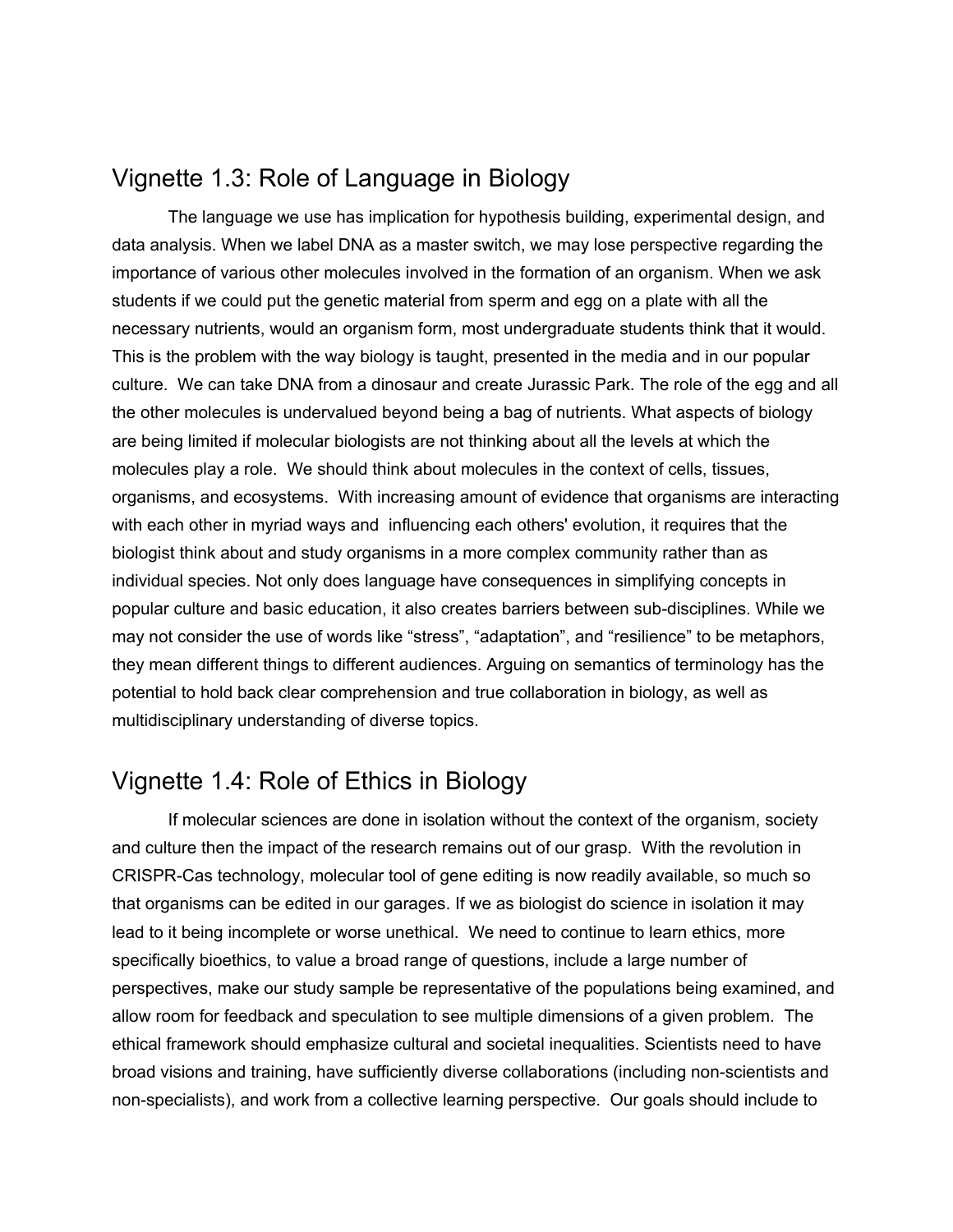"do no harm". Our current model of hyper-competitiveness may not lead to the most ethical modes of conducting science.

## <span id="page-7-0"></span>References (Theme 1)

"Science of Science" DOI: 10.1126/science.aao0185

"Atypical Combinations and Scientific Impact" DOI: 10.1126/science.1240474

Kimmerer, Robin. Braiding sweetgrass: Indigenous wisdom, scientific knowledge and the teachings of plants. Milkweed Editions, 2013.

Family values: Maternal care in rattlesnakes is more than mere attendance. <https://doi.org/10.1038/npre.2011.6671.1>

"An alternative hypothesis for the evolution of same-sex sexual behaviour in animals" doi:10.1038/s41559-019-1019-7

<https://www.nature.com/articles/465690a>

<https://www.sciencedirect.com/science/article/pii/S0149763410001156>

<https://science.sciencemag.org/content/364/6443/825>

<https://royalsocietypublishing.org/doi/10.1098/rspb.2019.2047>

Stevenson TJ, Alward BA, Ebling FJP, Fernald, RD, KellyAM, Ophir AG. (2018) The value of comparative animal research: Krogh's principle facilitates scientific discoveries. Policy Insights from the Brain and Behavioral Sciences. 5, 118-125.

<https://www.sciencedirect.com/science/article/pii/S0166223615000053>

<https://agupubs.onlinelibrary.wiley.com/doi/full/10.1029/2019WR025080>

<https://www.lifescied.org/doi/10.1187/cbe.18-11-0226>

Eggington, W. (1997). The English language metaphors we plan by. Language Policy: Dominant English, Pluralist Challenges, 29–46.

Gentner, D., & Jeziorski, M. (1993). The shift from metaphor to analogy in Western science. Giannoni, D. S. (2009). Disciplinary values in English academic metaphors.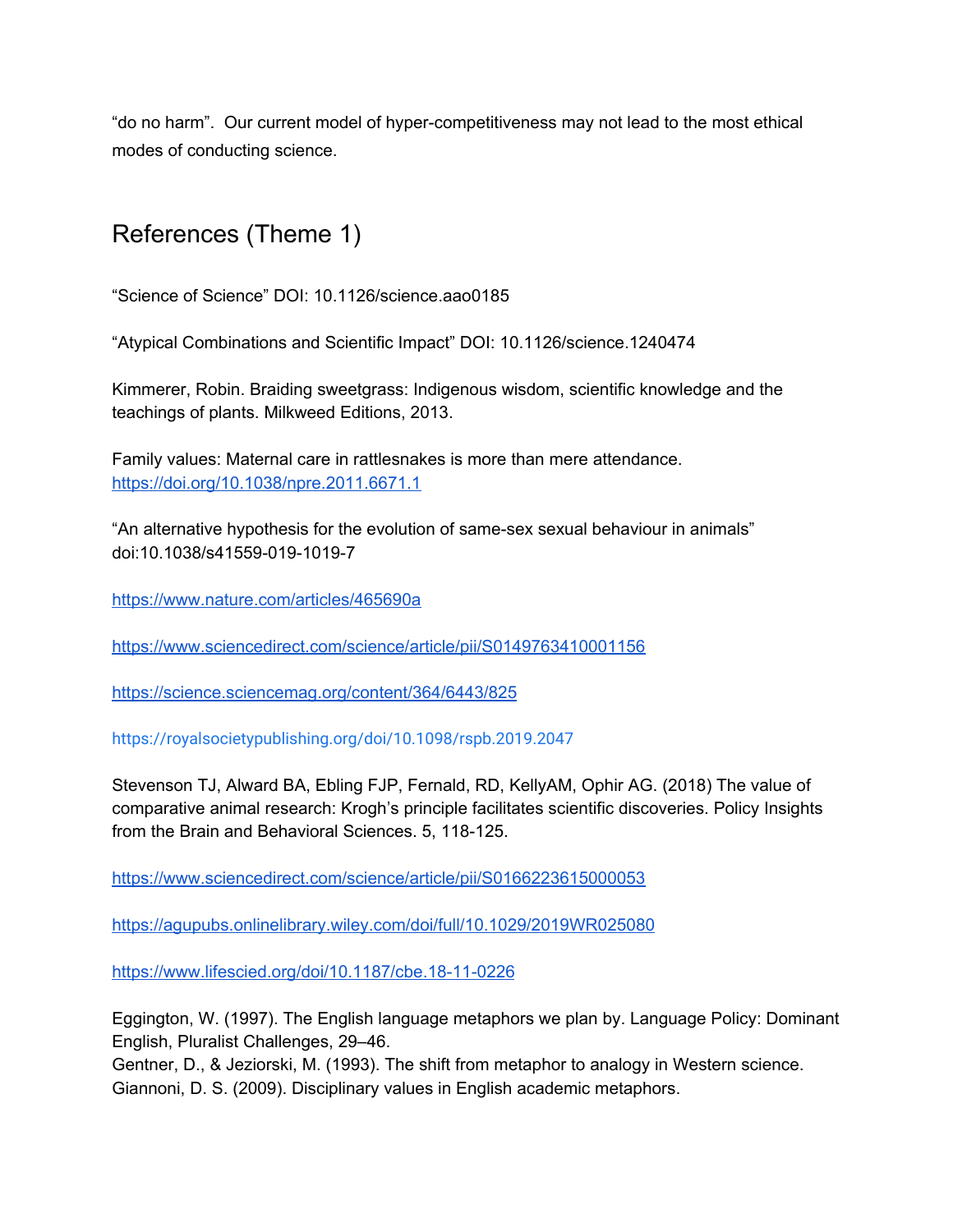Kuhn, T. S. (1979). Metaphor in science. Metaphor and Thought, 2, 533–542. Raad, B. (1989). Modern trends in scientific terminology: morphology and metaphor. American Speech, 64(2), 128–136.

## <span id="page-8-0"></span>Theme 2: Structure and function of research

<span id="page-8-1"></span>Vignette 2.1: What types of systemic changes are needed at the level of individual institutions to create an integrative biological sciences program?

#### *Talia Moore*

**Departments were split for what seemed like good reasons.** These include, but are not limited to funding, expectations of trainees, group resource needs, and administrative needs. The divisions between the major funding institutions can cause philosophical difference in research approaches within a department. For example, the differing expectations between subfields may affect the training expectations within a department, such as whether students should rotate or be recruited directly into a lab, how a qualifying exam is performed, whether a PI or postdoc mentors graduate students, how long trainees should expect to work as postdocs, and publication strategy. A diverse department would necessarily use a wide variety of resources, which may not all be available in a single building. For instance, colecular, genetic, and cellular techniques require rows of wet benches, specialized imaging techniques. Paleontology and museum specimen preparation requires specialized ventilation and storage facilities. Finally, some subfields would benefit from increased administrative overhead. For example, some researchers benefit more from shared instrumentation which can be supported from overhead.

**Unfortunately, artificial barriers to integration result from split biology departments (Molecular and Cellular Biosciences (MCB) + Evolution/Ecology (EE), vs Integrative Departments) and hamper hiring, education, mentoring, and research.** Here we list a few common barriers to integrative research that result from institutional separation. Some systems can be put in place as temporary fixes that encourage integration, but **the long term solution to many of these barriers would be lumping siloed departments into integrative biology departments**. (Like UC Berkeley or University of Washington). However, increasing size can make departments less functional.

With any division, it can be unclear where the lines should be drawn. If the way the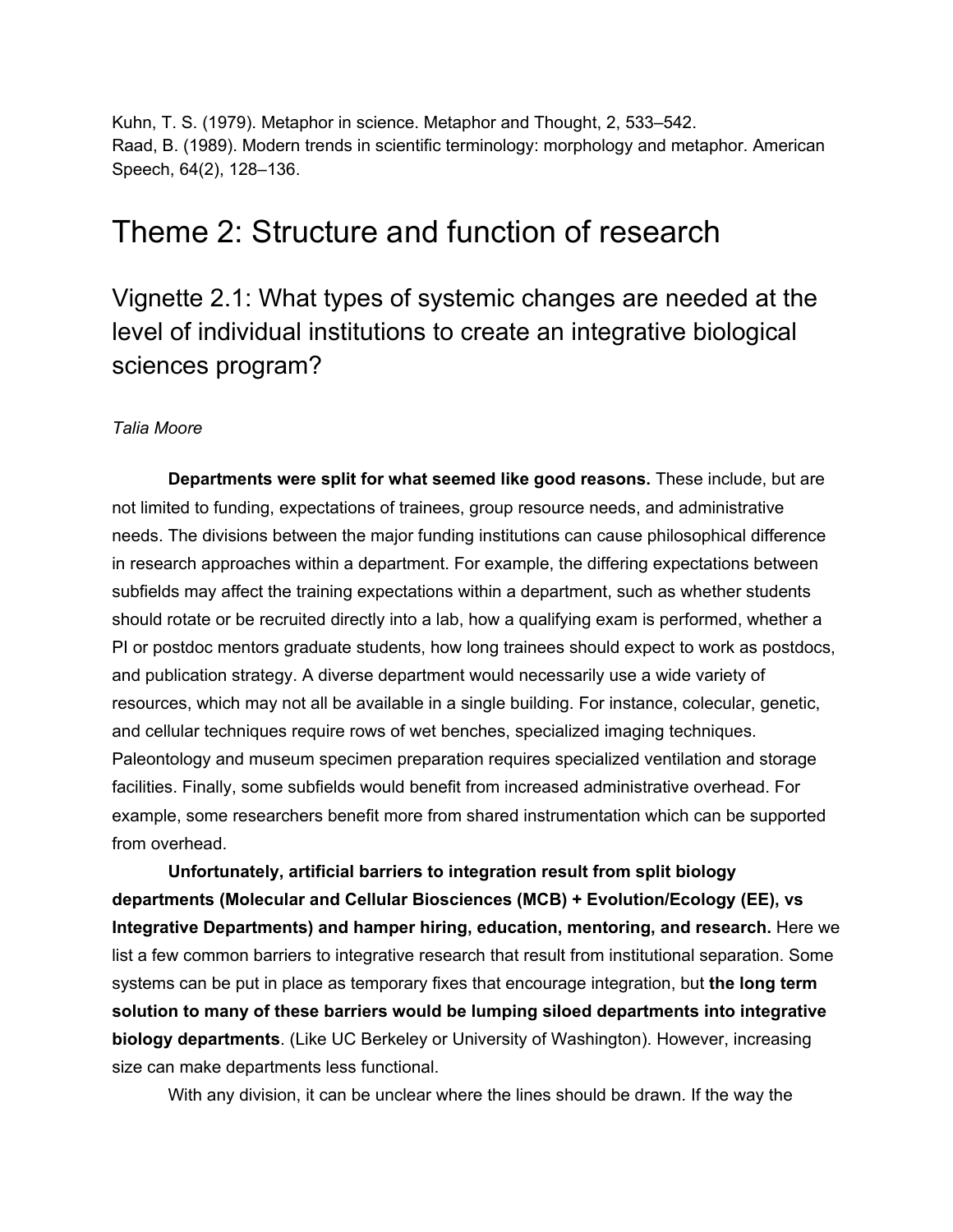subfields were divided between departments forms barriers within a department, it may increase polarization, moving away from integration, For example: If department A includes ecosystem ecology and evolution, but department B includes neuroethology, developmental biology, and physiology, this could lead to two very separate factions within department A such that they tend to hire and train more siloed experts. For departments that already have strong factions, there must be a convincing argument to work towards integration. This can be done by featuring renowned integrative biologists in a seminar series dedicated to integration. The department or college could create funding initiatives for inter- and intra-departmental collaboration and integration (like the MCubed grants at the University of Michigan <https://mcubed.umich.edu/>). These integrative partnerships can be reinforced through the collaborative teaching of interdisciplinary courses. Administrators should ensure that professors from different departments to co-teach broad/integrative courses and receive equitable credit for their efforts.

Hiring can be difficult for any department, but closely aligned or related departments may compete for the same candidates. For instance, if a job candidate who is motivated by Evolution/Ecology questions but uses mainly molecular techniques, should they apply to the EE or the MCB department at an institution? The UC Berkeley Life Sciences job posting provides a potential short-term solution. Cluster/group hires can be proposed in which all aspects of biology are welcome, then the departments identify candidates that align well. This can help facilitate co-recruitment with multiple departments and encourage integrative biologists to apply. The NSF can fund studies into hiring practices that enhance integrative science.

For integrative researchers, it is often tricky to balance efforts to earn recognition for their integrative approach with the responsibilities of multiple departments. Co-appointments or affiliations across departments can come with negative repercussions, such as mismatched expectations for tenure, service, and mentorship. The NSF can work towards addressing this problem by funding the formation of interdisciplinary institutes or working groups. Such groups would be non-tenure-granting, can include researchers from multiple departments, and require less service, yet enable researchers from multiple departments to form a community together and receive recognition for their integrative perspective.

Specialized resources designed for specialized departments may not be able to provide the types of infrastructure required for interdisciplinary work. For example, biomechanics, neuroethology, and behavior science require a lot of open/versatile space with ample electrical outlets, capacity for construction and electronics, and specialized sensors, which are not frequently available in buildings specialized for either microbiology or museum-based research. The NSF can help address this issue by providing funding opportunities for universities to invest in multi-disciplinary research facilities that can be used for short periods of time for large experiments. For example, the Concord Field Station at Harvard primarily facilitates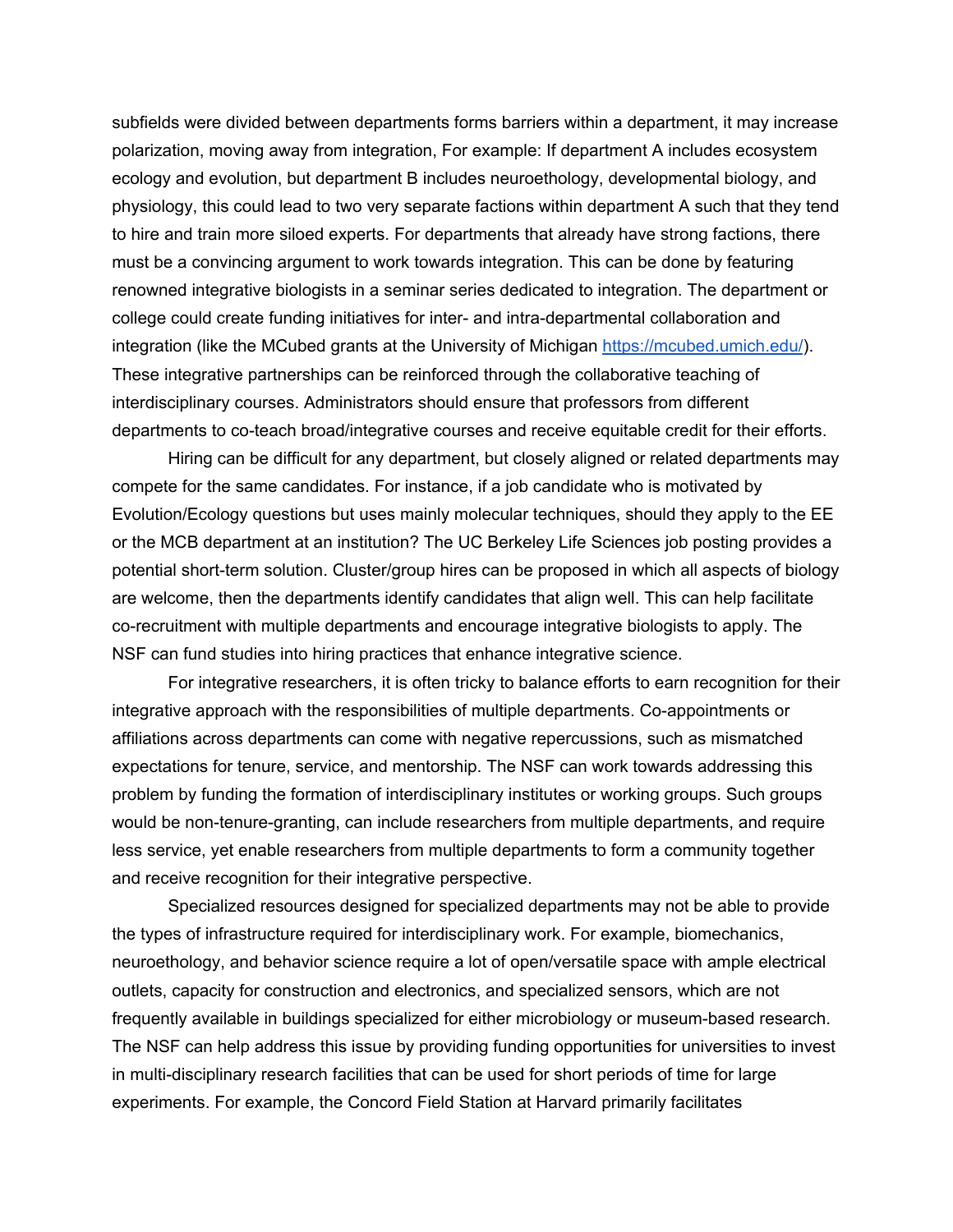biomechanical experiments, but has enabled large-scale research from the School for Engineering and Applied Sciences, Human Evolutionary Biology, and the Museum of Comparative Zoology, as well as several evolution and behavioral experiments performed by members of the Organismic and Evolutionary Biology department. Researchers come from all over the world to use the shared resources and wide-open spaces available at the Concord Field Station.

Departmental purchasing agreements enable direct billing (or even an in-school "store") without tax to university accounts, but only for "standard" products. Integrative biology frequently requires non-standard equipment, which puts the onus on the researcher to purchase the equipment (often with tax) and submit a reimbursement (which does not cover tax). If there is a delay in reimbursement, the researcher must live without that money for an extended period of time and may incur credit card interest or overdraft fees. These logistical hardships disincentivize researchers from pursuing ideas that require materials that lie outside of their department's standard paraphernalia. Potential short-term solutions include make purchasing cards available to students who use non-standard equipment. Funding agencies should also make grant funding available directly to students.

Activity-based budgeting makes it difficult for equitable teaching collaborations between disciplines. For example, because department B 'owns' a course and gets credit for the seats filled, Department A may not reward a professor for co-teaching an integrative course with professors in Department B. Departments can address this issue by making it easier to cross-list courses between departments. Departments can also enable professors to fulfill their teaching requirements by co-teaching with another professor. Finally, it should be possible for the departments both to get credit for interdisciplinary courses.

**Giving grad students independent and sufficient funding (without requiring winning fellowships) enables integrative and collaborative research.** When students do not depend on their PI to provide salary (or a supplement to the salary to account for the cost of living in the area), they have more freedom to choose with whom they work. This makes coadvising easier (no arguments about who is paying for the student), and facilitates shifts towards integrative research. This has the side benefit of helping students leave abusive advisors.

To this end, TAships and department level RAships need to be fungible across departments. When an offer is made it has to include the ability to swap departments seamlessly. This requires negotiation among departments because bad mentoring will lead to admissions that leave.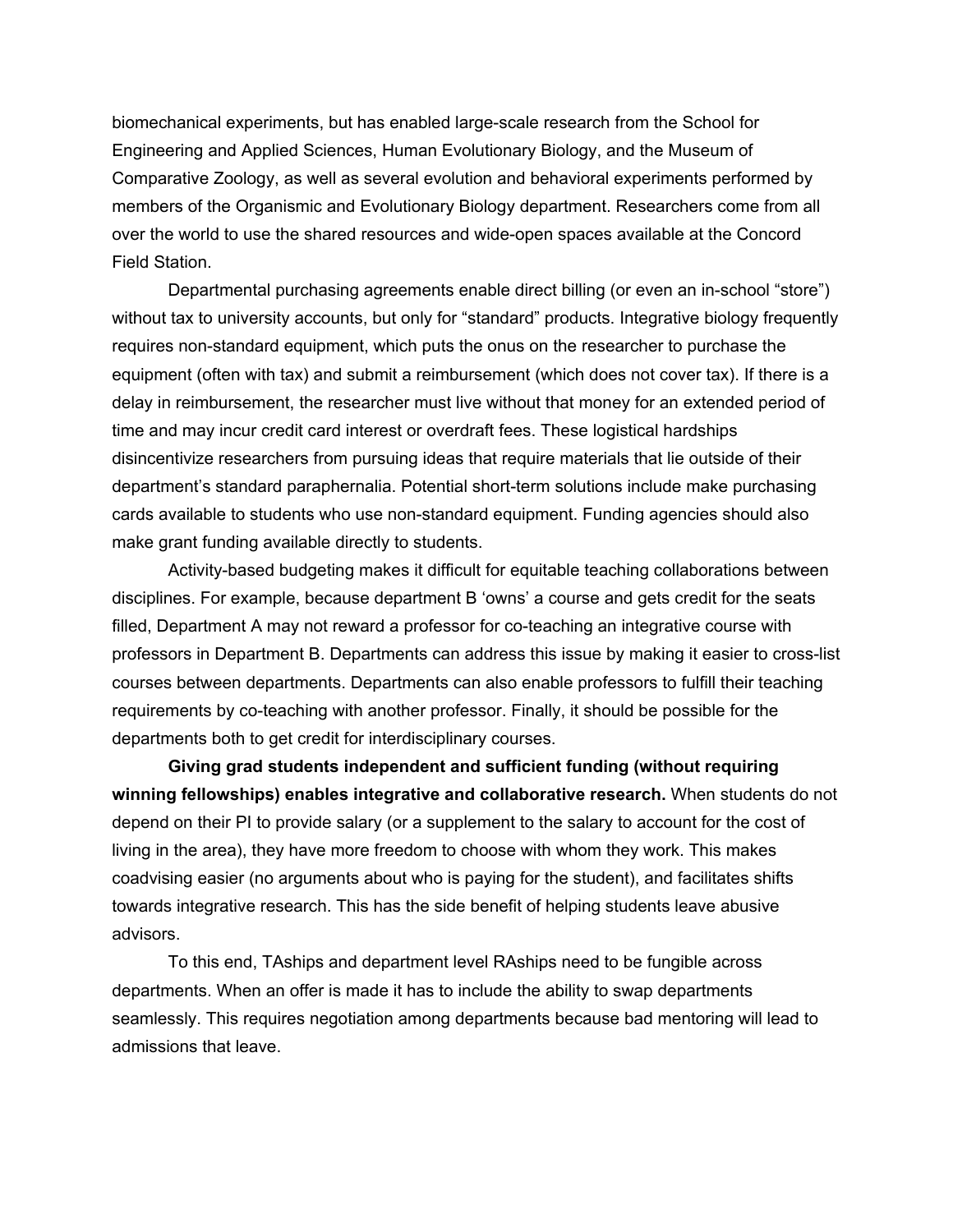## <span id="page-11-0"></span>Vignette 2.2: How to train students from heterogenous backgrounds to tackle big questions in complex biological systems?

#### <span id="page-11-1"></span>*Michelle Anderson & Gail Rosen*

#### "I teach students, not subjects" - Bryan Dewsbury

Discovery and progress in the life and social sciences increasingly rely on analysis of a staggering accumulation of data by large and complex teams of scientists (Wuchty et al 2007, Borner et al 2010, Marx 2013). However, very few scientists have been trained to work where computation, math, and statistics intersect with life and social science applications, let alone in critical "soft skills" for effective collaboration such as communication, leadership, and teamwork. In addition, the multiplicity of diverse human perspectives have historically been excluded from the practice of research and learning. This robs both practicing and in-training scientists of the enormous possibility presented by 'community cultural wealth' (Yosso 2005) in the form of resiliency, multilingual fluency, communal bonds, social capital, navigating past challenges, and challenges to the status quo. Therefore, there is an unmet demand for scientists who are well-versed in the collection, organization, interpretation, and synthesis of data from multiple disciplinary and cultural perspectives (see Vignettes 2.1, 2.4, and Theme 3). These scientists will be the leaders and enablers of personalized medicine, improving environmental monitoring and remediation strategies, understanding global economic and sustainability trends, and interpreting the large volumes of streaming data from these applications. This is increasingly important when confronting the theoretical and ethical challenges presented by big data studies. To meet the growing demand for scientists capable of working in interdisciplinary and transdisciplinary arenas, it is critically important to prepare the next generation of students with focused training at the intersection of the domain discipline and information/computer science, math, statistics, and cultural studies.

NSF's Vision and Change in Undergraduate Education in Biology initiative provides context for improvements and remaining challenges to undergraduate interdisciplinary training. Recommendations from Vision and Change emphasized depth over breadth in disciplinary content coverage, which could influence specialization, but also sought to impact equity, diversity, and inclusion and promote networks and collaboration. However, "The sections in V&C pertaining to inclusion and diversity are the least referenced. Overall, parity still does not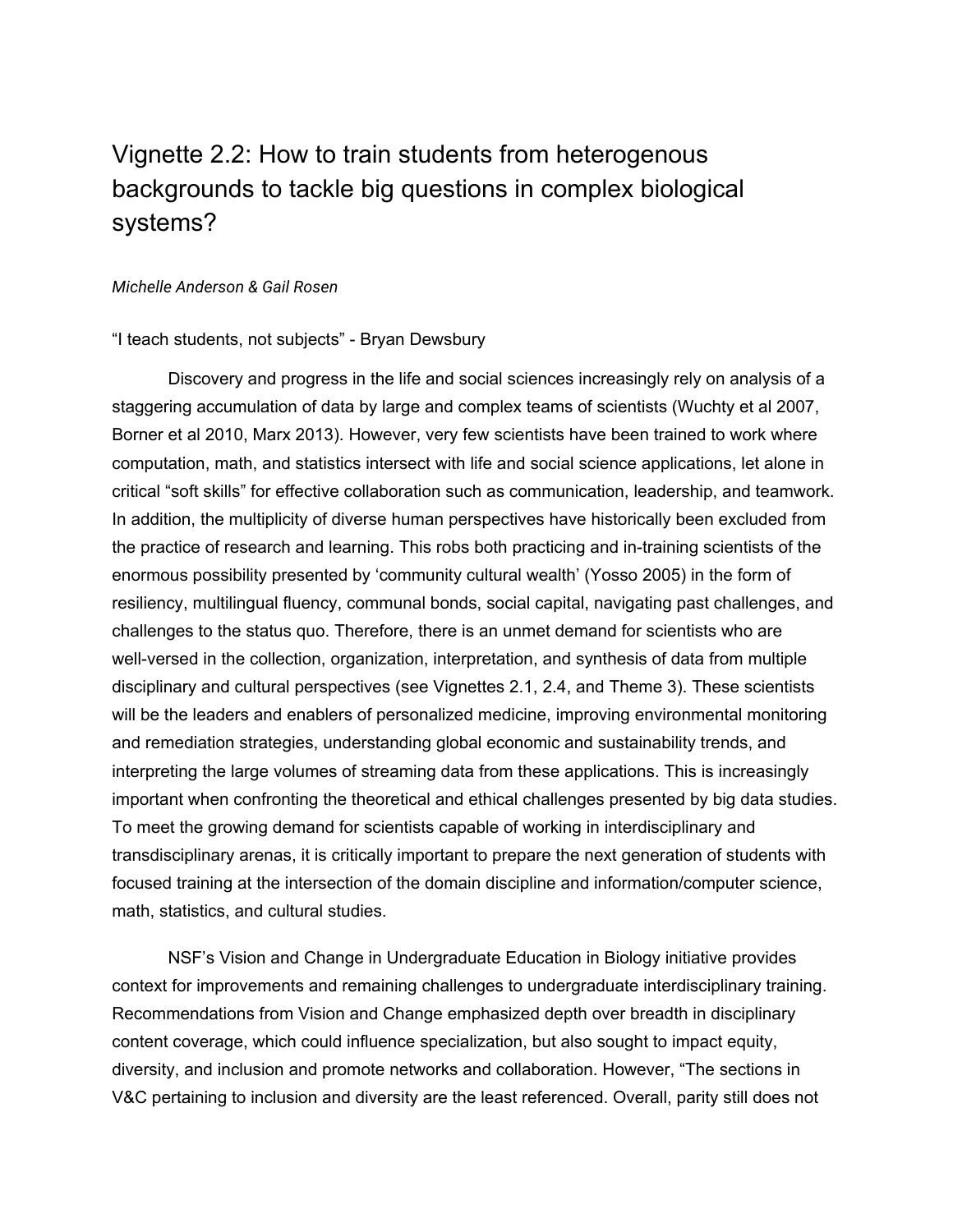exist in undergraduate biology education." (pg. 17, Vision and Change: Unpacking a Movement and Sharing Lessons Learned, 2018).

Interdisciplinarity and transdisciplinarity does mean a bigger investment from students, faculty and institutions. Most undergraduate and graduate programs promote early specialization and reinforce disciplinary and cultural barriers, which inhibits integrated student training in life sciences, data analysis, and cultural systems. Programs should allow a student to specialize but be able to understand how different disciplines can help their problem and how to communicate with researchers in those areas to come up with a solution. For computation/ math/ engineering backgrounds, students should take molecular, cellular, systems biology courses, a wetlab, and even a special biology journal club to learn how concepts are spoken about and for interactive discussion. For biology backgrounds, students should take courses in computation and "math for data science" (numerical linear algebra and statistics). Courses that both students can take are Machine Learning/ Math Modeling, grad-level statistics, databases and group courses where students work to solve problems like learning to work with biodata -- "Intro to Bio Data Science", and learn to use computation at scale -- "High-throughput Computation for Biological Data", seminars, and an ethics course. While certain graduate and post-doctoral training programs address inadequate integrative training, these approaches have not taken equal root at the undergraduate level. As a bridge to graduate studies there should be post-baccalaureate classes to address inadequate preparation at the undergraduate level.

The key aspects of such programs are courses that teach through collaborative group projects, where each team can have at least one student specializing in the application domain and one in the computation/math aspects. Through such courses, they can learn to communicate with each other (although they start with different languages) and design solutions together. Such courses will be pivotal. In addition, collaborative PhD theses are extremely important and counterintuitive to the current individualized PhD programs that we have today.

All of these suggestions could add to the length of undergraduate and graduate programs, which costs more money and uses more resources. In addition, research shows that interdisciplinary researchers are penalized (see Vignette 2.4). How do we shift the value system? How do we get universities to invest in these areas that may not have immediate payoffs/rewards or commit to large-scale structural shifts in programs? Motivation for faculty to participate in ongoing professional development and openness to new ways of doing research and teaching should be prioritized. Truly interdisciplinary programs that must be university-wide are difficult to manage and go against some universities budget models like responsibility-centered management (RCM). If not well-managed, it has been shown that ``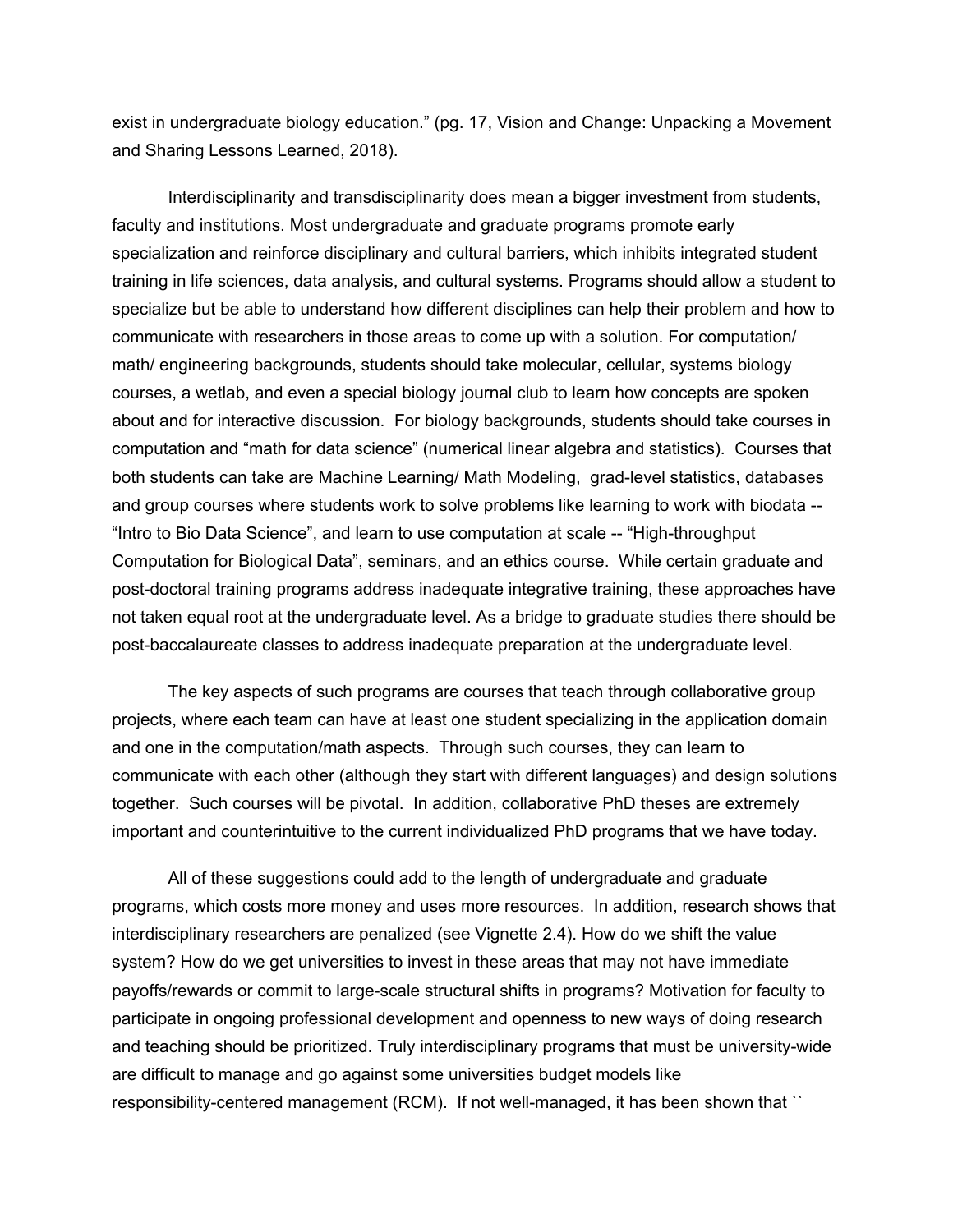#### interdisciplinary teaching and research being hindered"

([https://www.luminafoundation.org/files/resources/obf-and-responsibility-center-management-full](https://www.luminafoundation.org/files/resources/obf-and-responsibility-center-management-full.pdf) [.pdf](https://www.luminafoundation.org/files/resources/obf-and-responsibility-center-management-full.pdf)), due to units competing for funding. In this case, funding agencies should give clear incentives to universities to provide support for these programs. With the low funding rates of NSF's Research Training (NRT) program and no more BD2K training initiatives at NIH, there is little funding that researchers can ask for to accomplish these initiatives. The role of professional societies and meetings in providing educational and professional development to students and faculty may help address some critical training needs, if greater connections with university systems were made.

Broader Impact: Integrated Life/Social Data Science curricula will advance research on several Natural Academy of Engineering's grand challenges, e.g., engineering tools of scientific discovery, restoring and improving urban infrastructure, advancing health informatics, engineering better medicines, providing access to clean water, personalized education, and managing the carbon/nitrogen cycle, as well as address the disciplinary integration demanded for Growing Convergence Research from the 10 Big Ideas for Future NSF Investment (NSF 18-058, NRC 2014)

<span id="page-13-0"></span>References (Vignette 2.2)

S. Wuchty, B. F. Jones, B. Uzzi, The increasing dominance of teams in production of knowledge. Science 316, 1036–1039 (2007).

Borner et al. 2010. A Multi-Level Systems Perspective for the Science of Team Science. Science translational medicine. Vol 2 Issue 49 49cm24

Marx, V 2013 . The big challenges of big data. 13 JUNE 2013 | VOL 498 | NATURE | 255 - 260.

Yosso, TJ (2005) Whose culture has capital? A critical race theory discussion of community cultural wealth. Race Ethnicity and Education Vol. 8, No. 1, March 2005, pp. 69–91

NSF 18-058 Dear Colleague Letter: Growing Convergence Research <https://www.nsf.gov/pubs/2018/nsf18058/nsf18058.jsp>

National Research Council (2014) Convergence: Facilitating Transdisciplinary Integration of Life Sciences, Physical Sciences, Engineering, and Beyond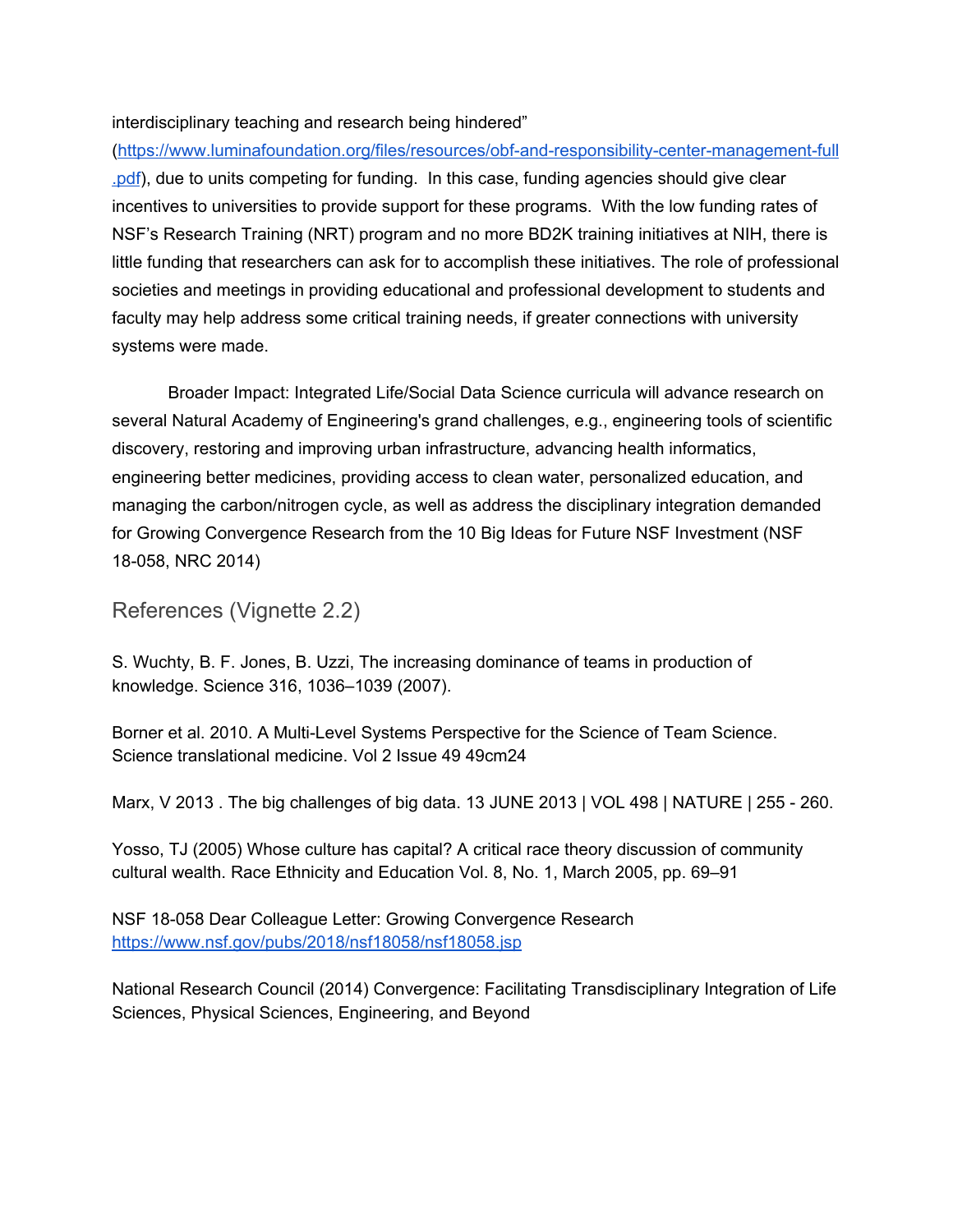## <span id="page-14-0"></span>Vignette 2.3: What does open-access mean? What are the consequences?

#### *Talia Moore* with contributions from *Kaitlin Stack Whitney & Richelle Tanner*

Over the past 100 years, advances in communication technology have enabled more rapid and effective collaboration and dissemination of ideas. Until recently, the formal academic pursuit of ideas has generally been limited to those affiliated with universities. A philosophy of "open-access" has developed in response to this classist "Ivory Tower" model of research ([https://www.cs.cornell.edu/~ginsparg/physics/blurb/pg96unesco.html\)](https://www.cs.cornell.edu/~ginsparg/physics/blurb/pg96unesco.html) in an effort to make scholarly research available to those outside of elite academic institutions. This has resulted in a monumental and rapid shift in the way research is performed and disseminated, which has had both positive and negative consequences. Here, we discuss the nuances of the "open-access" movement as it relates to biological research and integration across disciplines.

Open-Access **publications** make research available to more viewers, but the burden placed on the researchers and institutions to fund the access is not always equitable. Although the NSF and NIH are funded by taxpayer money, there are no requirements to make the resulting research available to those taxpayers. When journals charge university libraries for access to content there is no benefit to publishing more papers. Conversely, when open-access fees are charged for each individual paper, for-profit journals are incentivized to accept more manuscripts to make more money. This could result in lower quality research being accepted (<http://www.asbmb.org/asbmbtoday/201912/PresidentsMessage/>). When for-profit journals expand to increase the number of papers they can accept, the articles are accepted by professional editors who are not currently engaging in discovery. They have incentives to accept research which improves the journal's impact factor (measured over the previous 2 years), rather than long-term impact on the field

#### (<https://www.biophysics.org/bps-bulletin/scientific-publishing-past-present-and-future>).

Open-access fees to make publications freely available exclude many from publishing in those journals. Adjusting or waiving fees for developing countries is a step in the right direction. Even in developed countries, R1 institutions likely have more resources available to pay these fees than SLAC or M1 institutions. Some journals have standard fees that differ based on currency in which they are paid

(<https://www.nature.com/ncomms/about/article-processing-charges>), regardless of the current exchange rates between the countries, which disadvantages researchers in less economically stable economies. BioRxiv is free, but is difficult to sort for topic or quality. Most are posted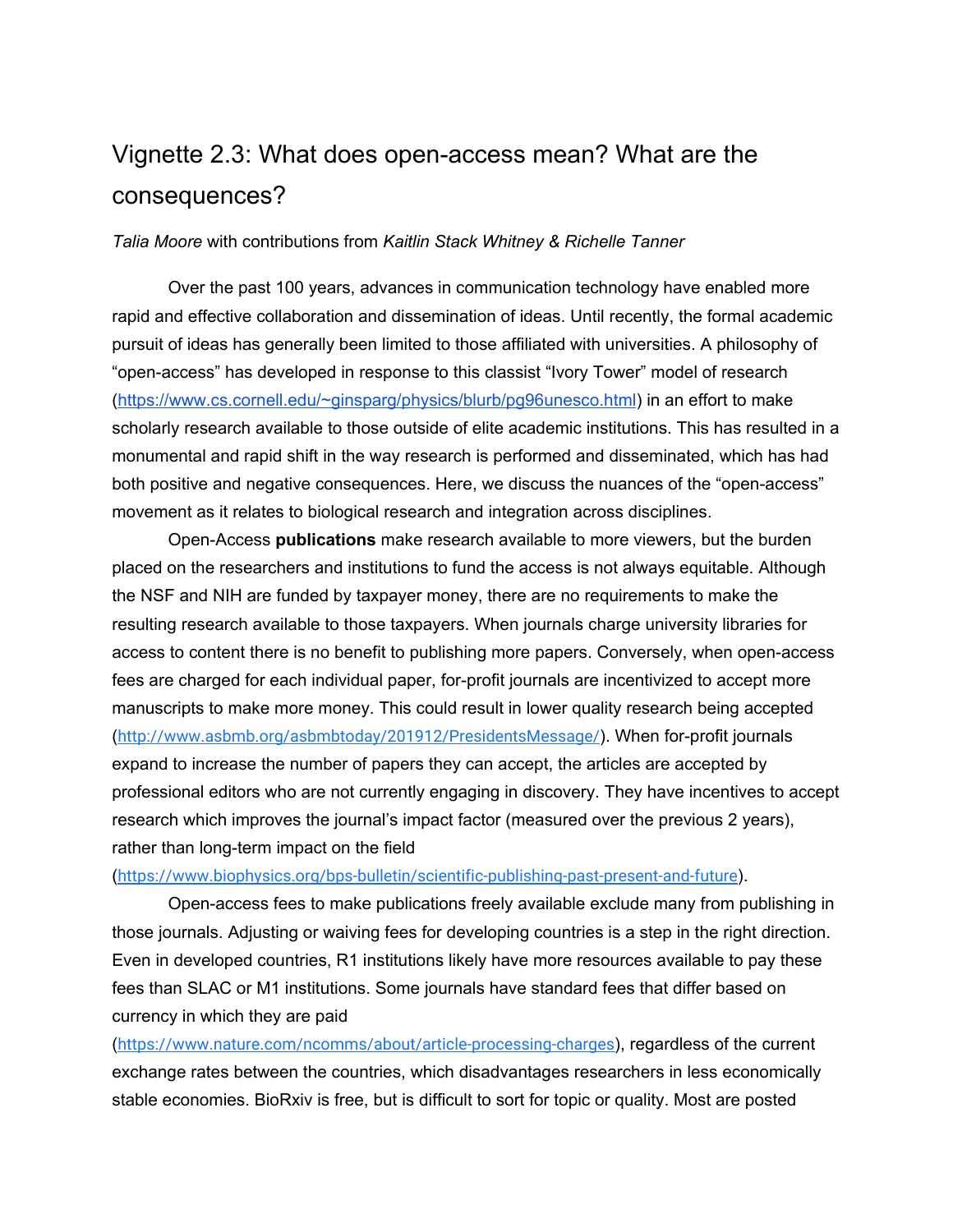pre-revision, so the content may not exactly match the final version. One example of a partial solution to this is the Digital Access to Scholarship at Harvard database (<https://dash.harvard.edu/pages/FAQ>), where revised and accepted pre-publication manuscripts are posted and freely available online (without violating copyright law).

Open-access **datasets** enable collaboration and application of different perspectives to ideas, but we must be sensitive to adverse consequences of sharing some forms of data. Benefits of publishing a dataset can include more independent tests that the data analyses yielded the published results. For example, a student found the mistake in the raw data that claimed austerity was a sound economic policy

(<https://www.bbc.com/news/magazine-22223190>). Shared datasets also enabling downstream meta-analyses and more effective training on real datasets. Complementary analyses that provide a richer understanding of the system can also result from shared data.

However, open-ness is not inherently good and can carry risks, often for the subjects/objects of study and not the researcher. Human subjects should be informed about what data will be taken, *and how the data will be shared*, before they can give their consent (see Vignette 3.2). Henrietta Lacks had no idea that her cells would be sent away to other laboratories for experimentation, which is an extreme violation and caused great distress to her descendents

([https://www.washingtonpost.com/news/retropolis/wp/2018/06/25/can-the-immortal-cells-of-henri](https://www.washingtonpost.com/news/retropolis/wp/2018/06/25/can-the-immortal-cells-of-henrietta-lacks-sue-for-their-own-rights/) [etta-lacks-sue-for-their-own-rights/](https://www.washingtonpost.com/news/retropolis/wp/2018/06/25/can-the-immortal-cells-of-henrietta-lacks-sue-for-their-own-rights/)).

Open access data can also be extractive, especially for remotely based scientists studying communities of which they are not a part. For many communities underrepresented in health research, it is important to incorporate data from these communities in order to serve them better. However, researchers should make every effort to inform the communities they study and seek their guidance in how they handle the data collected.

Members of indigenous communities have come up with guidelines to help researchers engage ethically with indigenous communities: "understand existing regulations, foster collaboration, build cultural competency, improve research transparency, support capacity building, and disseminate research findings"

(<https://www.nature.com/articles/s41467-018-05188-3>) (see Vignette 3.1). Tribal communities must be informed about the research being performed so that they can help identify potentially adverse consequences for their own communities

(<https://ehp.niehs.nih.gov/doi/full/10.1289/ehp.1103904>). Incorporating tribal communities in the review process helps mutual understanding of the ethical and clinical impact of the research (<https://www.nature.com/articles/gim201447>). If a study incorporates data from tribal members living outside of their communities, individual-based consent may not be sufficient.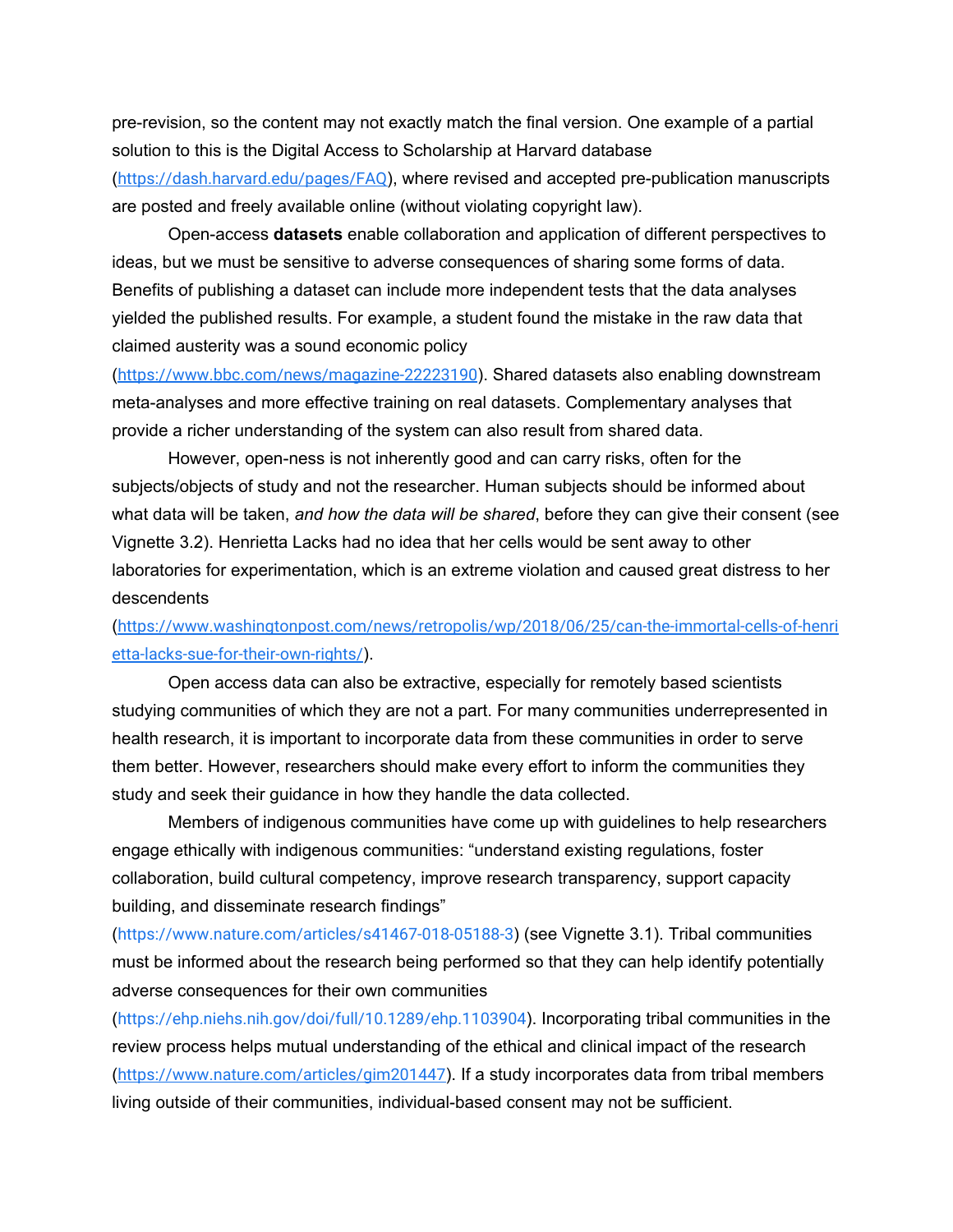#### (<https://www.nature.com/articles/s41576-019-0161-z>)

How much "open access" is necessary when we break down barriers to collaboration? Can we restore the power to communities often marginalized by freely available data (without knowledge of consequences) by allowing this sharing of data to happen through collaborative networks instead of in a database without connections to people? "Community rights of refusal" exemplified by Dr Liboiron and CLEAR's work in Newfoundland demonstrate how research can be done in ways that respect indigenous people

(<https://civiclaboratory.nl/2017/12/29/feminist-anti-colonial-science/>). We can do things like help a community organize and become informed so that the members can collect data and control how they are shared on their own terms (<https://www.nature.com/articles/gim2016111>).

Even for remotely sensed imagery and forest conservation/deforestation, people affected by these studies may be in places/communities far away from scientists (and with less power/resources). If researchers from a developed country travel to remote community to do research, the researcher should find out how to contribute to the members of that community so they benefit an equitable amount. This can happen by forming collaborations with local scientists, hiring students from the region, donating a portion of all collected specimens to a local museum, training in new techniques, etc.

For endangered animals, publishing the locations where they were observed/collected can make them vulnerable to poaching. Museums can store these data and contact the collector to determine whether the information can be shared with other researchers on a case-by-case basis. The curators/collections managers must be careful to omit precise locality data from public databases, but other aspects of the specimen's information can be shared.

The high cost of specialized equipment can hinder the advance of research in economically disadvantaged communities. Sharing the tools of science at a lower cost can make science more equitable, minimize the opportunity cost of interdisciplinary research, and encourage the invention of new and customized scientific methods.

Arduino, Raspberry PI and many other open source microcontroller and electronic devices have sparked a revolution in electronic development. Initially designed to appeal to electronic hobbyists, such devices have now formed a global community of "Makers" and inventors with accelerating use in industries and professional research. Novel and innovative research requires customised experiments, but it is often hampered by the lack of readily available equipment or sufficient funding. This research need can be addressed with open electronics devices and electronic Do-It-Yourself skills, which provide very flexible low-cost solutions in the lab and field that can be easily maintained and shared among labs, researchers and students. They can further automatise time-consuming tasks in the lab, improve repeatability of experiments and lead to novel and creative applications. Setting up extensive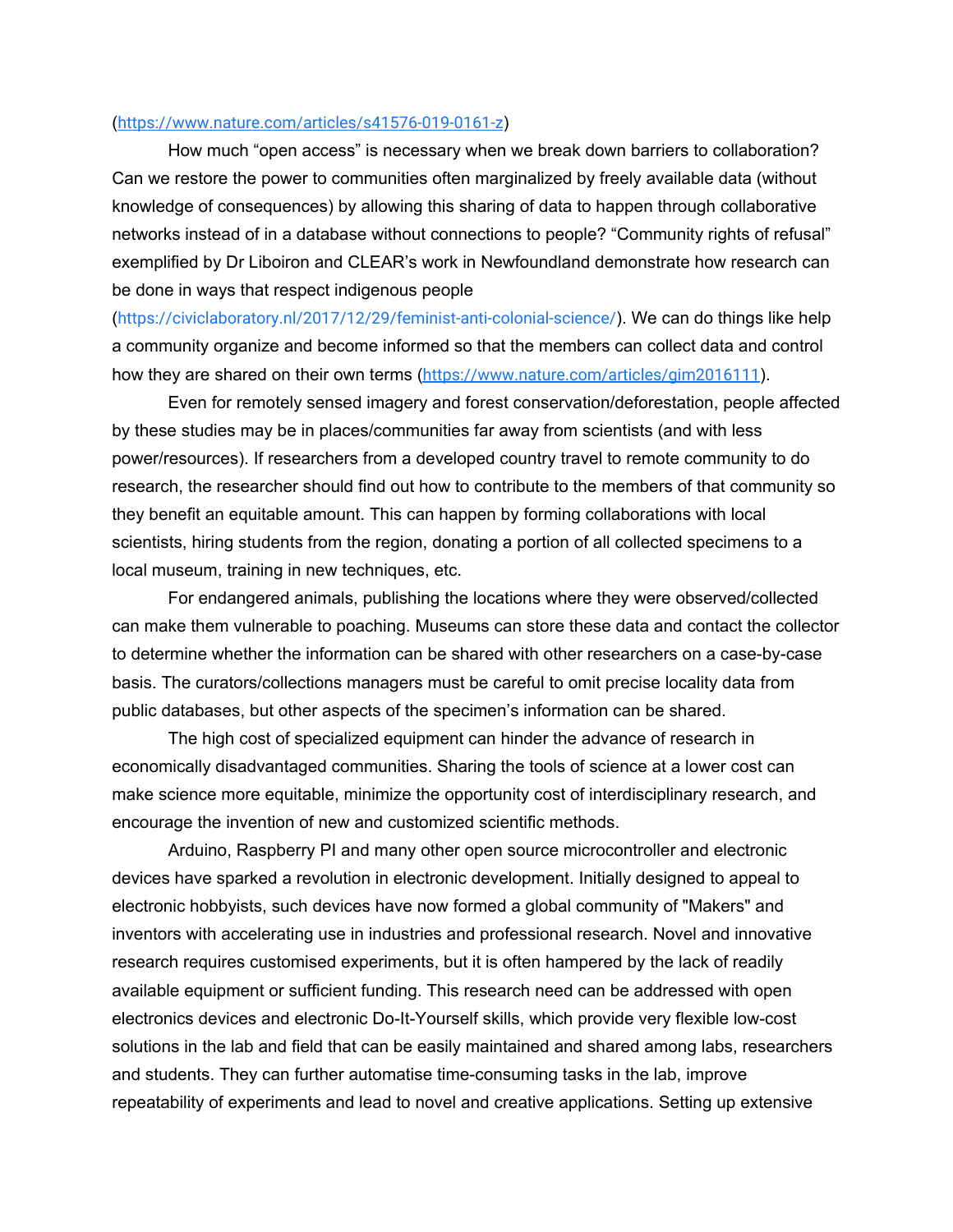experimental designs in the field or lab can be a large financial barrier to early career researchers and/or researchers from emerging nations. Open technology can reduce this barrier, but only if researchers have access to support in starting these new endeavors.

Biological equipment may frequently be prohibitively expensive to purchase from standard manufacturers. If designs can be shared online, labs may be able to cut costs, and increase customization, of lab equipment by gaining access to a 3D printer ([https://www.nature.com/articles/d41586-019-01590-z\)](https://www.nature.com/articles/d41586-019-01590-z).

Teaching and developing tools using free software enables researchers with few resources to try out new methods with low opportunity cost. While much of engineering research depends on subscription-based programming languages, such as Matlab, biological programming is generally performed in freely available programming languages, such as R or python. R has become the standard for phylogenetic analyses, in part due to the NSF-funded National Evolutionary Synthesis Center

#### ([https://www.nescent.org/cal/calendar\\_detail.php-id=70.html\)](https://www.nescent.org/cal/calendar_detail.php-id=70.html).

Accessibility (meaning disability accessibility) is also an important axis to consider when disseminating information. Often even the US federal government and scientific agencies do not make materials or platforms compliant with ADA or WC3 guidance / best practices. This webinar we're all on isn't very accessible! Google Hangouts has recently introduced simultaneous captioning for group meetings. Perhaps the NSF can fund the formation of best practice guides for conferences and dissemination. A key source of information is "Nothing about us without us" Charlton, James I (1998). University of California Press. ISBN 0-520-22481-7. The NSF should also provide funding for conferences to provide simultaneous captioning and headsets services (The Robotics: Science and Systems conference has recently incorporated simultaneous captioning)

Finally, open-access is not always sufficient: interoperability is key to integrative research. Although data may be public, they may only be available to those with field-specific expertise. This could be due to the way in which they were collected, the way in which they were reported, or the platforms in which they are shared. The iDigBio community seeks to facilitate data sharing and address these issues. For example: Video data have been collected in many different formats over the years. Recently, researchers have been developing a rubric for standardizing the metadata that are reported for such data and providing stable repositories (<https://academic.oup.com/icb/article/57/1/33/3964476>).

#### <span id="page-17-0"></span>References (Vignette 2.3)

<https://www.cs.cornell.edu/~ginsparg/physics/blurb/pg96unesco.html>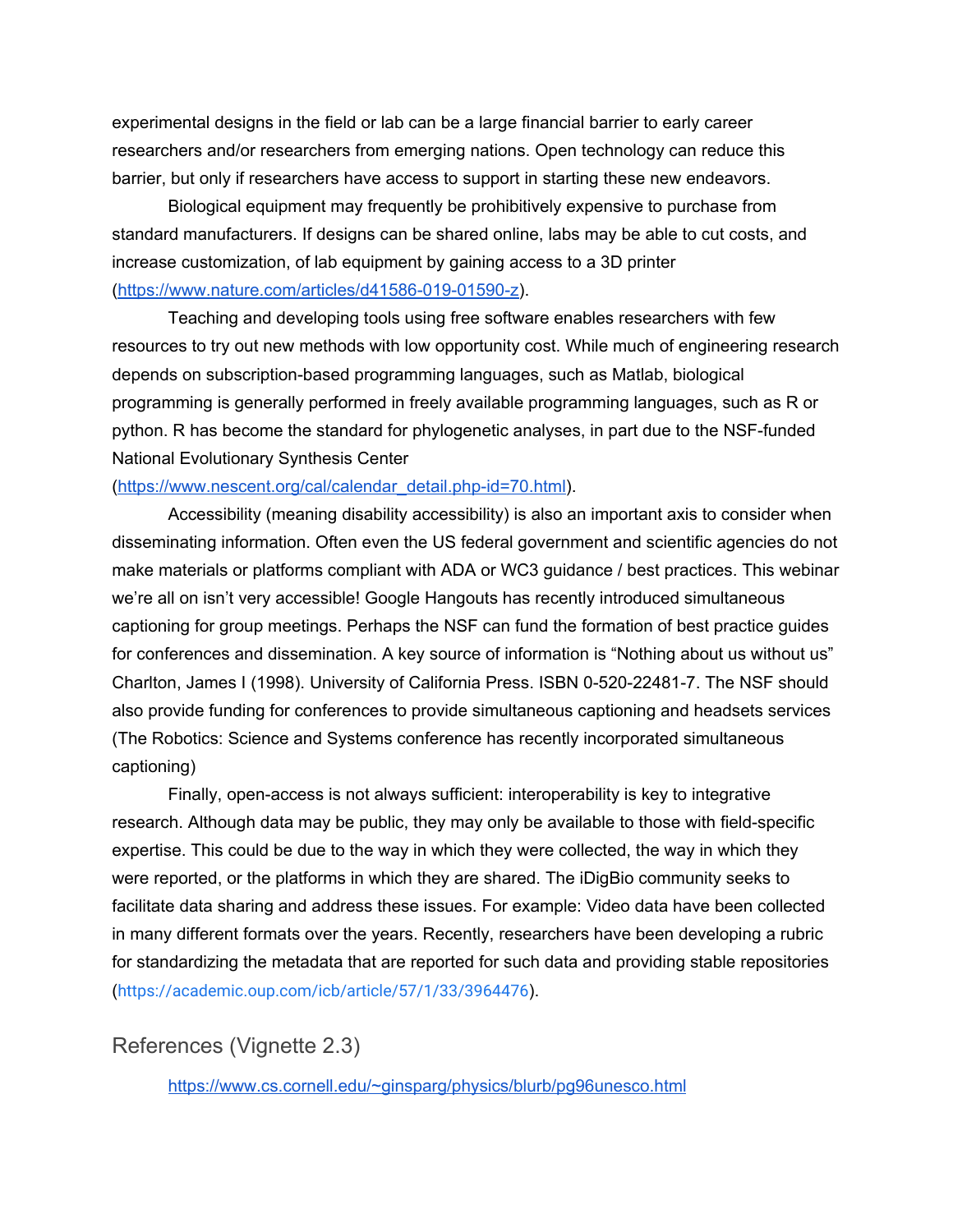<http://www.asbmb.org/asbmbtoday/201912/PresidentsMessage/> <https://www.biophysics.org/bps-bulletin/scientific-publishing-past-present-and-future> <https://www.nature.com/ncomms/about/article-processing-charges> <https://dash.harvard.edu/pages/FAQ> <https://www.bbc.com/news/magazine-22223190> [https://www.washingtonpost.com/news/retropolis/wp/2018/06/25/can-the-immortal-cells](https://www.washingtonpost.com/news/retropolis/wp/2018/06/25/can-the-immortal-cells-of-henrietta-lacks-sue-for-their-own-rights/)[of-henrietta-lacks-sue-for-their-own-rights/](https://www.washingtonpost.com/news/retropolis/wp/2018/06/25/can-the-immortal-cells-of-henrietta-lacks-sue-for-their-own-rights/) <https://www.nature.com/articles/s41467-018-05188-3> <https://ehp.niehs.nih.gov/doi/full/10.1289/ehp.1103904> <https://www.nature.com/articles/gim201447> <https://www.nature.com/articles/s41576-019-0161-z> <https://civiclaboratory.nl/2017/12/29/feminist-anti-colonial-science/> <https://www.nature.com/articles/gim2016111> <https://www.nature.com/articles/d41586-019-01590-z> [https://www.nescent.org/cal/calendar\\_detail.php-id=70.html](https://www.nescent.org/cal/calendar_detail.php-id=70.html) "Nothing about us without us" Charlton, James I (1998). University of California Press.

ISBN 0-520-22481-7

<https://academic.oup.com/icb/article/57/1/33/3964476>

## <span id="page-18-0"></span>Vignette 2.4: Cultural shifts required in funding and their role in professional success

#### *Richelle Tanner & Angela Horner*

Funding opportunities in the US (specifically focusing on the NSF here) are often awarded to a select few individuals and continue to support the success of these few members of our community. The perceived and real bias towards favoring large, existing collaborative networks of established PIs is a problem we have yet to solve. There is a bias against topics favored by groups outside of this selective network, specifically topics undertaken by minority groups that may be outside of the traditional fundamental science focus or pertaining to the lives of these minority groups. Additionally, we want to highlight an underlying theme of unsuccessful grant applications across the graduate student, postdoctoral, and faculty levels: interdisciplinary proposals are rarely rewarded, especially when being undertaken by a single or few PI(s). We believe that promoting collaboration across disciplines, institutions, and all levels of academic rank and status will naturally promote fresh approaches to integrating biology.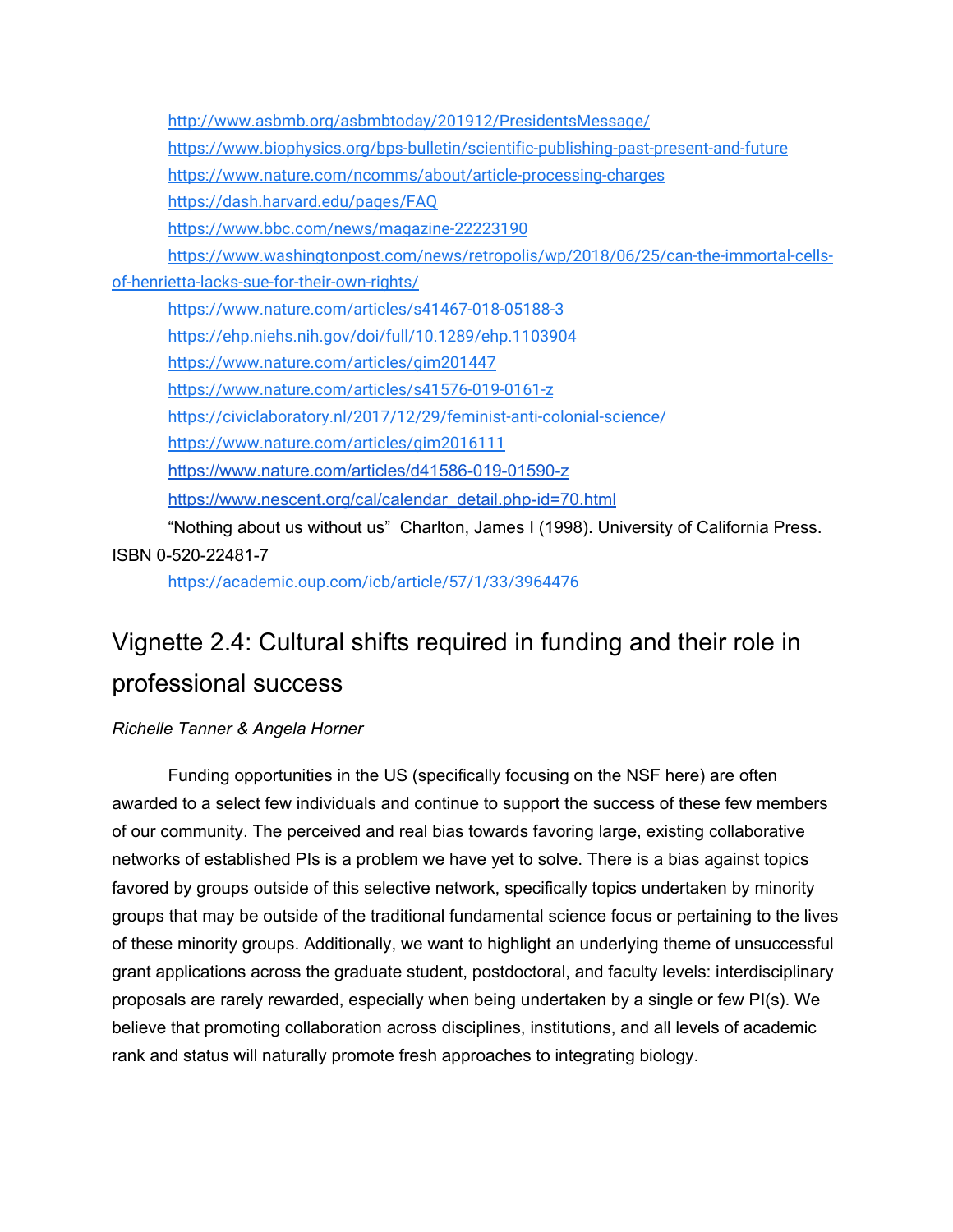#### *Proposal initiation process:*

The end goal of reintegrating biology relies on funding granted to groups being more prevalent, but we need to restructure the playing field for collaboration in order to facilitate equitable and diverse allocation of funds. Additionally, collaborative grants need to hold a greater benefit for PIs' promotion packages; typically co-authorship of grants is counted less, or not at all for R1 tenure. One methodology that promotes equitable participation by grouping people based on interests, rather than experience (real or perceived), is by opening virtual "playgrounds" in the same manner this NSF Jumpstart meeting was planned. Organizing online meeting places assists PIs in making connections outside of their immediate circles of influence, while also promoting collaboration of *ideas* rather than particular people and institutions. This could also serve to broaden proposals, as many have different interpretations of topics that may be posed as a "playground". In this scenario, PIs could add themselves to a project - or make a new one - in a collaborative virtual space that is hosted by NSF, and post what they feel their contribution/value to the proposal might be. Initial organization could allow PIs to remain anonymous until collaboration is agreed upon to prevent bias. A more radical suggestion is to disrupt the current status quo of collaborative networks that currently get funding. Researchers within like-minded communities (whether grouped by scientific topic or by personal background education, institution type, socioeconomic background, etc.) collaborate more often, and within a group a select few develop highly-funded research labs. By placing a premium on previous grant collaborations and success, funding agencies like the NSF are creating additional barriers for new, isolated, and/or minority researchers. Grants agencies should not award a "token minority" member, but rather reward novel collaborations, especially those made outside of the PIs' existing community. This could be facilitated by the previously mentioned virtual playgrounds, passively, or by a blind machine learning approach (designed with an inclusive perspective in mind) that actively places PIs in contact with each other based on topic alone disregarding current funding status, institutional type, and career stage.

#### *Review process:*

Taking the risk of a collaborative grant will only be worth it if the review process is restructured to be more friendly and open to such ideas. The review process is plagued by the same problems as grant collaborations; reviewers are biased towards topics/researchers they are already familiar with. Additionally, reviewers often do not reward interdisciplinary work because it is outside of their perceived expertise; thus, truly innovative and cross-disciplinary collaborative grants are not likely to be funded if the review process remains unchanged. A double blind review process for grants based on content alone would alleviate some, but not all of the biases mentioned here. In order to support novel collaborations and ideas, integrative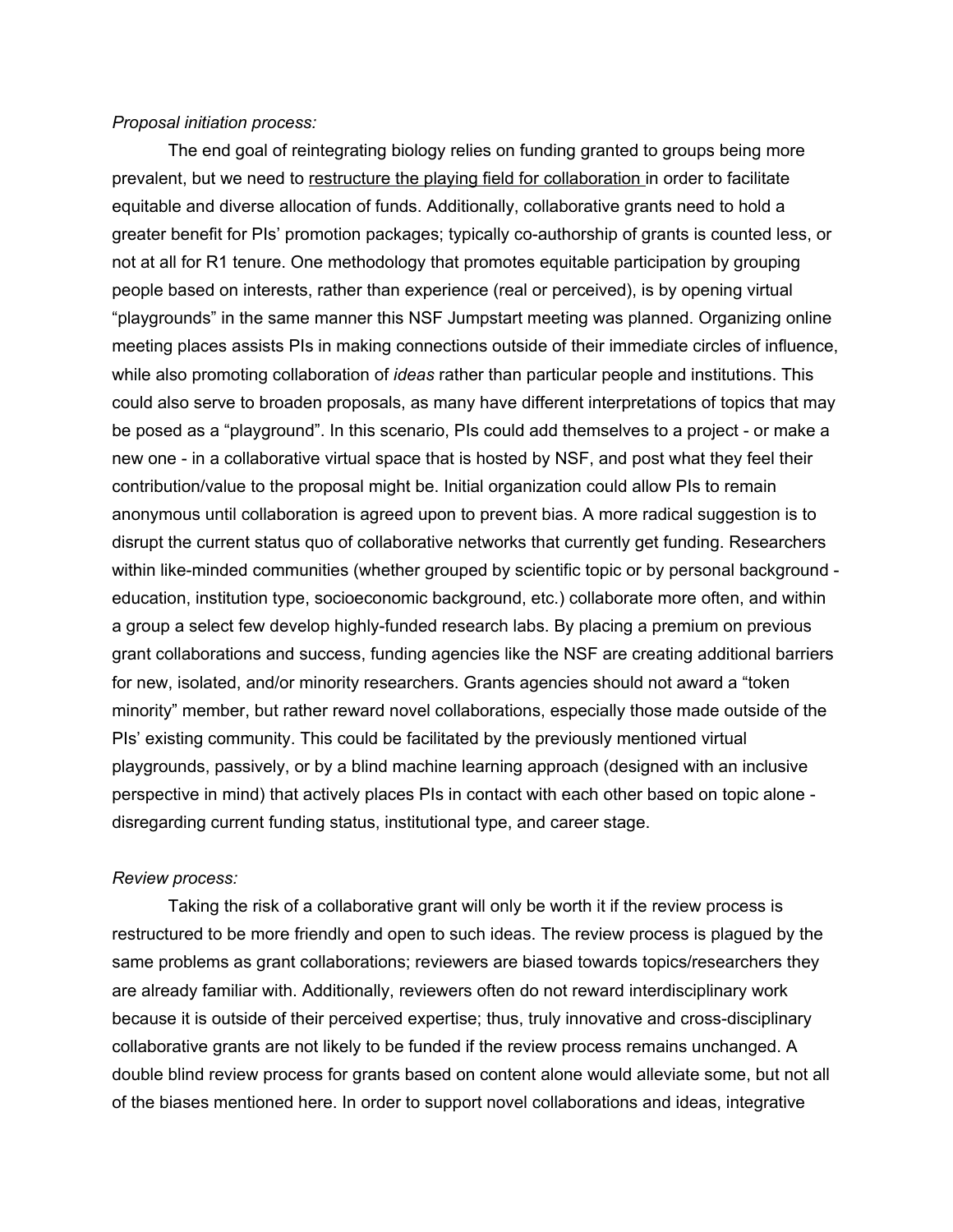grants should be reviewed by broadly applied reviewers; that is, researchers who have some expertise in several fields, rather than several researchers each with individual expertise in a single field (the 'silo' effect). Moreover, some researchers who do broad, interdisciplinary work are not being tapped as reviewers potentially because the depth of their knowledge is not seen as sufficient in any one area.

#### *Redesign of fellowship opportunities*

There are fewer grant opportunities than ever for students and postdoctoral trainees, yet their perceived value has not changed among academic and research institutions in reviewing applications for jobs and/or tenure. Early success in obtaining fellowship support is often correlated with later success, but some groups are excluded from these prospects because of limited disciplinary topics. Pre- and post-doctoral support before full grant proposals fosters fresh, new scientific ideas essential to the growth of our scientific community, but again the opportunities are lacking. The inability for postdoctoral fellows to serve as PIs on full NSF grants hinders our ability to support new science and promotes a culture of hierarchy, where postdocs are routinely taken advantage of for their ideas and funding potential by PIs. We recommend alleviating the pressure on these fellowship opportunities by allowing any applicant with a PhD to apply for a full NSF grant as PI. Challenges outlined here are in addition to all challenges posed by cultural and systemic barriers in the traditional grant process (see Vignette 3.2). We briefly outline three NSF fellowships (past and present) and their limitations.

Graduate Research Fellowship: Recent years have seen rules put in place to promote awards to earlier career students (current undergraduates and first year graduate students). However, interdisciplinary proposals are still penalized in the same way that standard grants are by reviewer selection. The difference between grant proposals and this fellowship, however, are in placing barriers to entering higher education and the research field, which is arguably more impactful on our field's progress.

**Doctoral Dissertation Improvement Grant: While this no longer is a viable funding** opportunity, it had significant limitations while active. Most notably, some subject areas (e.g. marine sciences) were barred from application as their discipline's directorate ceased funding ahead of other programs. As all predoctoral grants provide, the DDIG was a significant opportunity for an early career scientist to establish their own ideas with support from outside of their PI's lab. In this grant opportunity and the following postdoctoral opportunity, letters from the PhD advisor are compulsory, which can disadvantage students who are discriminated against by their own labs or have an otherwise toxic relationship with particular individuals that have disproportionate control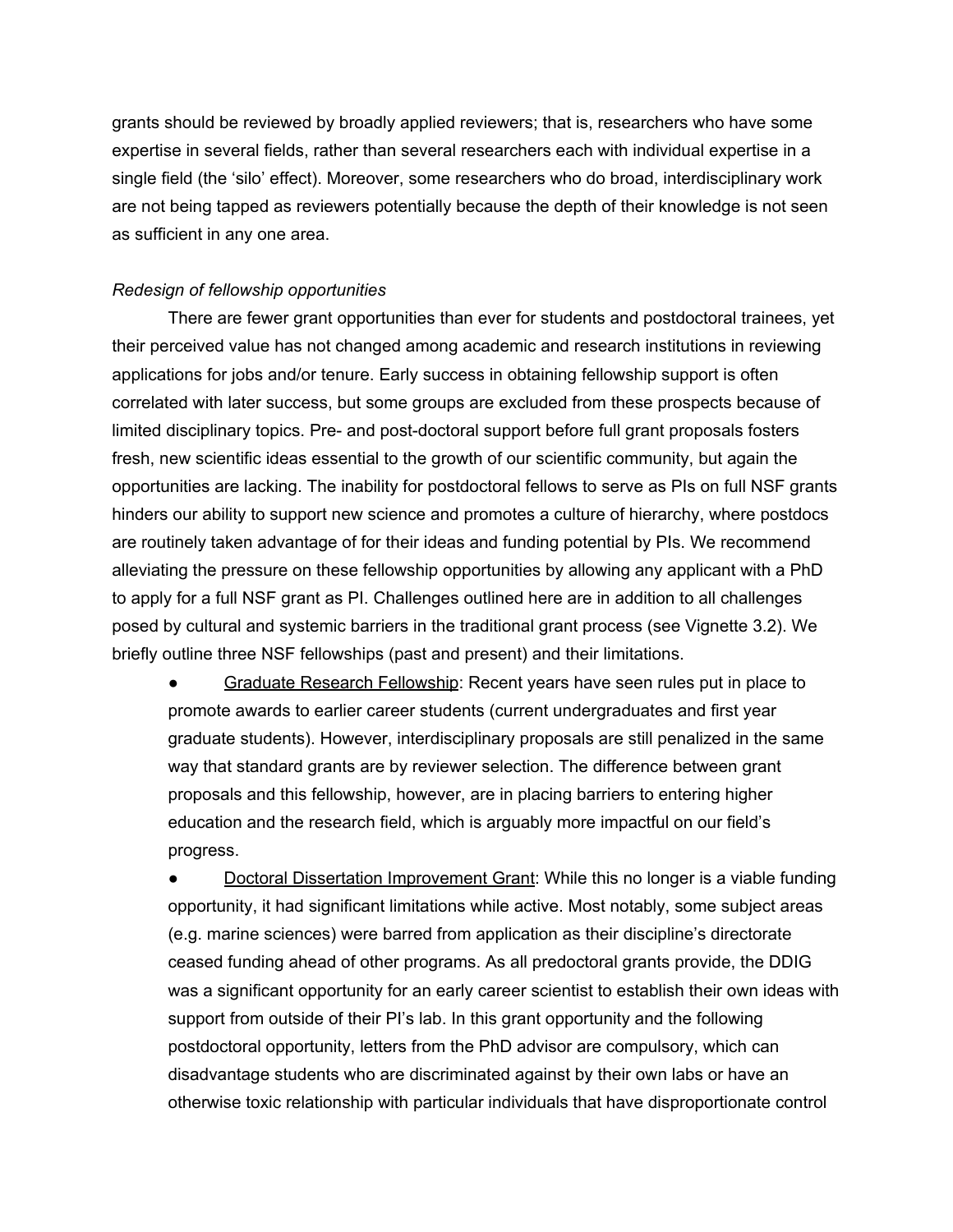over their success.

● Postdoctoral Research Fellowship: Even more restricted than the preceding two opportunities, there are often three or fewer subject areas within the biological sciences that are eligible for this fellowship. None of these areas address interdisciplinary themes. These subject areas do not rotate quickly and serve to severely limit the imaginations of early career researchers as they prepare to establish their own labs. Establishing their research programs as faculty members requires existing support and/or a publication record indicative of success in this subject area, which is increasingly difficult as pre-faculty grants are diminishing and restrictive. Additionally, these fellowships are only offered to postdoctoral researchers able to secure their next steps while still in graduate school or in the six months after graduation. This is a disadvantage to students that face barriers in their graduate educational experiences, whether it be perpetuated by toxic lab environments, lack of connections (and mentorship), or personal life choices penalized in the academic environment (e.g. having a baby). The current Broadening Participation opportunity for the PRF is also vague in its implementation of concrete benefits to URMs. Many members of this Jumpstart meeting shared their personal experiences applying for or advising a fellow for this proposal, where they were told that NSF does not review the social impact of these proposals with the same critical reviewer lens as the unrelated research aspect of the proposal. This diminishes the potential impact of the social aspects of these proposals, and continues to enforce the narrative that NSF is only interested in broadening participation if it does not disrupt the status quo and remains secondary to fundamental science research. We recommend incorporating interdisciplinary reviewers in social science to evaluate the ability of these proposals to actively broaden participation in our field and taking into account outside-academia experience in social justice for applicants in this particular category.

#### <span id="page-21-0"></span>References (Vignette 2.4)

- Bark, R. H., Kragt, M. E., & Robson, B. J. (2016). Evaluating an interdisciplinary research project: Lessons learned for organisations, researchers and funders. *International Journal of Project Management*, *34*(8), 1449–1459.
- Bol, T., de Vaan, M., & van de Rijt, A. (2018). The Matthew effect in science funding. *Proceedings of the National Academy of Sciences*, *115*(19), 4887–4890.
- Bromham, L. (2017). Curiously the same: swapping tools between linguistics and evolutionary biology. *Biology & Philosophy*, *32*(6), 855–886.
- Bromham, L., Dinnage, R., & Hua, X. (2016). Interdisciplinary research has consistently lower funding success. *Nature*, *534*(7609), 684.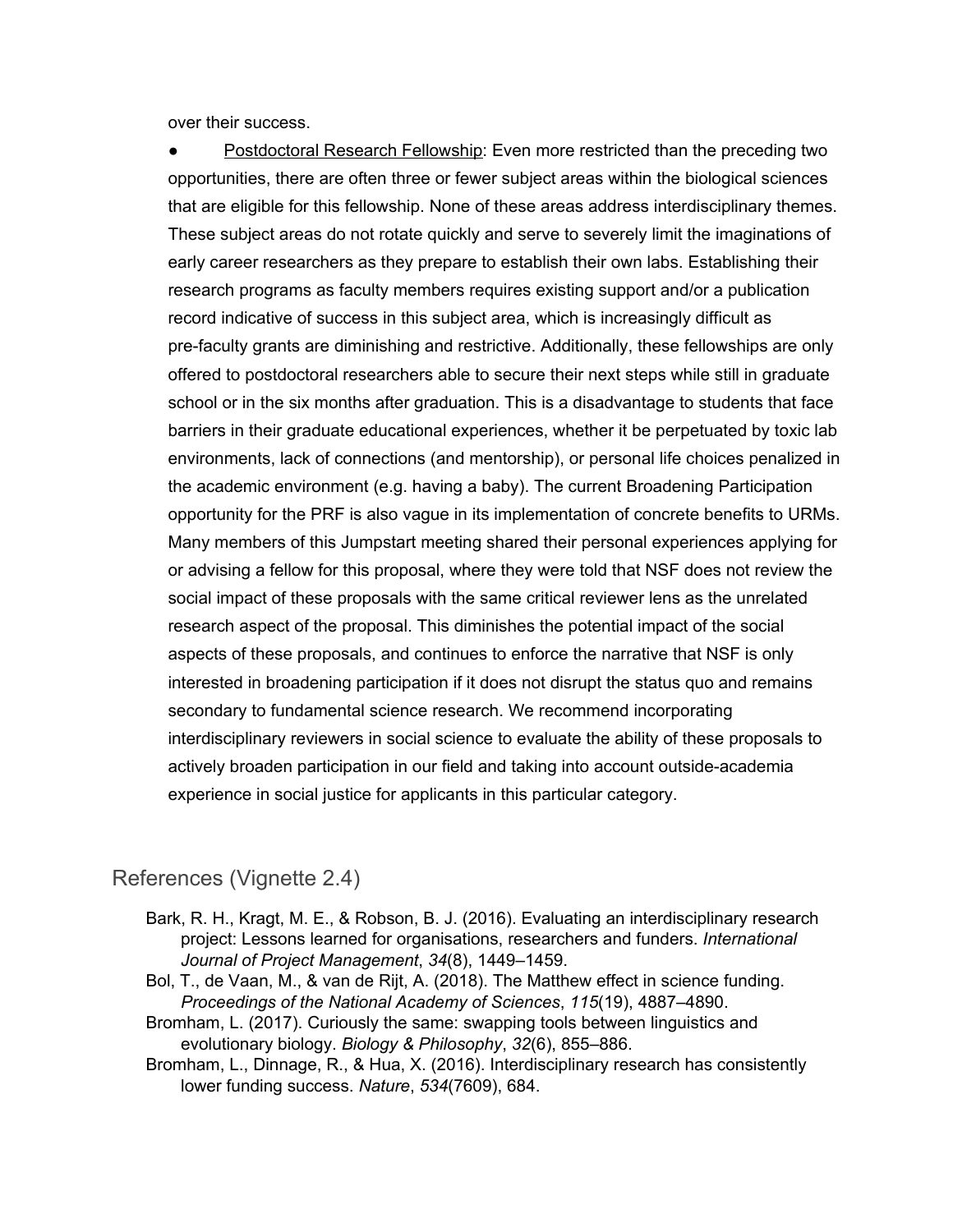Fleischman, R. K., & Schuele, K. (2009). Co-authorship in accounting history: advantages and pitfalls. *Accounting, Business & Financial History*, *19*(3), 287–303.

Freeman, R. B., Chang, T., & Chiang, H. (2009). Supporting" The Best and Brightest" in Science and Engineering: NSF Graduate Research Fellowships. In *Science and engineering careers in the United States: An analysis of markets and employment*(pp. 19–57). University of Chicago Press.

Gallo, S. A., Sullivan, J. H., & Glisson, S. R. (2016). The influence of peer reviewer expertise on the evaluation of research funding applications. *PLoS One*, *11*(10), e0165147.

Langfeldt, L. (2006). The policy challenges of peer review: managing bias, conflict of interests and interdisciplinary assessments. *Research Evaluation*, *15*(1), 31–41.

Laudel, G. (2006). Conclave in the Tower of Babel: how peers review interdisciplinary research proposals. *Research Evaluation*, *15*(1), 57–68.

Li, E. Y., Liao, C. H., & Yen, H. R. (2013). Co-authorship networks and research impact: A social capital perspective. *Research Policy*, *42*(9), 1515–1530.

Lungeanu, A., Huang, Y., & Contractor, N. S. (2014). Understanding the assembly of interdisciplinary teams and its impact on performance. *Journal of Informetrics*, *8*(1), 59–70.

McLeish, T., & Strang, V. (2016). Evaluating interdisciplinary research: the elephant in the peer-reviewers' room. *Palgrave Communications*, *2*(1), 16055.

Newman, M. E. (2004). Coauthorship networks and patterns of scientific collaboration. *Proceedings of the National Academy of Sciences*, *101*(suppl 1), 5200–5205.

Parish, A. J., Boyack, K. W., & Ioannidis, J. P. (2018). Dynamics of co-authorship and productivity across different fields of scientific research. *PloS One*, *13*(1), e0189742.

Perper, T., Bailis, S., & Klein, J. T. (1989). The loss of innovation: Peer review in multi-and interdisciplinary research. *Issues in Interdisciplinary Studies*.

Tebes, J. K., & Thai, N. D. (2018). Interdisciplinary team science and the public: Steps toward a participatory team science. *American Psychologist*, *73*(4), 549.

Zagonari, F. (2019). Coping with the Inequity and Inefficiency of the H-index: A Cross-Disciplinary Analytical Model. *Publishing Research Quarterly*, *35*(2), 285–300.

## <span id="page-22-0"></span>Theme 3: The function of the structure of research

<span id="page-22-1"></span>Vignette 3.1: Research in the mirror maze: epistemological bias limits our understanding of the world

*Kaitlin Stack Whitney & Katherine Crocker*

The practice of academic science in its current form derives from European cultural values. Charles Darwin, for example, is (along with a handful of other men from his era) hailed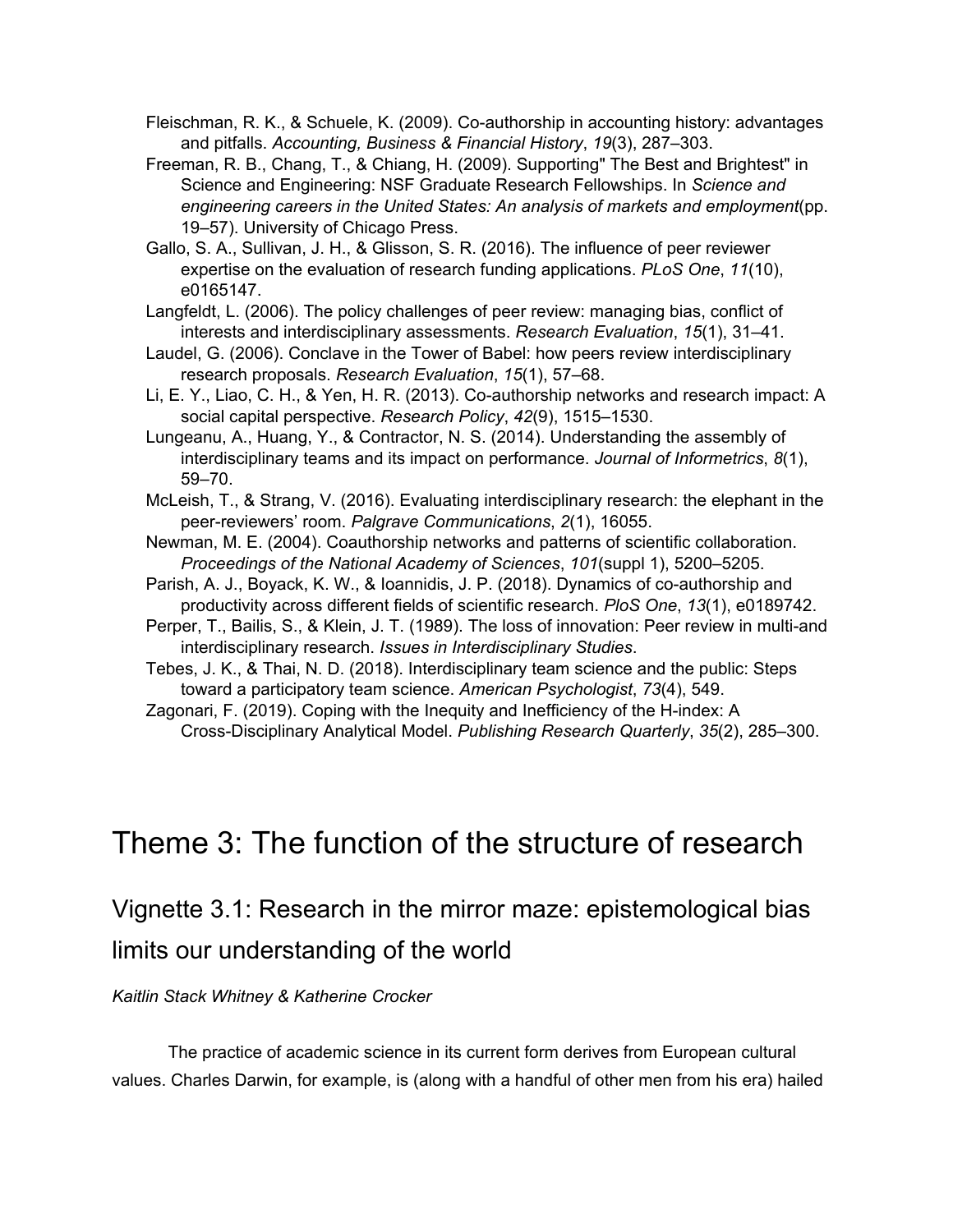as the father of evolutionary biology. While preserving the knowledge generated by their activities, academic biologists have also preserved many of the social mores of that era: this is not necessary, nor is it inescapable, but as with any culturally enshrined habit, it takes active intervention to replace.

Academic biology is not the only approach by which knowledge can be gained. Non-European civilizations across the world have generated knowledge concerning the environments in which they exist. This knowledge is often what allows them to survive, culturally intact, for thousands of years. In fact, these cultures--though only 5% of the total global population--are responsible for safeguarding 80% of biodiversity, and for curating their environments so well that an entire academic discipline (restoration ecology) exists in order to restore ecosystems to the intact form and function they had before European intervention.

Nevertheless, our custom and practice are largely preserved from the unapologetically racist, jingoistic eras of European global conquest. These customs teach us to exclude or infantilize all other knowledge systems that purport to make conclusions about the workings of the natural world (see Theme 1). However, European-tradition scientists regularly recapitulate as "new findings" the knowledge that is common everyday cultural certainty of other cultures. For example, the hashtag #NativesToldYouSo on Twitter is regularly updated by various members of indigenous communities across the planet, whenever a long-known fact is is hailed as new science.

These other knowledge systems often predate the practice of academic biology. Kanaka Maoli knowledge records predate Aristotle, and the majority of continental North American Indigenous cultures predate medieval scientists such as Rhazes and al-Jahiz. Many of these knowledge systems come from cultures that are still extant today--and which have survived by dint of relying on their knowledge of biological systems. The survival--and thriving--of an entire culture across thousands of years is a much higher standard of proof than p < 0.05, and yet disciplines like restoration ecology rarely if ever consult Indigenous knowledge keepers of any continent. For example, Robin Wall Kimmerer's work on Traditional Ecological knowledge provides a rigorous set of suggestions of how to do this (e.g. Kimmerer 2013), yet TEK remains a niche pursuit that is rarely, if ever, included as more than an afterthought.

It is no accident in a colonial-mindset driven culture that people from many of these still-extant cultures are dramatically underrepresented in academic biology, especially in the United States. Active racism in the academy persists--virulently, in the case of biology.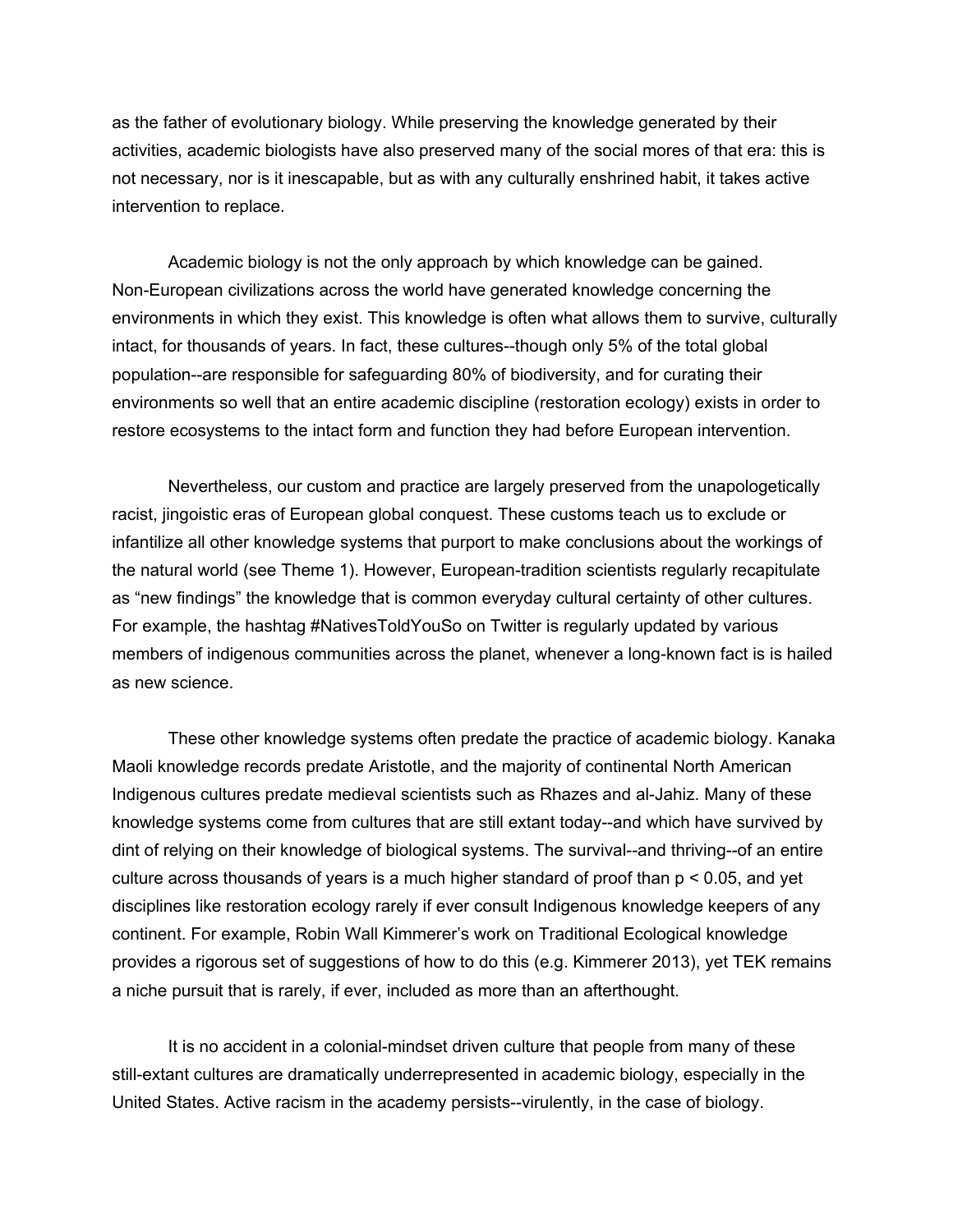However, making room inside the academy for other knowledge systems to communicate their frameworks for understanding the world can only strengthen current efforts. While Broader Impacts are an excellent move in this direction, more needs to be done. PIs currently are able to claim that they have done, or will do, actions in their Broader Impacts sections, that they are not held to. Nor are blatantly racist behaviors penalized within the academy: not by funders, nor by departments. As a result, people who are overrepresented in the US academy (European Americans) often do not take seriously the extent to which 1800s-normative bigotry shapes who can be a member of the academy. Until this is rectified, the cultural exclusion will continue and science will be the weaker for it. However, the change is worth making, and the first step is to reframe research approaches in ways that show gaps in academic understanding and adding additional dimensions of data previously (largely) unconsidered by academic biologists.

A striking example of the knowledge that can be gained by removing some of the bias enshrined in the culture of academic biology is of how bringing a feminist lens to academic biology has already yielded dramatic insights about animal behavior that were previously not merely ignored, but outside the dimensions of our conceptual framework. In the light of these findings, the patriarchal values that shaped our academic understanding of animal behavior are clear. However, before additional perspectives were considered, these clearly biased interpretations of data were accepted as objective truth.

Integrating biology necessitates addressing who is seen as - and gets to call themselves - biologists (see Vignette 3.2). An inclusive integrative biology should thus learn from sociology of science scholarship. Specifically, the concept of boundary object theory (Star and Griesemer 1989) can be applied, meaning that the boundaries of biology - and biologists - are socially defined and enforced. An inclusive integrative biology must thus be more open to who is a "real" biologist, rather than using previous, socially agreed upon definitions, to prevent the exclusion of trainees and scholars from diverse backgrounds and career paths. This would include and value community science (sometimes referred to as "citizen science"), as well as other academic disciplines. Community scientists are by definition not professional scientists by vocation (in this case, biologists), but the deep history of outstanding contributions by community scientists in biology demonstrates that specialists are not the only experts. In turn, this is a reminder that expertise in integrative biology is not only held by specialists. An inclusive integrative biology would welcome the contributions and lived experiences of non-specialists and also train them (in research, teaching, and service) with the work of non-specialists. This could also include training that doesn't ask or require trainees to specialize so quickly. Rather than de-valuing specialization, this would increase the value of generalization. In doing this though, we must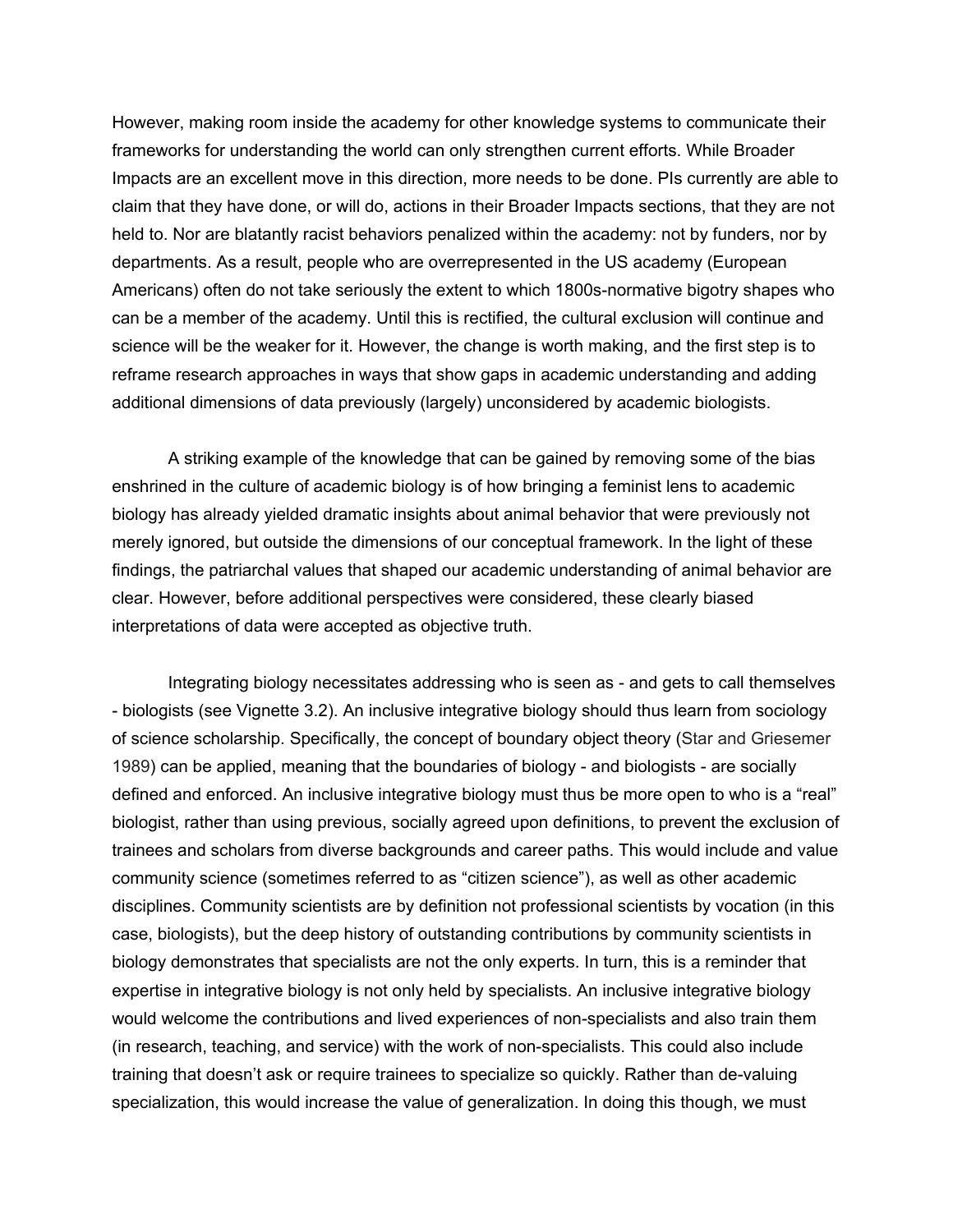make sure to expand our frame of reference far beyond community science, which is still within the majoritarian experience of science and biology.

### <span id="page-25-0"></span>References (Vignette 3.1)

Kimmerer, Robin Wall. Braiding Sweetgrass: Indigenous Wisdom, Scientific Knowledge and the Teachings of Plants. Minneapolis, MN: Milkweed Editions, 2013.

Star, S. L. and J. R. Griesemer. 1989. "Institutional Ecology, 'Translations,' and Boundary Objects: Amateurs and Professionals in Berkeley's Museum of Vertebrate Zoology, 1907 – 1939." Social Studies of Science 19: 387-420.

<span id="page-25-1"></span><https://eos.org/opinions/understanding-our-environment-requires-an-indigenous-worldview>

### Vignette 3.2: Cultural barriers to interdisciplinary research

#### *Richelle Tanner*

The barriers to engaging in research and being considered "high impact" research stem from cultural norms ingrained in academia. First, we must acknowledge the status quo of academia: Euro-centric (white and/or English-dominated), male, R1-conducted research ideas are most often funded. This is not reflective of the quality of research ideas, rather how they fit into the cultural manifestation of our field. There are a number of barriers - both invisible and distinct - in academic communities that hold our field back both in inclusivity and the advancement of science. We posit that addressing inclusivity barriers will produce a natural diversification and integration of biological sciences.

#### *Barriers*

The first major barrier that gets little attention in the US is language. English is the default language for all science, and having this requirement greatly limits participation from nationalities that do not have English as their primary language. Additionally, researchers with English as a learned language are at a disadvantage in the peer review process, often subject to discriminatory behavior by reviewers who assume research is of a lower quality if not expressed succinctly in their primary language. One current solution to this is editorial support for manuscripts self-identified as needing English language support, although this burden falls on the authors (often financially as well, see Elsevier Language Editing Service).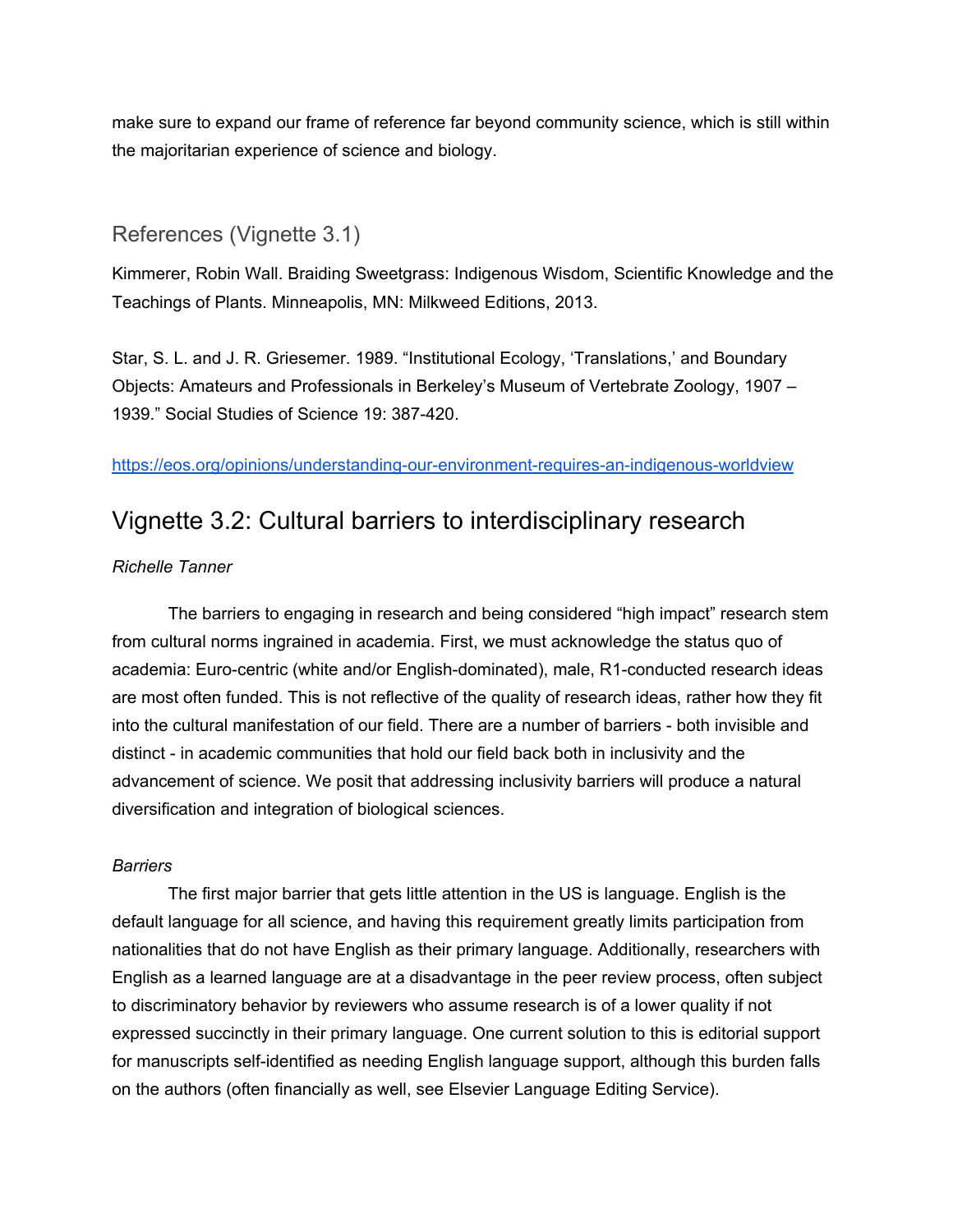Another barrier at the forefront of many students' minds is bias in training. First, in order to achieve entry to graduate school, students must have high standardized test scores and grades, the former of which has been shown to be uninformative about student success and the latter of which is highly dependent on undergraduate university (whether this be perceived value by university type and/or program-specific grading standards). The graduate school that a student attends also matters on the job market - students from "elite" universities have a massive advantage based on reputation alone independent of actual skills.

A major barrier for PIs is location, whether that be physical location or in relation to a school's ranking. Labs and researchers in rural areas, at community colleagues, or at primarily undergraduate institutions are at an instant disadvantage in securing funding and students because of the cultural norms in academia - if everyone views the R1 experience as optimal success, what does that say about our other highly valuable (but not highly-valued) institutions? This barrier leads to research being concentrated at high performing institutions, even when the research question is better suited to other demographics. For example, studies done on societal problems are often conducted with a sample population of college students at an Ivy League school, just because the researcher was able to secure the funding there. This is not helpful to our science or to our researchers at other institutions better suited to ask specific questions that are crowded out of the funding race because of their systemic disadvantage. This contributes to a negative feedback loop, where we as a scientific community are less aware of systemic problems because research is not being done in the most effective way to address these issues. Placing less importance on "who you know" in the review process will greatly facilitate change in this area, perhaps by blind review of proposals only (sans CV).

Self-sorting communities in science pose a barrier to the dominant culture of research (and therefore what is valued, funded, etc. - see Theme 1). Women and minorities have trouble finding like-minded mentors, and face unconscious bias in recommendations from their superiors. While high impact collaborations may exclude whole other communities because of self-sorting (see Vignette 2.4 for proposed solutions), there is also the problem of traditionally minority communities' ideas being viewed as low impact and non-fundable. Questions asked by minority researchers are more likely to be undervalued, whether that be because of subject area (i.e. their own communities) or non-traditional approach. In this way, racism and misogyny are mirrored from society onto our academic community. Diversifying reviewer panels will directly address this issue, which includes diversifying career stage, institution type, personal background, etc.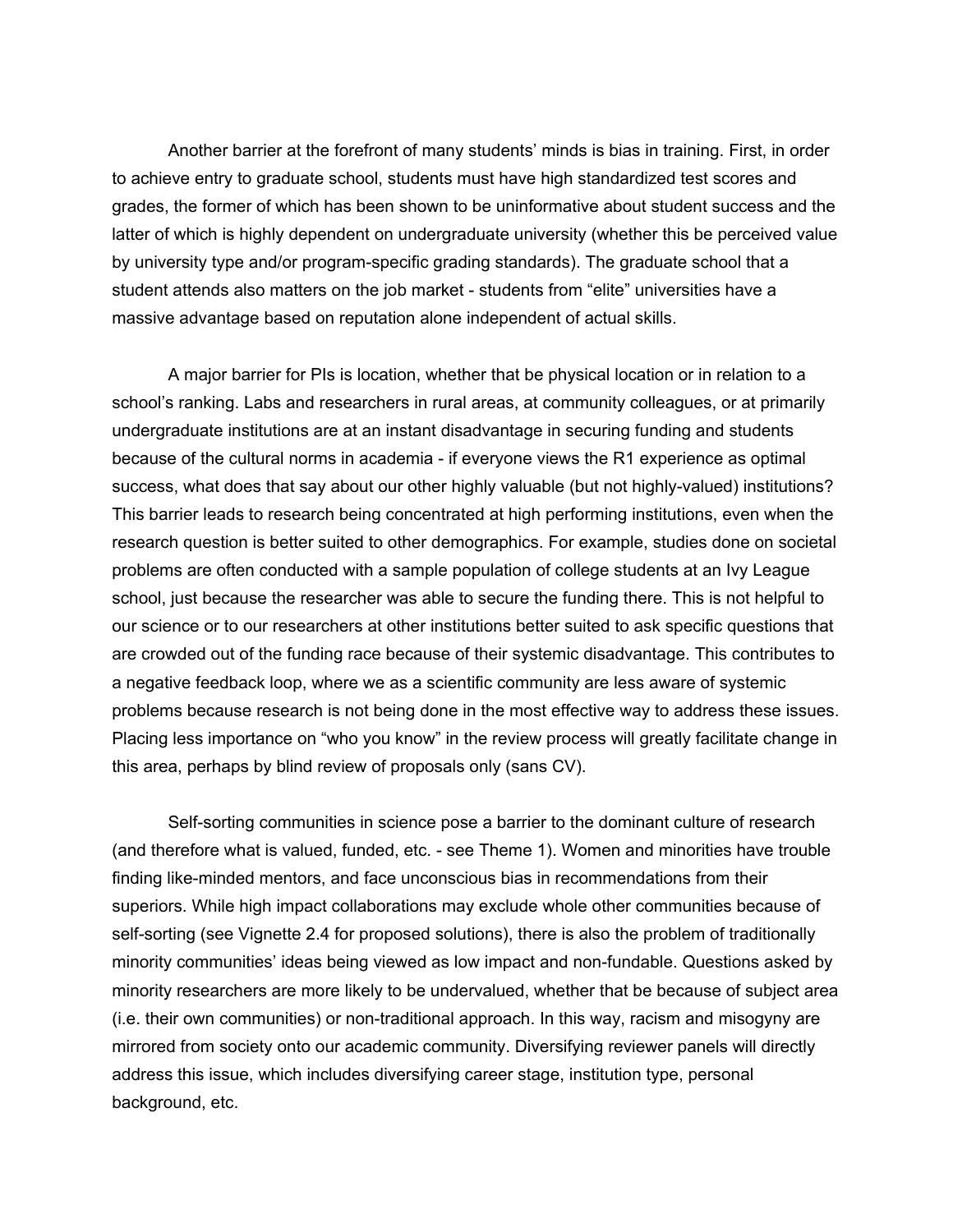Interdisciplinary research is punished in the current promotion and funding structure of academia. This issue stems back to how science is siloed by specialty early in training and how collaborative networks in science do not promote cross-disciplinary work (see Theme 2). Organizing review panels - whether that be for hiring or grant proposals - around a diversity of viewpoints, specifically focused on rewarding interdisciplinary research is extremely important for our goal of reintegrating biology.

#### *Respecting communities in research practices*

One major cultural distinction is between "the researched" and "the researchers". Very often ivory tower studies are done on communities - either of lower socioeconomic status or in foreign nations - that the researchers do not belong to. This ties into the above barrier in location, where researchers best suited to the question are not the successfully funded individuals. We need to move away from this practice and actively award grants to individuals with unique knowledge - not necessarily a publication record - demonstrated in their proposals, whether this be because of community belonging or historical ties to a study system (i.e. with indigenous knowledge of natural systems). Placing more importance on the human aspect of research will foster inclusivity, reduce harm to marginalized communities, and increase the diversity of research approaches (see Vignette 3.1). It is also very important to consider the impact of research on communities in the grant proposal process, as proposals almost never detail the consent or potential consequences of doing research on communities that the researcher is not a part of, especially in the dissemination of research outcomes (i.e. with open access data). Prioritizing grants to individuals invested in their own communities will greatly reduce the harm on this front.

#### *Lessons learned from interdisciplinary departments and networks*

Some departments and collaborative institutes already mitigate some of these barriers, especially to interdisciplinary research. For example, Environmental Studies departments engage in social, biological, physical, and chemical sciences to achieve common goals of informing policy and management. Nonprofit science organizations organize around the idea of a collaborative network, where staying within a subdiscipline goes hand-in-hand with reaching out to other expert parties regularly for collaboration. In both of these approaches, interdisciplinary ideas are more readily exchanged because of the non-competitive nature inherent in the structure (see Vignette 2.4). Additionally, perspectives from all types of groups are valued because there are no dominant threads of ideas. We need to stop approaching the scientific process as linear, fueled by high impact labs at primarily R1 university, and instead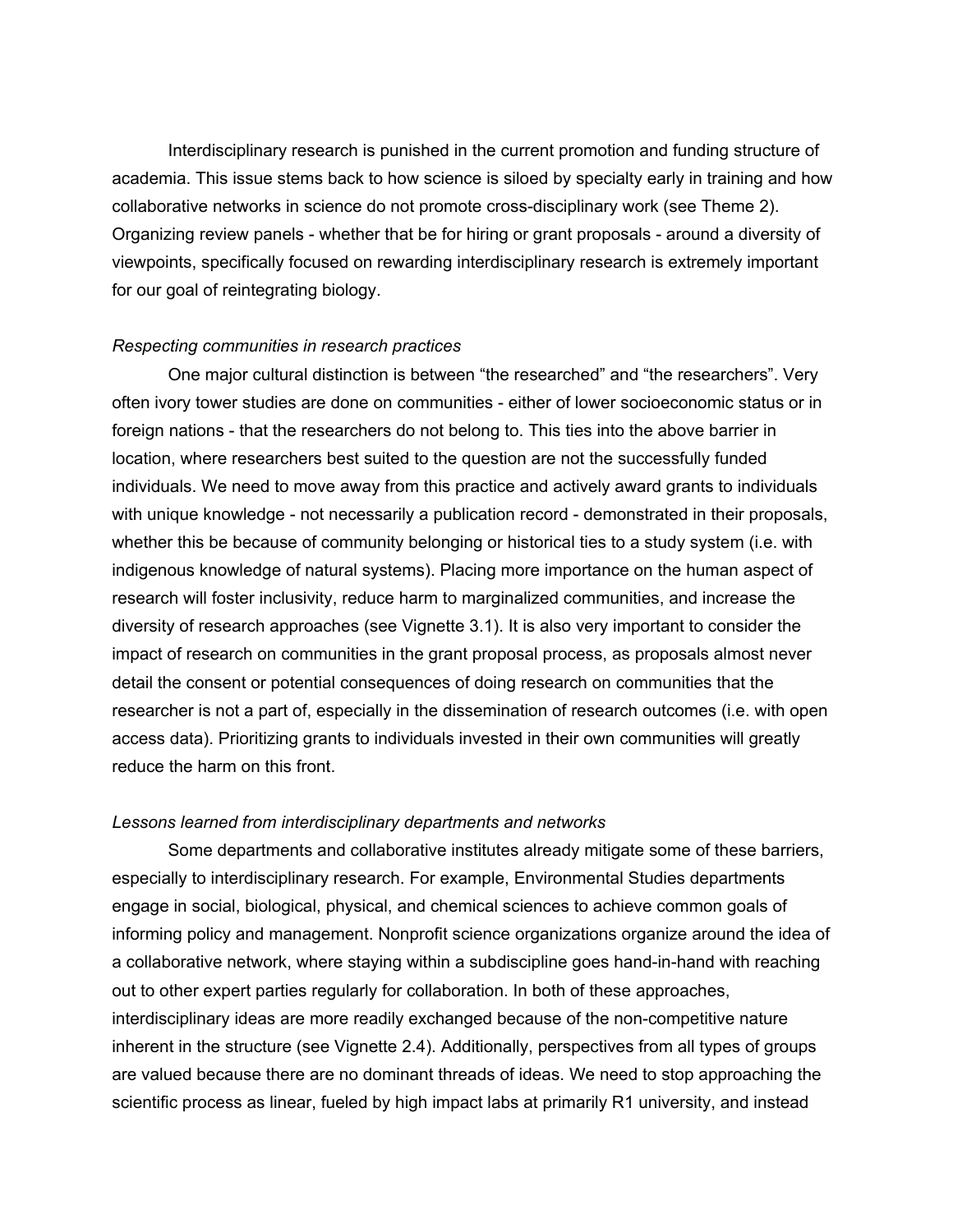value all types of approaches that achieve the same goal of advancing our field (see Theme 1).

### <span id="page-28-0"></span>References (Vignette 3.2)

- Balazs, C. L., & Morello-Frosch, R. (2013). The Three Rs: How Community-Based Participatory Research Strengthens the Rigor, Relevance, and Reach of Science. *Environmental Justice*, *6*(1), 9–16. doi: [10.1089/env.2012.0017](https://doi.org/10.1089/env.2012.0017)
- Bedeian, A. G., & Feild, H. S. (1980). Academic Stratification In Graduate Management Programs: Departmental Prestige and Faculty Hiring Patterns. *Journal of Management*, *6*(2), 99–115. doi: [10.1177/014920638000600201](https://doi.org/10.1177/014920638000600201)
- Bradshaw, H. K., Mengelkoch, S., & Hill, S. E. (2020). Hormonal contraceptive use predicts decreased perseverance and therefore performance on some simple and challenging cognitive tasks. *Hormones and Behavior*, *119*, 104652. doi: [10.1016/j.yhbeh.2019.104652](https://doi.org/10.1016/j.yhbeh.2019.104652)
- Buchwald, D., & Dick, R. W. (2011). Weaving the native web: using social network analysis to demonstrate the value of a minority career development program. *Academic Medicine : Journal of the Association of American Medical Colleges*, *86*(6), 778–786. doi: [10.1097/ACM.0b013e318217e824](https://doi.org/10.1097/ACM.0b013e318217e824)
- Cochran, C., & O'Connor, C. (2019). Inequality and inequity in the emergence of conventions. *Politics, Philosophy & Economics*, 1470594X19828371.
- Crouch, M. A. (2012). Implicit bias and gender (and other sorts of) diversity in philosophy and the academy in the context of the corporatized university. *Journal of Social Philosophy*, *43*(3), 212–226.
- Dempsey, S. E. (2009). Critiquing Community Engagement. *Management Communication Quarterly*, *24*(3), 359–390. doi: [10.1177/0893318909352247](https://doi.org/10.1177/0893318909352247)
- Hoenen, S., & Kolympiris, C. (2019). The Value of Insiders as Mentors: Evidence from the Effects of NSF Rotators on Early Career Scientists. *The Review of Economics and Statistics*, 1–50. doi: [10.1162/rest\\_a\\_00859](https://doi.org/10.1162/rest_a_00859)
- Kameny, R. R., DeRosier, M. E., Taylor, L. C., McMillen, J. S., Knowles, M. M., & Pifer, K. (2013). Barriers to Career Success for Minority Researchers in the Behavioral Sciences. *Journal of Career Development*, *41*(1), 43–61. doi: [10.1177/0894845312472254](https://doi.org/10.1177/0894845312472254)
- LaCroix, T., & O'Connor, C. (2018). *Power by association*.
- Moneta-Koehler, L., Brown, A. M., Petrie, K. A., Evans, B. J., & Chalkley, R. (2017). The Limitations of the GRE in Predicting Success in Biomedical Graduate School. *PLOS ONE*, *12*(1), e0166742. doi: [10.1371/journal.pone.0166742](https://doi.org/10.1371/journal.pone.0166742)
- Morello-Frosch, R., Brody, J. G., Brown, P., Altman, R. G., Rudel, R. A., & Pérez, C. (2009). Toxic ignorance and right-to-know in biomonitoring results communication: a survey of scientists and study participants. *Environmental Health*, *8*(1), 6. doi: [10.1186/1476-069X-8-6](https://doi.org/10.1186/1476-069X-8-6)
- Petersen, S. L., Erenrich, E. S., Levine, D. L., Vigoreaux, J., & Gile, K. (2018). Multi-institutional study of GRE scores as predictors of STEM PhD degree completion: GRE gets a low mark. *PLOS ONE*, *13*(10), e0206570. doi: [10.1371/journal.pone.0206570](https://doi.org/10.1371/journal.pone.0206570)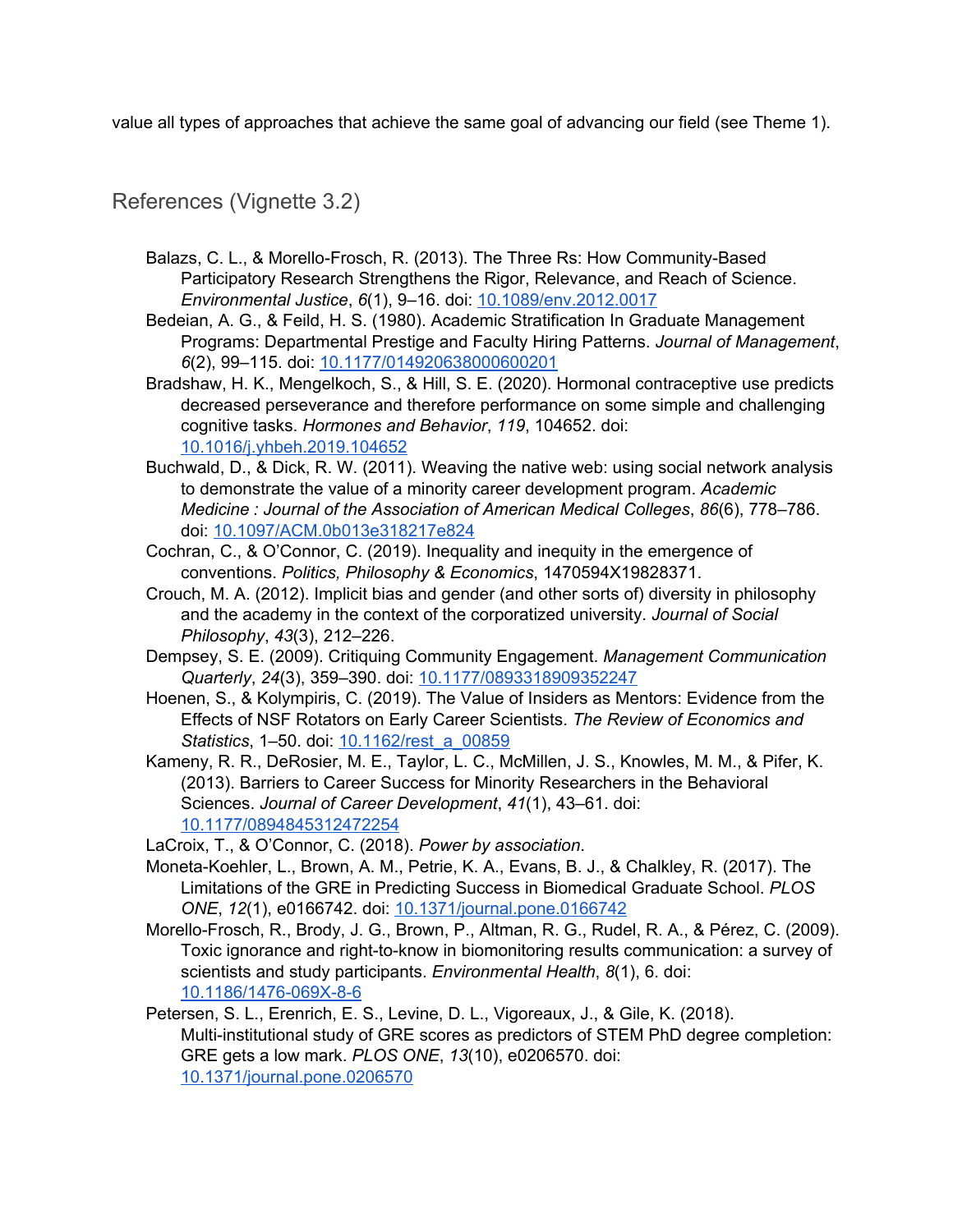- Shavers, V. L., Fagan, P., Lawrence, D., McCaskill-Stevens, W., McDonald, P., Browne, D., … Trimble, E. (2005). Barriers to racial/ethnic minority application and competition for NIH research funding. *Journal of the National Medical Association*, *97*(8), 1063–1077. Retrieved from PubMed. (16173321)
- Stoff, D. M., Forsyth, A., Marquez, E. D., & McClure, S. (2009). Introduction: The Case for Diversity in Research on Mental Health and HIV/AIDS. *American Journal of Public Health*, *99*(S1), S8–S15. doi: [10.2105/AJPH.2008.153536](https://doi.org/10.2105/AJPH.2008.153536)
- Sullivan, M., Kone, A., Senturia, K. D., Chrisman, N. J., Ciske, S. J., & Krieger, J. W. (2001). Researcher and Researched-Community Perspectives: Toward Bridging the Gap. *Health Education & Behavior*, *28*(2), 130–149. doi: [10.1177/109019810102800202](https://doi.org/10.1177/109019810102800202)
- Sydnor, K. D., Hawkins, A. S., & Edwards, L. V. (2010). Expanding research opportunities: Making the argument for the fit between HBCUs and community-based participatory research. *Journal of Negro Education*, *79*(1).
- Terviö, M. (2011). Divisions within academia: Evidence from faculty hiring and placement. *Review of Economics and Statistics*, *93*(3), 1053–1062.
- Tock, J. L., & Ericsson, K. A. (2019). Effects of curricular emphasis in college on the GRE and its impact on the gender gap in performance. *Contemporary Educational Psychology*, *56*, 40–54. doi: [10.1016/j.cedpsych.2018.11.003](https://doi.org/10.1016/j.cedpsych.2018.11.003)
- Wei-Skillern, J., & Marciano, S. (2008). The networked nonprofit. *Stanford Social Innovation Review*, *6*(2), 38–43.
- Wei-Skillern, J., Silver, N., & Heitz, E. (2013). Cracking the network code: Four principles for grantmakers. *Washington, DC: Grantmakers for Effective Organizations*.
- Wilson, M. A., DePass, A. L., & Bean, A. J. (2018). Institutional Interventions That Remove Barriers to Recruit and Retain Diverse Biomedical PhD Students. *CBE—Life Sciences Education*, *17*(2), ar27. doi: [10.1187/cbe.17-09-0210](https://doi.org/10.1187/cbe.17-09-0210)

## <span id="page-29-0"></span>Theme 4: Looking forward

Focusing on nuance and those ideas, structures and people historically excluded from biology has the potential to provide a framework to integrate biology and catalyze advances. Some ideas for how to try to improve the system have been presented above. Here we summarize and provide broad suggestions that span across the themes to encourage integration and inclusion in science.

- Best practices for data use, control, disability accessibility, interoperability, and sharing that are built with the knowledge of institutional inequalities.
- Approaches to restructure the expectations and logistics of collaboration to promote a diversity of approaches - new methods of collaborative incentives set up by funding agencies
	- Multiple levels of academic structure can be used to facilitate integrative science - institutes can provide shared resources and collaborative communities until integrative departments can be formed.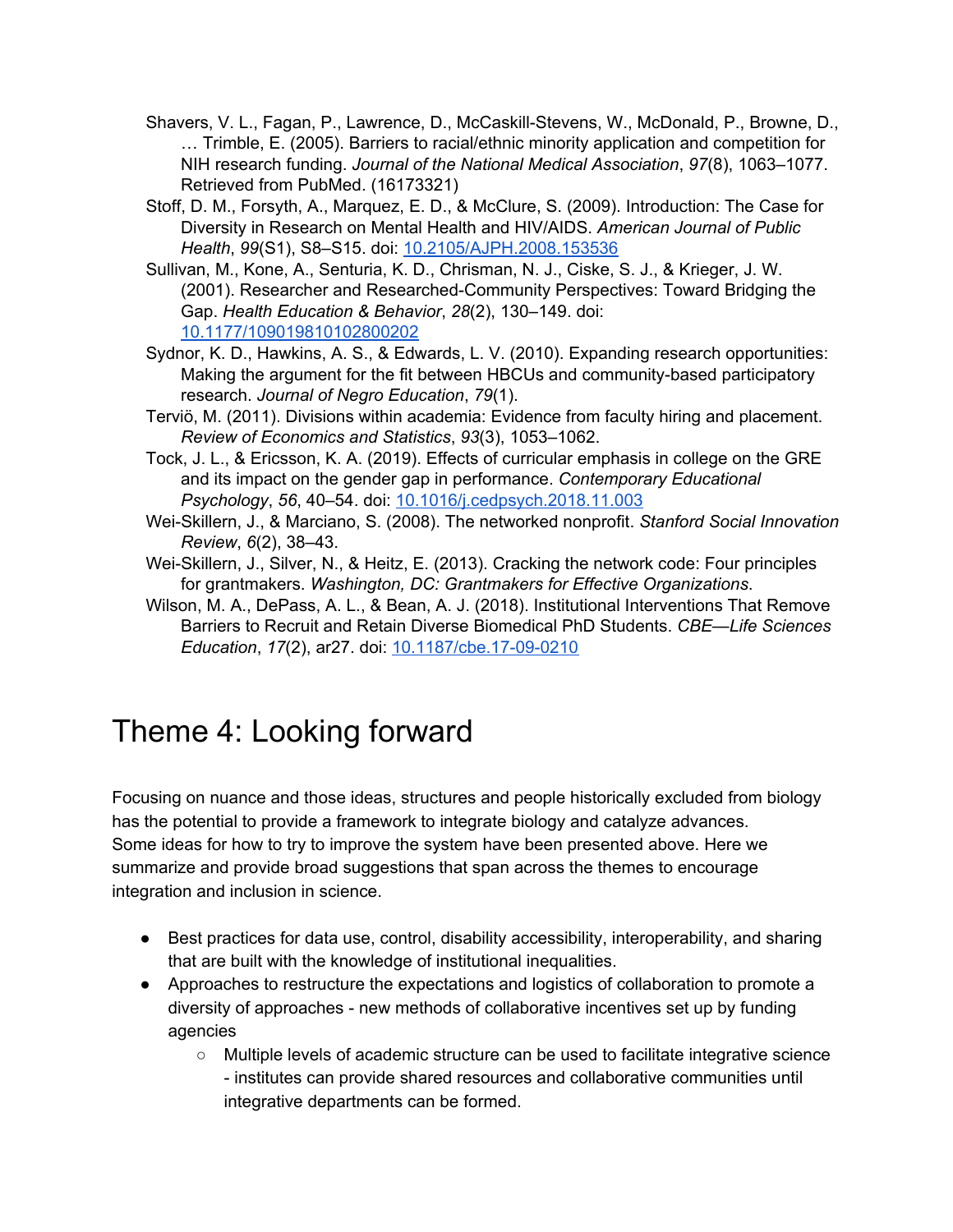- Explicitly address reviewer bias with training and/or recruitment of interdisciplinary reviewers
	- Specifically match proposals to reviewers with appropriate expertise
- Culture shift away from high value R1 research
	- Valuing ideas outside of the strongest-supported line of research
	- Many smaller grants funded rather than only funding a few number
	- $\circ$  Improve our appreciation and evaluation of research done at non-R1 institutions, including non-academic experts from community organizations, indigenous groups, and undergraduate focused institutions.
	- Allow non-faculty to serve as PI on grant (students or non-academic experts)
	- Recognize and give appropriate credit to all authors of collaborative research
- Funding and infrastructure must be flexible to support self-guided interdisciplinary endeavors
- Training.
	- While students are the future of this field, they will not be able to accomplish these integrative goals unless we change the system to make it possible. We also have a responsibility to model this interdisciplinary behavior as supervisors since students do not have the ability to affect change on their own.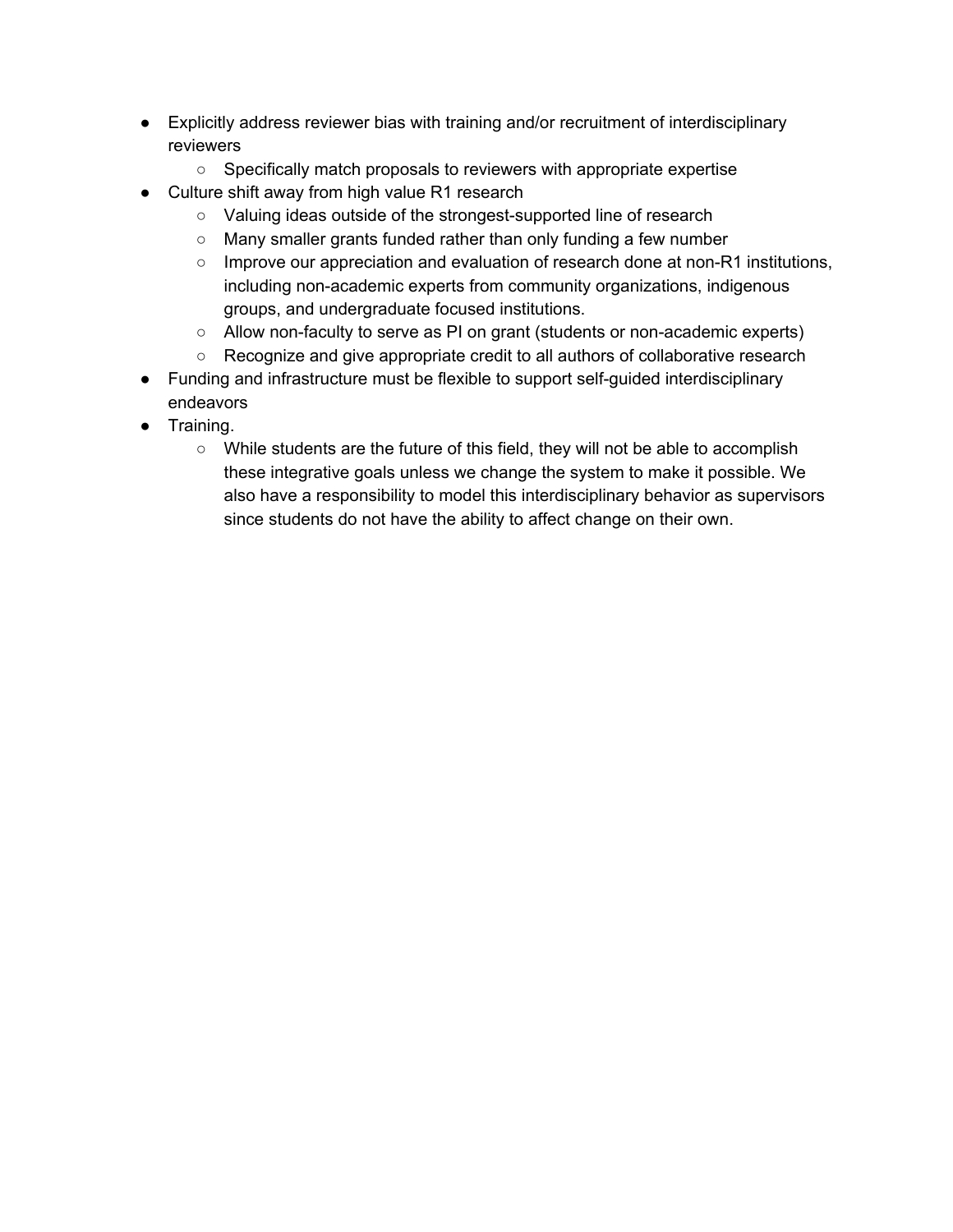## <span id="page-31-0"></span>Additional Original Notes & Ideas

*\*\*\*Below is content from our collective notes that has been integrated into the outline above, but perhaps re-organized or re-worded, so the original writing is preserved below to preserve the original thoughts\*\*\**

### **These are related ideas and we are happy to include others in this discussion and potentially break this into multiple visions**

-Understanding the **nuances** of structure-function relationships will benefit from fostering inclusivity in language, approaches, scales, study organisms, and cultural backgrounds

-What systemic changes are needed to create an integrative biological sciences program?

-Cultural barriers to interdisciplinary research

-Structural and societal barriers to reintegrating biology

-Research in the echo chambers, **epistemological bias** drives academic insularity

-How to train students from heterogenous backgrounds to tackle big questions in complex biological systems?

-How can we restructure the expectations and logistics of collaboration to promote a diversity of approaches? [Increasing data accessibility and collaborative capacity across agencies and disciplines]

-An intergenerational, distributed and coordinated model of research: many labs, one question

<span id="page-31-1"></span>Introduction:

## What do we value as biology

● Research in the echo chambers, **epistemological bias** drives academic insularity (i.e. when you are narrowly defining who is a scientist and how we do science, you are limiting your knowledge)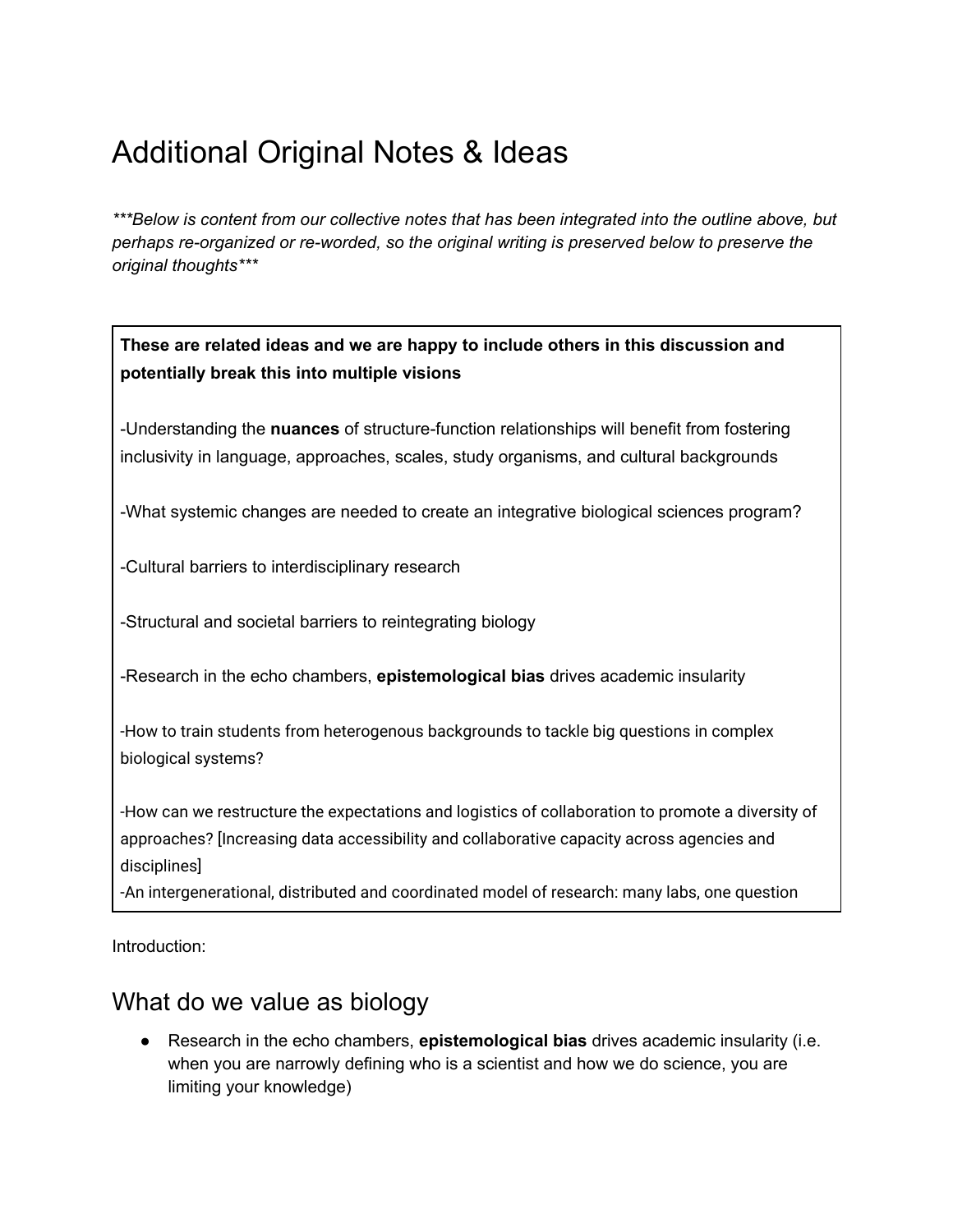- Specialists are not the only experts (more focused on scientists)
- Cultural barriers to interdisciplinary research (who do we value as scientists)

## <span id="page-32-0"></span>How do we structure research and education to reflect these

### values

- How to train students from heterogenous backgrounds to tackle big questions in complex biological systems?
- What's systematic at the level of individual institutions? changes are needed to create an integrative biological sciences program?
- Rather than focus only on model systems, maybe we can benefit from valuing non-model systems?

### <span id="page-32-1"></span>How are resources allocated to reflect these values

● What does open-access mean? What are the consequences? Cultural shifts required in funding and its role in professional success We are thinking about metalevels of science. That is, How do we do science? How do we think about doing science? How do we think about our process of doing science? Example: Doing = collecting data according to how we were taught? Thinking about doing = Should we think of 5 hypotheses instead of 2? Why do we collect those data using that method? Thinking about process = Why do we think that this relationship should be binary? Are we placing value judgements on things because we come from confrontational/hierarchical cultures?

Who is the audience for this paper? Hopefully NSF and departmental bigwigs who want to make meaningful change

Evidence strategy: Maybe we can cite literature to help identify existing problems, then bring in hypothetical or personal-ish anecdotes to demonstrate the benefit of making the changes we suggest. \*No need to include personal anecdotes that will reflect badly on us\* positive tone; 'value', 'cultural capital'. NOT; don't do this, but DO this. We have discussed the theme of reintegrating biology several times at the national level over several decades (ex. A New Biology for the 21st Century, National Academy of Sciences, 2009), yet we are having the discussion again. While these discussions are fruitful and certainly the topic may require an adaptive framework, perhaps it is time to consider a fundamental change to how the scientific community approaches this topic?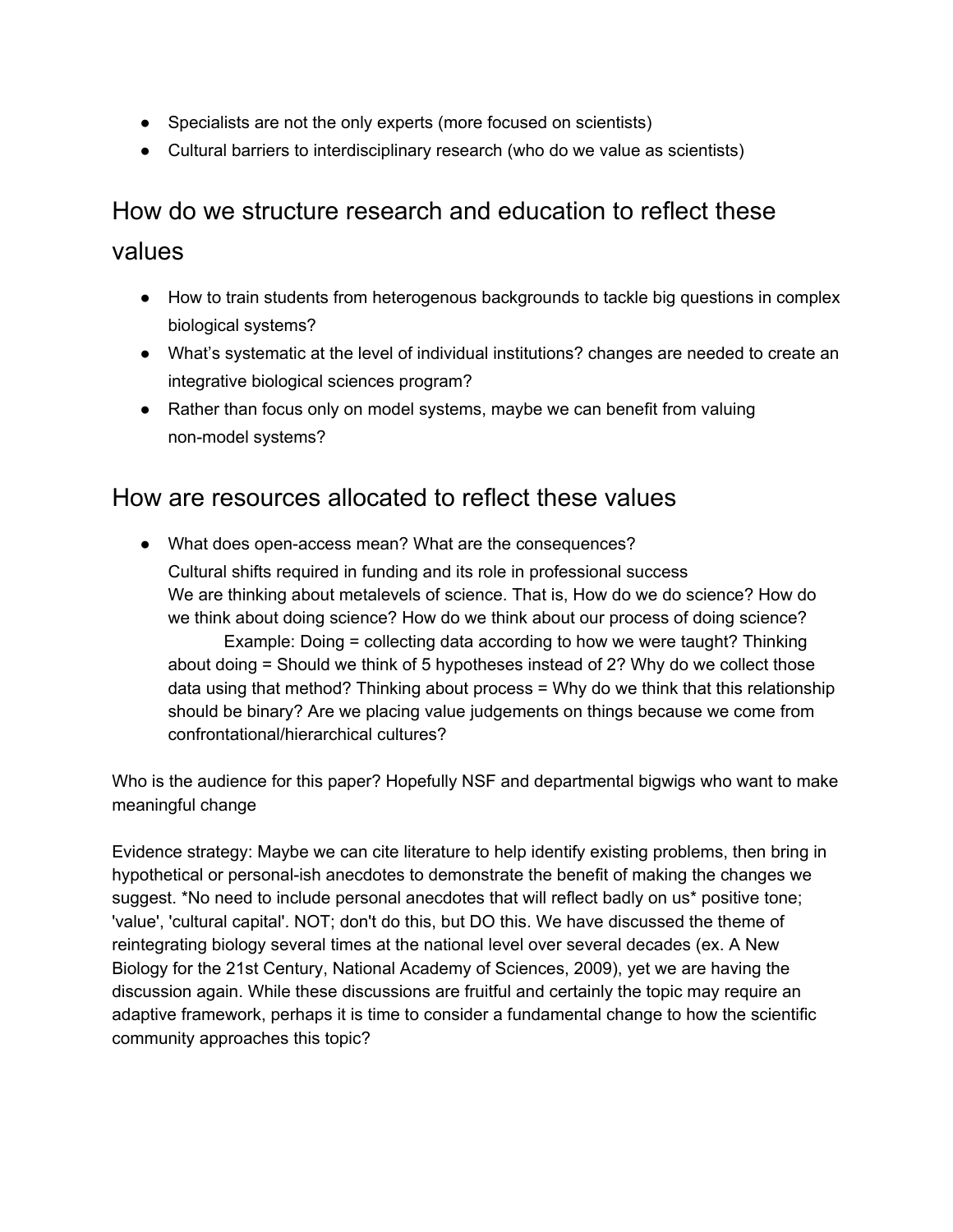Tell us a good story about a problem that is important to solve. How would you solve it and what else would it enable? You might consider:

- What's the big question? What's the exciting science? Paying attention to nuances - in molecules, cells, organisms, populations, and society
- What's the potential impact? We get a chance to see, explore, and learn from diversity that is currently unnoticed and may provide new perspectives and solutions to current problems.
- Why now?

We are talking about reintegrating biology so we should consider all features/traits and perspectives - not just the averaged, dominant, or easily accessible one(s). Perhaps they were the low-hanging fruits and we got started in our explorations using the averages. However examining the boundaries and rarer instances provide insights about the range of possibilities. By extending this paradigm to our society, including diverse perspectives and experiences may shed light on how we can learn about new ideas, tools, and resources to enhance our collective toolkits to approach problems we are addressing.

● What are the state-of-the-art technologies, applications, etc ...? Molecular -

- techniques to observe/record molecules in the context of cells and detect minor variations in states/interactions of molecules to describe their roles in the function of the molecule.
- computational tools, algorithms, and approaches to simulate transitions between observed states

Being aware of the biases in creating algorithms and programs

Cellular -

- techniques to study cellular function at multiscales single-cell, tissue, and organismal levels - including intracellular interfaces and their communications under various conditions
- computational tools, algorithms, and approaches to compare and analyze similarities and differences in their constitutions, interactions, and functions

Organismal -

- Strategies to comprehensively explore various organisms that have been recently described (including genes, proteins, metabolisms, distinct products and their functions)
- computational tools, algorithms, and approaches to compare and analyze similarities and differences between organisms in the context of their habitat, behaviors, and interactions (between other organisms of same and different species)

Societal -

- Collaborative environments and core facilities that can be accessed broadly to participate in research described above
- Opportunities to identify, discuss, record, and synthesize the interests, experiences, concerns, and perspectives of diverse communities/populations?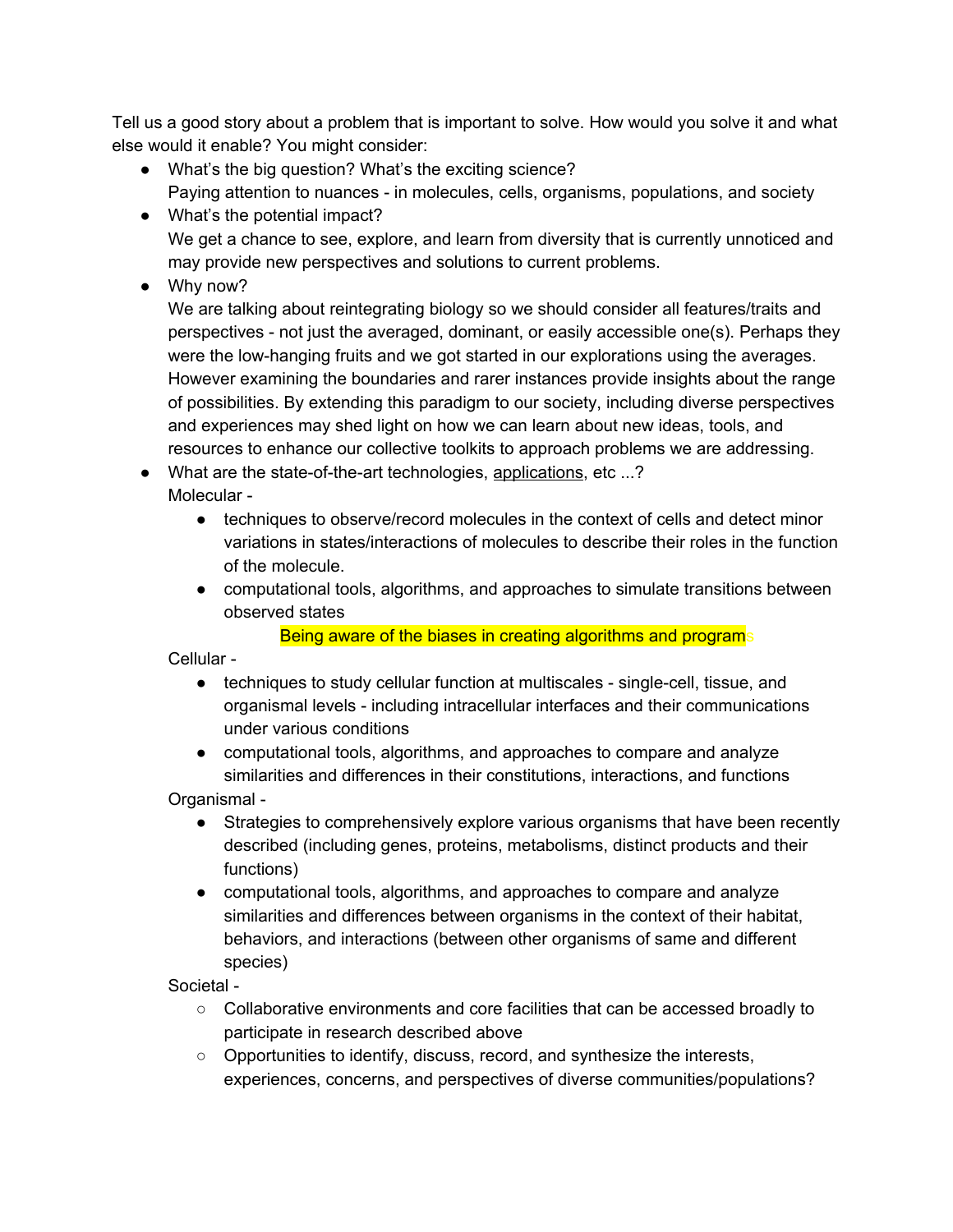● Elaborate the key barriers and challenges that will need to be overcome. Molecular, Cellular, and organismal -

Technical - access to tools and technologies

Infrastructural - collaborative platforms to integrate various types of data to derive new knowledge

Personnel - suitable training of "scientists" and machines to operate and use data and information collected; inclusion of "non-scientists" in data collection where appropriate and asking questions based on their experiences and observations

Broad view of the field - beyond molecular; understanding various organismal level implication; incorporating more bioethics training; non-invasive language; non-dominant language; non-binary language Societal -

Technical - inclusion and respect of diverse and minority communities and ideas Infrastructural - qualified individuals freely collaborate based on interest and expertise without concerns about their salary and position

Personnel - an environment of openness and acceptance

- ●
- What might be broader impacts?

New knowledge about diverse molecules, cells, and organisms is likely to provide insights and inspirations for designing new tools, and products. Also, lessons learned from exploring nuances in biological systems and organisms may be transferable to societal organizations and interactions.

● How does it reintegrate biology? This approach enables us to achieve a more comprehensive picture. Requires knowing beyond molecular-level to larger levels and to think about implications of the work on population- and societal-level.

To value careful experimentation and analysis over speed and other competitive metrics for determining good science

]Using multiple languages to express ideas - not depend on English as the only language of science. Using multiple ways of speaking may allow us to process ideas in interesting and new ways. And not exclude those who think and write in different languages.

- What disciplines might be needed? Subdisciplines of biology, chemistry, physics, math, computational analysis, **bioethics**
- Intended audience of the paper.
	- $\circ$  NSF to potentially create opportunities for scientific multiscale explorations that at the edge of the boundary (outside the averages). New knowledge derived from these observations and analyses can inspire new perspectives and/or solutions that are universally usable.
	- Academic and Research institutions to review their institutional policies that directly or indirectly (via access to resources, opportunities etc.,) restrict collaborations based on interests and expertise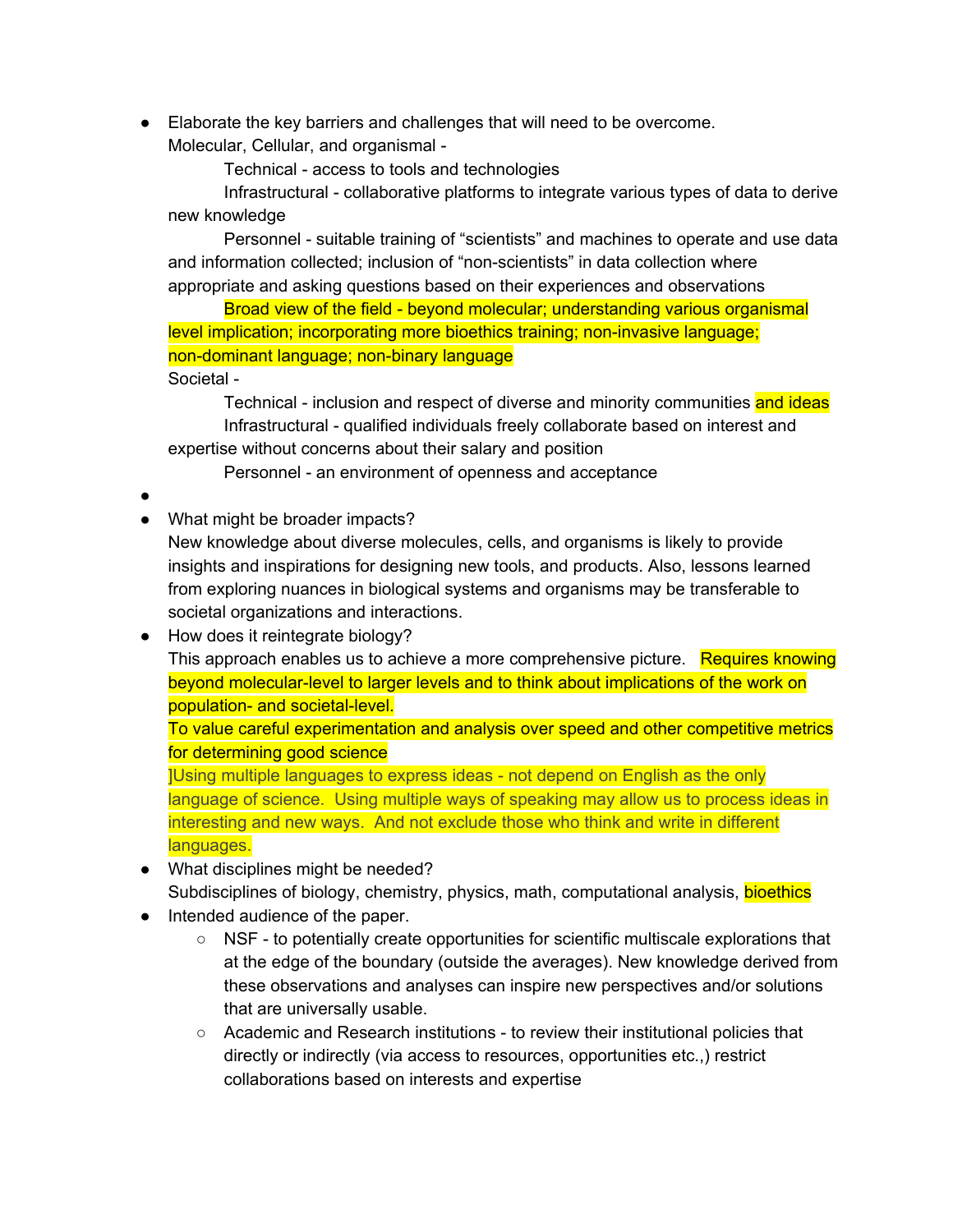- Society at large to consider including, sharing, and respecting diverse perspectives and experiences.
- What institutional changes are needed to make this vision a reality? See above

#### Potential Solutions (Neena)

1. Integrative biology "institutes" at schools (at all levels: R01 to community college) that want funding through integrative biology program.

a) This would biology departments to collaborate across departmental boundaries without physically moving anyone.

b) The institutes should also have bioethicists and social scientists who study science included.

c) The goals should be to do broad, collaborative, innovative, integrative research that is currently limited by focus on individuals doing research. It might require funding agencies to push the institutions to examine various levels of impact the science would have if it were funded - both real and speculative impact so we trying looking at possibilities long before they become a reality.

d) The outcomes of a research project need to be present more broadly than research publications. The language of science will get examined by the larger community of scholars who are part of the institute.

e) community engagement might be necessary both for input into the questions but also for input into who is doing the research and if they are qualified to do such research (e.g: researching the genome of native americans would require native american presence in the design, implementation and impact process as there are very few native american biologist).

- 2. Review process at all levels should be done with anonymous coding rather than as currently done?
- 3. Publications should perhaps be from institutes rather than individuals?
- 4. Student researchers, undergraduate (and perhaps younger students), should be included in the integrative research process as early as possible so that the fresh perspectives of those not biased by the field are visible and we are training younger generation to do integrative science.

Under the education/training section:

- "I teach students, not subjects" Bryan Dewsbury; students develop as researchers from where they are as individuals
- Tara J. Yosso's "community cultural wealth framework" (Yosso 2005) not just about training students in a particular way, it's about people in power / teachers + mentors valuing what they bring to their learning and collaborations
- From KSW, research shows that interdisciplinary researchers are penalized. How do we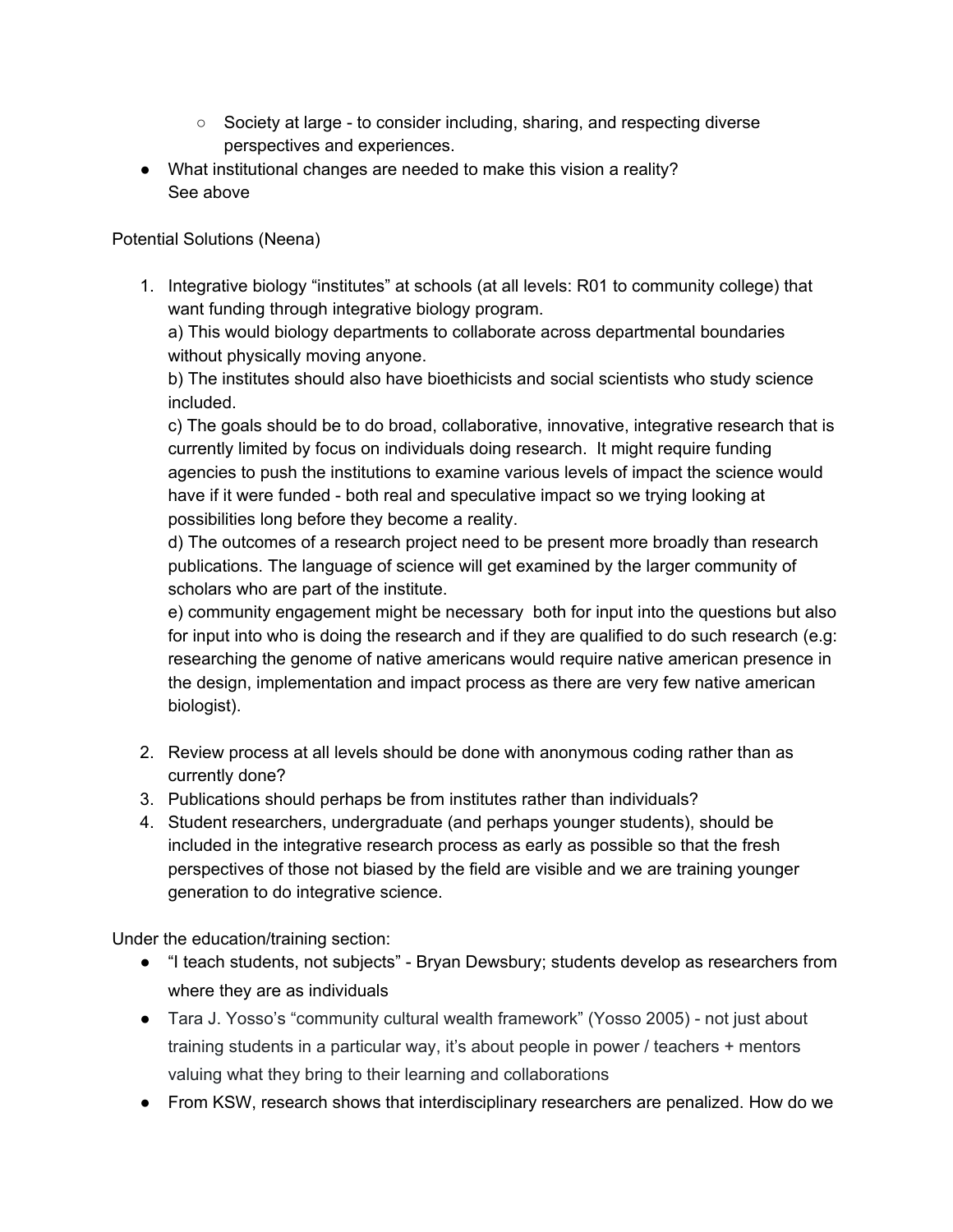shift the value system? (need reference) (GR: responsibility centered management (RCM) fiscal systems only reward "home departments")

- Promote a system where students look to others to help solve problems (GR: This is the key -- breadth helps but people need to specialize and if two specialists can work together and speak each others languages to solve a complex problem, then interdisciplinarity is working)
	- Students need to learn what others can offer -- GR: speak each others' languages
	- Curriculum changes more inclusive of outside disciplines
	- A program should allow a student to specialize but be able to understand how different disciplines can help their problem and how to communicate with researchers in those areas to come up with a solution
	- Interdepartmental programs students don't have a home dept so they are organically multidisciplinary (GR: there are barriers to interdepartment programs at some schools)
		- But this still doesn't address the distinction of "department" not to say this is a bad thing, but again their mentors must engage in this same interdisciplinary behavior instead of staying in their discipline
	- $\circ$
	- Currently we jump into specialized systems too soon?
	- Needs to be structural change students are the most transient in the education system compared to faculty, staff, admins, etc
	- Need motivation for faculty to participate in ongoing PD and open their minds to new ways of doing research and teaching
	- Educational opportunities are often lacking locally for students how do you get a proper training in other areas without delving very deeply into those disciplines
		- The role of professional societies and meetings in providing educational and professional development to students and faculty
		- Courses across universities so people can get an informal/introductory training?
			- Breadth vs depth needs to be a balance still. Maybe, NSF might be able to support and provide some guidelines or suggestions.
			- Bootcamps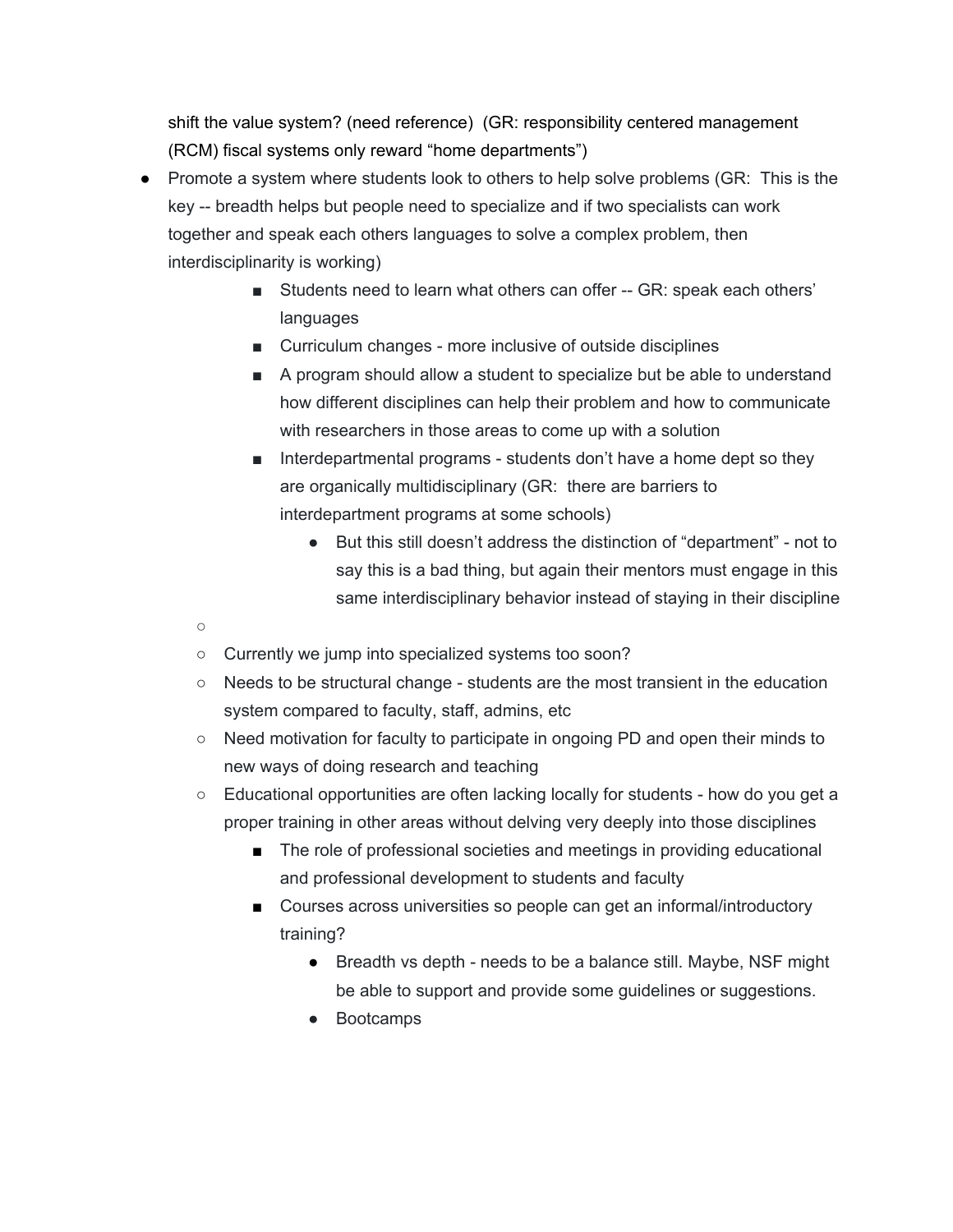<span id="page-37-0"></span>• Rather than focus only on model systems, maybe we can benefit from valuing non-model systems? We are seeking nuance. Looking beyond means **LEAD WRITERS: Shuchi Dutta - this part is done, at the bottom of the document**

## ○ Are there tools or incentives that we can introduce to encourage the use of

- non-model systems or the establishment of new model systems?
	- Tools for using new model systems are already here. Many useful alternative model systems are already here. But, need to pioneer new (comparative) modes of analysis. Need to encourage/incentivize crossing of organizational and disciplinary boundaries to get research done.
- Non-model system being an example of the mindset there are 1000 people studying tau, but less work on other proteins
- Example: Non-model systems being used to understand the diversity and complexity of social behaviors

### ○ From section on teaching - has this been well covered? Transparency about the metrics in different fields/departments

- Importance of independence vs. assigned project
- Oral vs poster presentations
- Papers vs abstracts
- Expectations for independent funding
	- Not NSF/NIH but rather small grants to grad students

### <span id="page-37-1"></span>● Structure and function in research: **(LEAD WRITERS: Shuchi, Neena, Loren, Richelle)**

Thoughts on incorporating the molecular structure-function piece (Neena)

As we look back at the biological science over the past one-hundred years, it provides us with guidance on how we move forward. Predominant ideas are hard to change (ref: Alfred Chalmers book - What is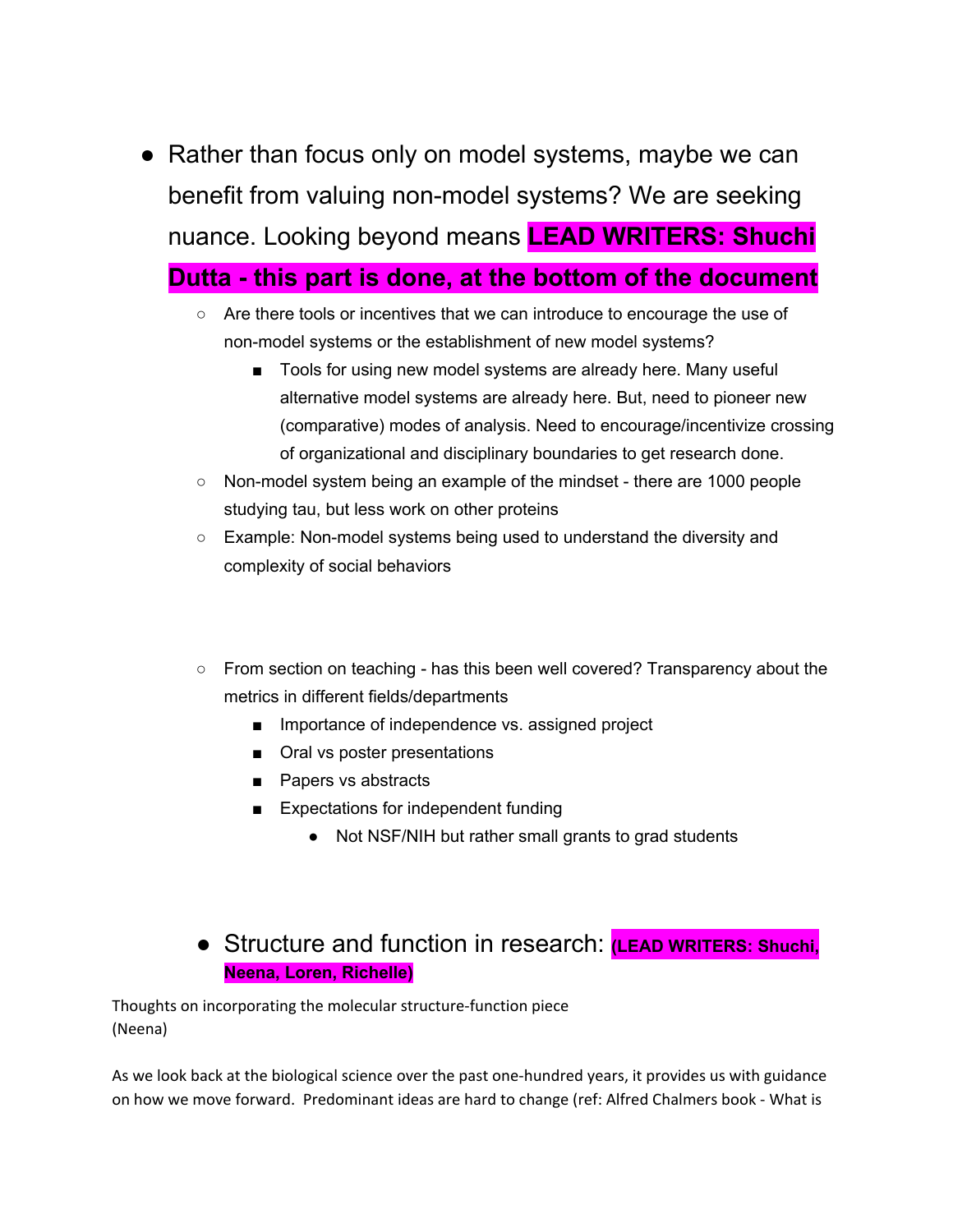this thing called science?). Proteins were considered to be the original genetic molecules and it took almost forty years to see the role of nucleic acids in inheritance. It is important to identify what are the current paradigms that are limited by the way we structure biology in the classroom, in our research laboratories, and how we see its relevance to the society. The stories below tell us that culture has an impact on science as we scientists are steeped in it.

One way that the overwhelming breath and depth th

- What are we studying non-model systems (just the idea that using a model system allows us to assume the function behaves the same across taxa/contexts, which is usually not true), focusing on variance in addition to means in response)
	- Examples of "model"
		- Isolated protein in buffer
		- Organisms vs microbiome vs community
		- Budding yeast vs wider range of organisms
		- Certain proteins ribosome vs transiently associated proteins
		- Tissue specificity
		- Range of important concentrations
	- Systems we use have assumptions that we have accepted is this useful for progressing biology?
- How are we studying it technology, instruments, tools
	- Each of these has limitations (and strengths), but we tend to focus on the strengths while accepting the limitations.
	- Framework/assumptions that we put around the technology that hides the limitations
	- Examples:
		- X-ray crystallography vs disordered regions
- These methods let us lose sight of anything beyond the status quo of current experimental methods
	- End up with dominant (exclusive thought)
		- IDP ignored, now all phase separation
- Some new ideas might get less ignored biology was more integrated
	- Value in diverse ways of thinking of problem
	- Limitations of interpretation

**Below is edited writing from outside the vignette structure, important points but it is unclear yet where in the outline they belong or where in vignettes the ideas may already live. These points may also help directly some additional address issues listed by NSF as of interest to Vision papers: What are state of the art applications? What are the barriers and challenges? Institutional change? Disciplines needed (biology, chemistry, physics, math, computational analysis, bioethics, others)? Broader impacts?).**

**All original writing these points are derived from is pasted at the end of this document.**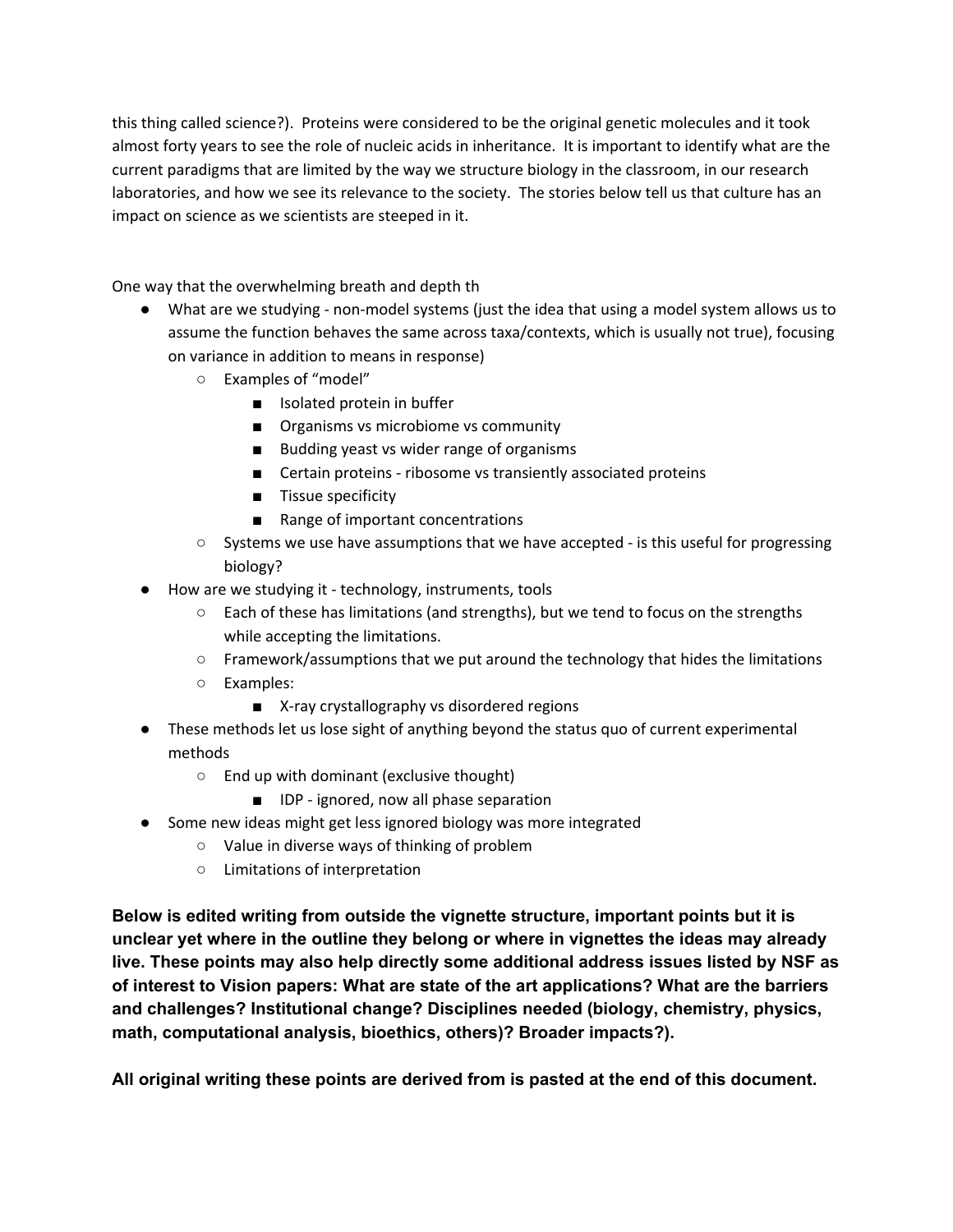*We are thinking about metalevels of science*. That is, How do we do science? How do we think about doing science? How do we think about our process of doing science? Example: Doing = collecting data according to how we were taught? Thinking about doing = Should we think of 5 hypotheses instead of 2? Why do we collect those data using that method? Thinking about process = Why do we think that this relationship should be binary? Are we placing value judgements on things because we come from confrontational/hierarchical cultures?

*Inclusive metaphors* - Let's try to find metaphors other than leaky pipelines (this is harmful and a bad metaphor)

Let's try to *shape communities other than trainees*, who may be already on board\* \*idea of additive (can imply an afterthought) vs making room or space for something that has been excluded\*

*Robustness of data and its interpretations* (cite: social science on diverse opinions in decision making) (Neena added - can be removed)

*How does it reintegrate biology?* This approach enables us to achieve a more comprehensive picture. Requires knowing beyond molecular-level to larger levels and to think about the implications of the work on population- and societal-level. To value careful experimentation and analysis over speed and other competitive metrics for determining good science. Using multiple languages to express ideas - not depend on English as the only language of science. Using multiple ways of speaking may allow us to process ideas in interesting and new ways. And not exclude those who think and write in different languages.

#### *What are the state-of-the-art technologies, applications, etc ...?*

At the molecular level, techniques to observe/record molecules in the context of cells and detect minor variations in states/interactions of molecules to describe their roles in the function of the molecule. These include computational tools, algorithms, and approaches to simulate transitions between observed states, with the awareness of potential biases in how algorithms and programs are constructed. At the cellular level, techniques to study cellular function at multiscales - single-cell, tissue, and organismal levels - including intracellular interfaces and their communications under various conditions. These again include computational tools, algorithms, and approaches that are now used to compare and analyze similarities and differences in their constitutions, interactions, and functions. At the organismal level, strategies to comprehensively explore various organisms that have been recently described (including genes, proteins, metabolisms, distinct products and their functions). These computational tools, algorithms, and approaches are used to compare and analyze similarities and differences between organisms in the context of their habitat, behaviors, and interactions (between other organisms of same and different species). At the societal scale, collaborative environments and core facilities that can be accessed broadly to participate in this novel research. Opportunities will be generated to identify, discuss, record, and synthesize the interests, experiences, concerns, and perspectives of diverse communities/populations?